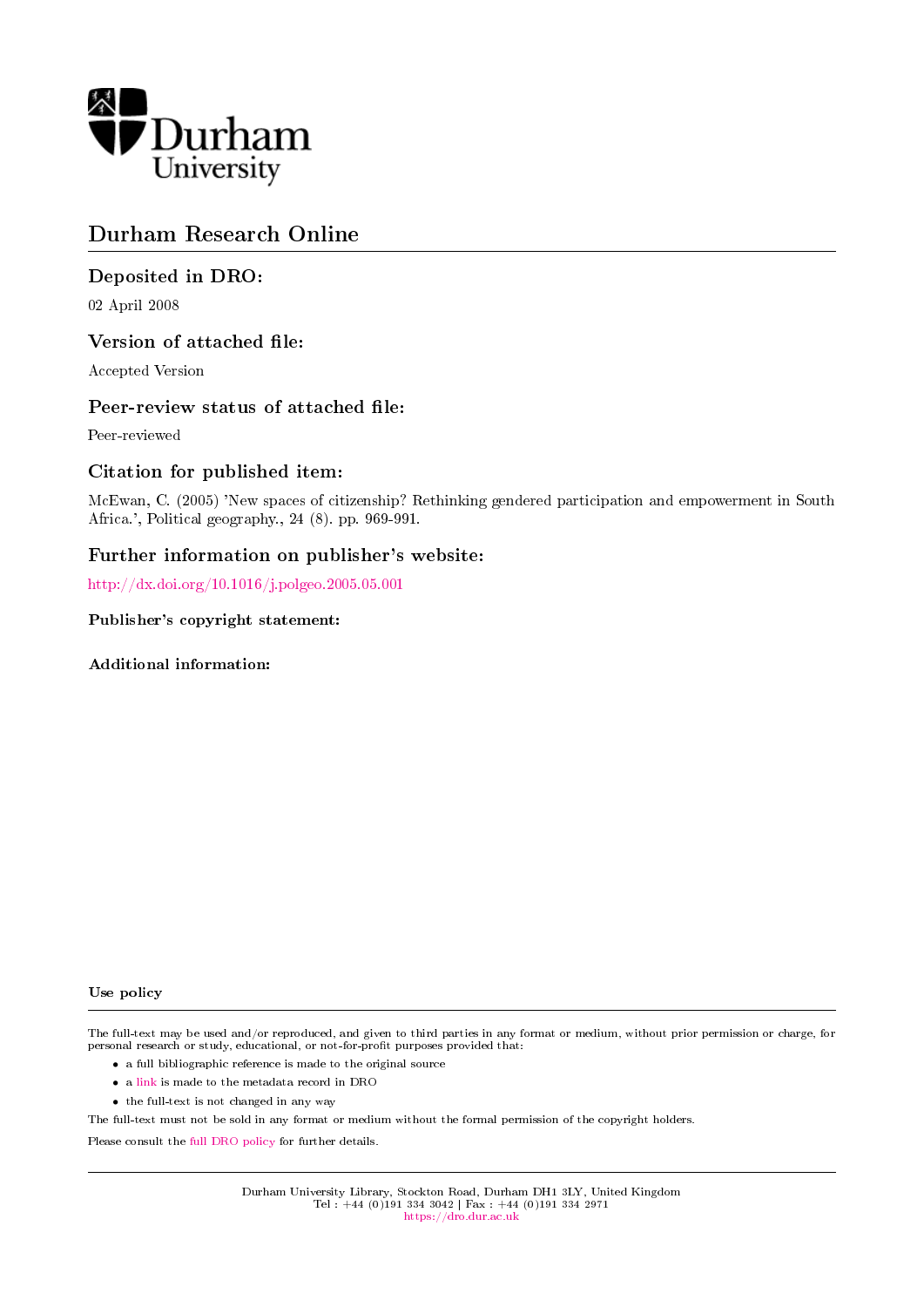# NEW SPACES OF CITIZENSHIP? RETHINKING GENDERED PARTICIPATION AND EMPOWERMENT IN SOUTH AFRICA

Cheryl McEwan Department of Geography University of Durham Science Site South Road Durham DH1 3LE Tel: 0191 3341941 Fax: 0191 3341801 Email: cheryl.mcewan@durham.ac.uk

## ACKNOWLEDGEMENTS

I would like to thank Ash Amin, Jane Pollard and three anonymous referees for their generous and constructive comments on a draft of this paper – the usual disclaimers apply. The research upon which this paper is based was funded by ESRC

(R000223286).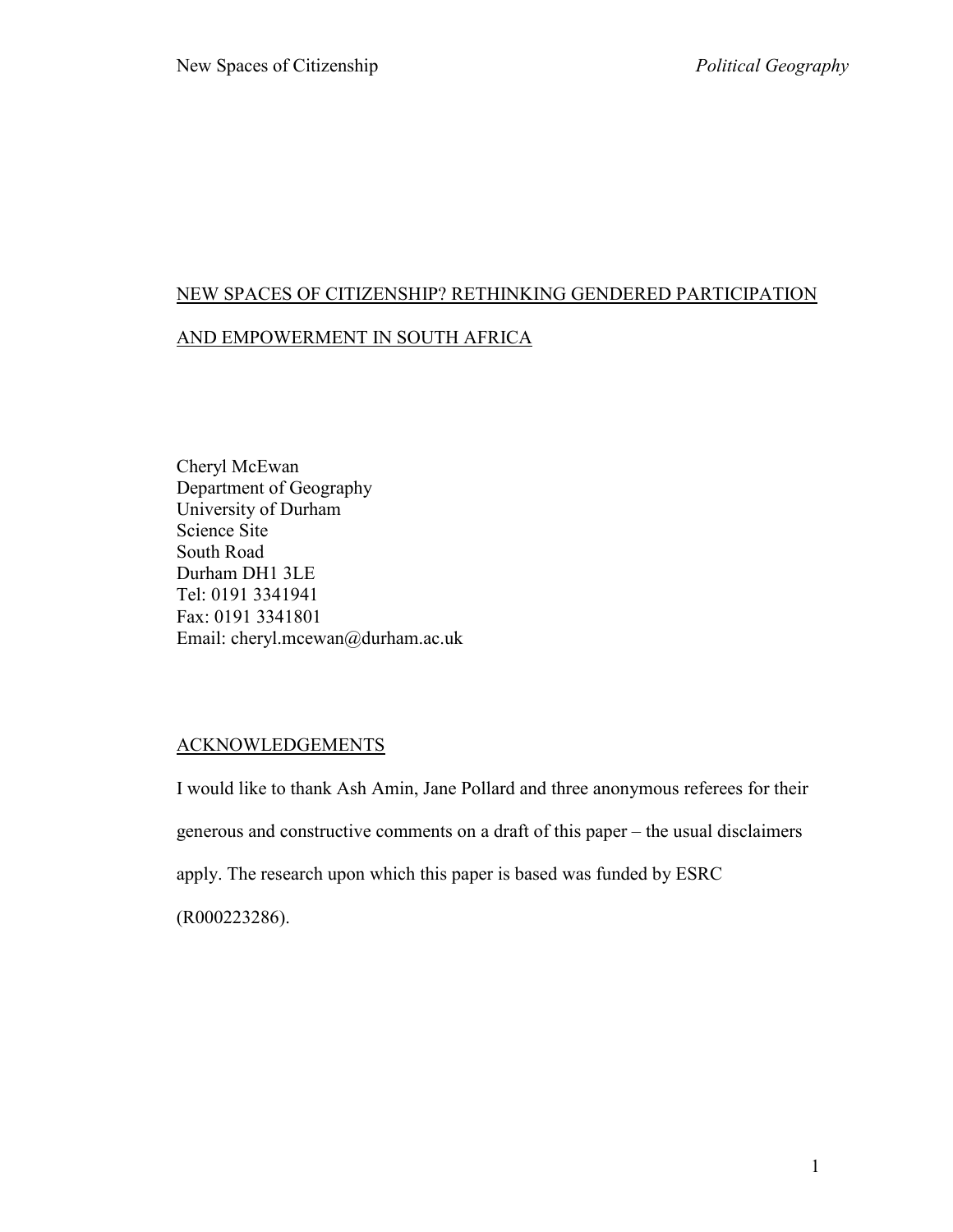## ABSTRACT

This paper draws on empirical research in South Africa to explore questions about the exclusionary nature of citizenship, the problems and possibilities of participatory citizenship and its potential reconceptualisation through the lens of gender. The paper examines some of the major debates and policies in South Africa around issues of citizenship, participation and gender and explores why the discursive accommodation of gender equity by the South African government is not fully realised in its attempts to construct substantive and participatory citizenship. It explores some of the emergent spaces of radical citizenship that marginalized groups and black women, in particular, are shaping in response. Findings suggest that whilst there are possibilities for creating alternative, more radical citizenship spaces, these can also be problematic and exclusionary. The paper draws on recent feminist writing to examine the possibilities for rethinking citizenship as an ethical, non-instrumental social status, distinct from both political participation and economic independence. This reframing of citizenship moves beyond notions of "impasse" or "hollowness", challenges the public/private distinction that still frames many debates about citizenship and considers the emancipatory potential of gendered subjectivity. The paper argues that citizenship is shaped by differing social, political and cultural contexts and this brings into sharp focus the problematic assumption of the universal applicability of western concepts and theories.

#### KEY WORDS

Citizenship, participation, gender, exclusion, empowerment, South Africa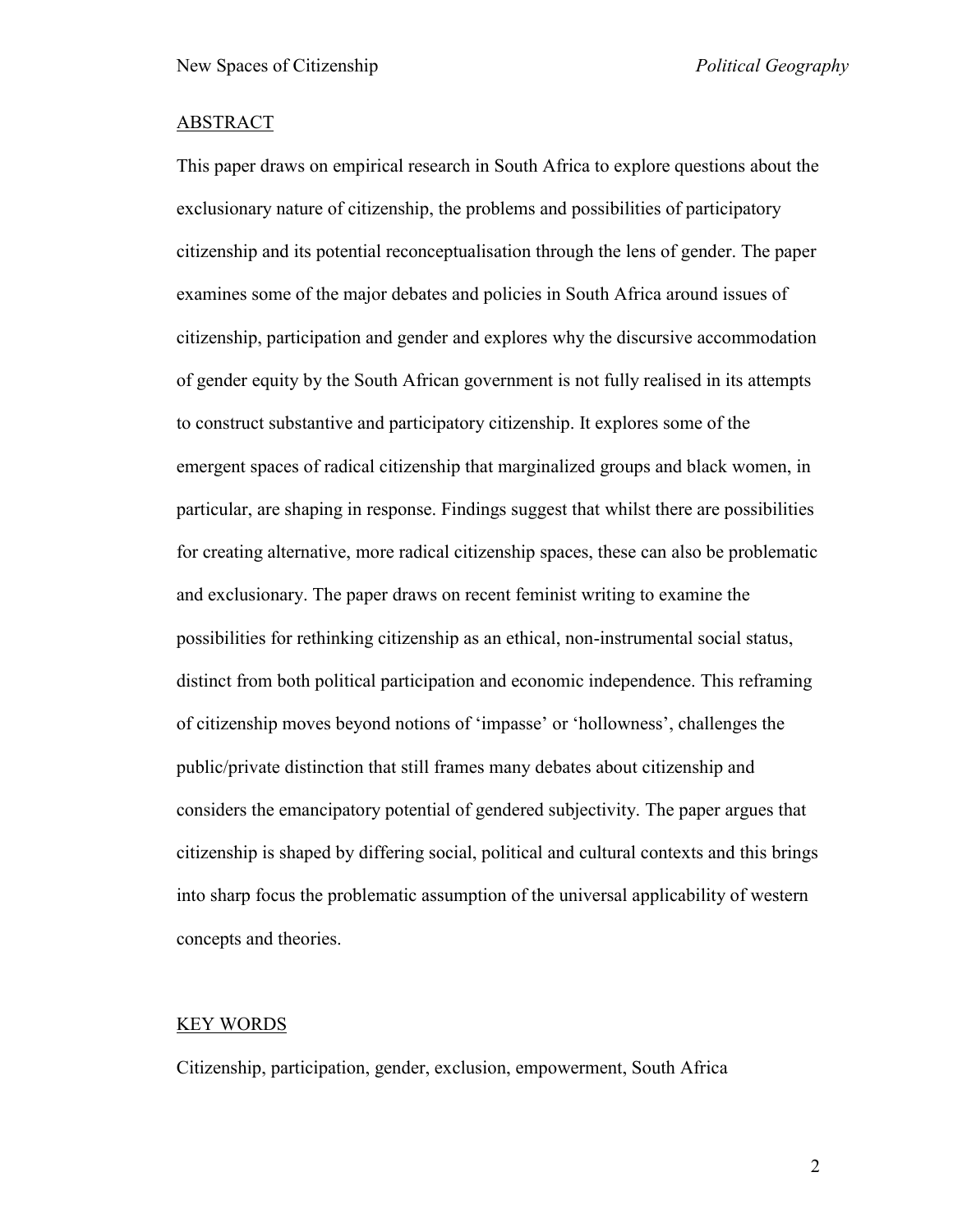### **INTRODUCTION**

In the realm of governance there is increasing interest in the nature and significance of citizenship and how this might inform the widening of political space and enhancing public involvement in decision-making (Otzen 1999; Fung and Wright 2001; Gaventa 2002a). This has resulted in some cases in new patterns of democratic practice, the positing of participatory alternatives to expert-driven processes (Fischer 2000) and a proliferation of actors and political spaces in which citizen participation takes place. In addition, recent years have witnessed the increasing coalescence of developmental concerns with human rights issues, particularly around rights-based approaches to development (Ferguson 1999; Mathie and Cunningham 2003; Munro 1996). In turn, this has brought citizenship into development thinking and refocuses attention on participation as a fundamental human and citizenship right (Hausermann 1998; Jones and Gaventa 2002; Meer and Sever 2004). New spaces of participation, formed through opening (sometimes through legislation) new political and policy spaces for citizen involvement in governance, have become the "new development blueprints" (Cornwall 2002a: 1; Botes and van Rensburg 2000). Global institutions, including the World Bank, have embraced citizen "participation" and "empowerment" as a panacea for addressing inequalities (Wolfensohn 1996) or, as some would argue, to foster "good" governance and the spread of neo-liberalism (Duffield 2002).

Whilst governments, global institutions and development agencies are enthusiastically embracing citizenship, increasingly within western political and cultural theory questions are asked about the usefulness of citizenship: who owns, defines and confers it, who partakes of its status and agency and who should. At the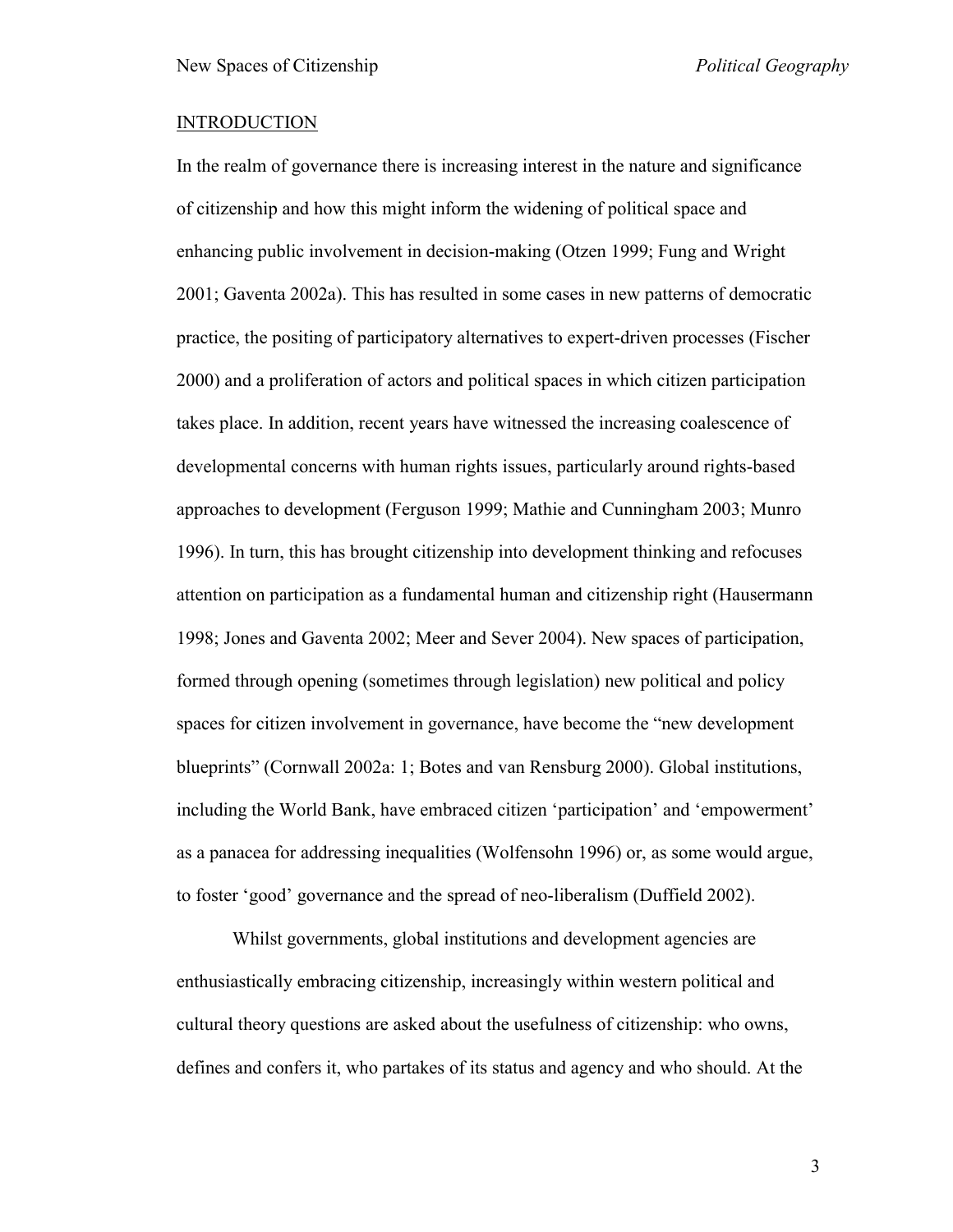core of many of these debates is an apparently unresolved impasse: "the inevitable exclusiveness of citizenship, which distinguishes those who have it from those who don"t" (Patton and Caserio 2000:1). In addressing this issue, many theorists seek to rehabilitate the idea of citizenship, to extend, reshape and reclaim it (for example, Brown forthcoming; Nancy 1991; Castells 2000; Honig 1998; Miller 1998a 1998b; Rimke 2000; Shapiro 2000). However, others argue that these attempts continue to effect exclusions and question if citizenship can ever be properly rehabilitated, has any significance beyond symbolism and is, in effect, a "hollow" concept (Heater 1999). Paradoxically, while there is increasing scepticism about citizenship within western theory, its perceived centrality to ideas about development and social justice makes a critical understanding of how ideas of citizenship are produced and contested, and with what effects, of particular importance.

What is striking about many of these debates is that despite sustained feminist critiques from a variety of different perspectives (see, for example, de Beauvoir 1952; Honig 1992; Lister 1995 1997a 1997b; Pateman 1989; Phillips 1991; Young 1990; Yuval-Davis 1997), dominant conceptualisations of citizenship still rest largely on an abstract, universal and western-centric notion of the individual and are consequently unable to recognize either the political relevance of gender or of non-western perspectives and experiences. They reduce questions of citizenship to either political citizenship (in terms of an instrumental notion of political participation) or social citizenship (in terms of an instrumental notion of economic independence) (Prokhovnik 1998). This paper attempts to counter this western-centricity and the absence of gender, particularly from debates that seek to bring citizenship into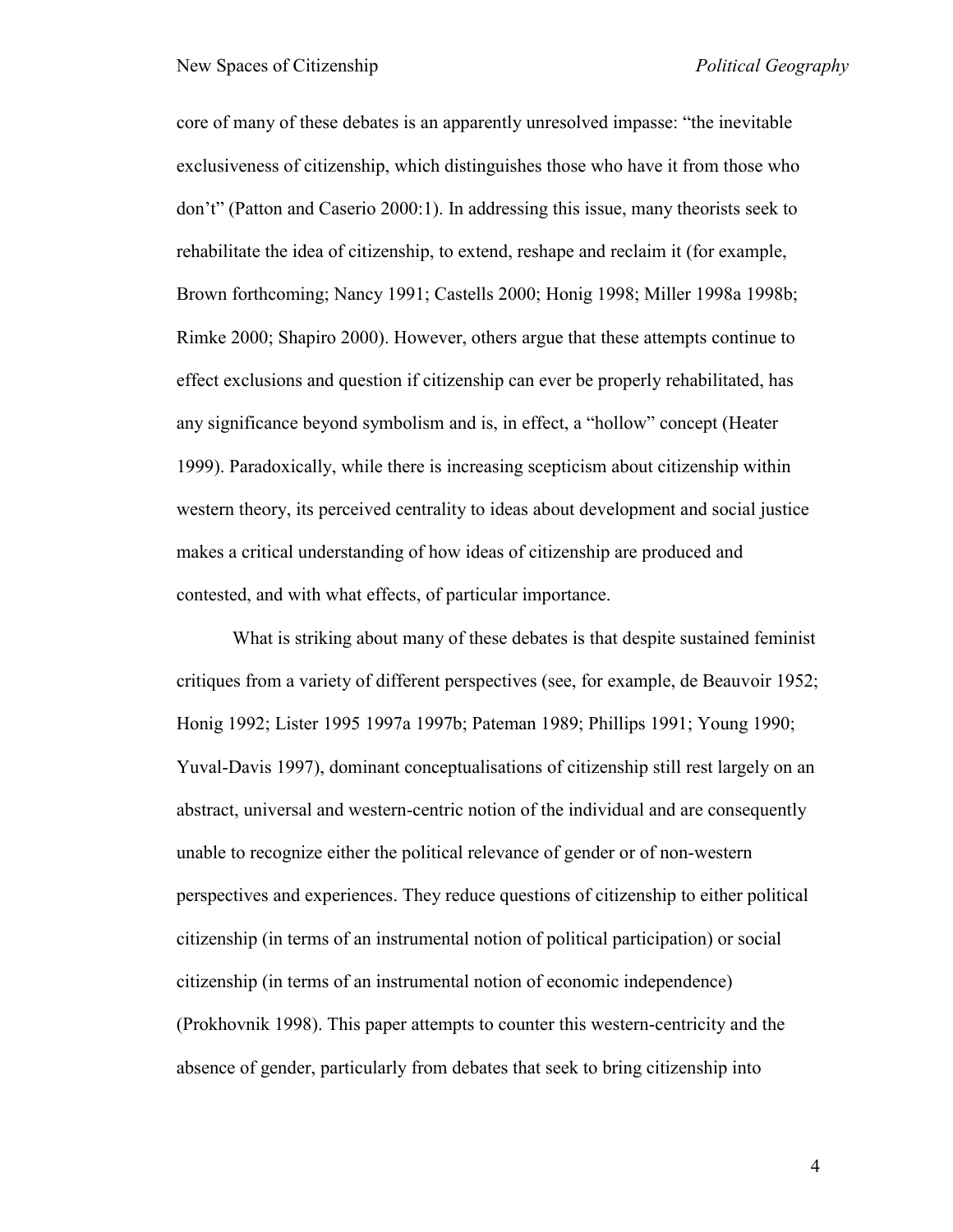development, and to propose a non-instrumental feminist conception through a discussion of contemporary citizenship issues in South Africa. It attempts to theorize what citizenship means in the context of post-apartheid South Africa and to those most often marginalized, namely black<sup>1</sup> women, exploring questions about the exclusionary nature of citizenship and its potential rethinking through the lens of gender.

The paper draws on in-depth interviews conducted over a nine-month period with civil society organisations and in peri-urban and rural communities in the Western Cape and KwaZulu-Natal.<sup>2</sup> It is divided into three sections. First, it examines some of the major debates and policies in South Africa around issues of citizenship, participation and gender, focusing particularly on the failure to fully realise gender equity in substantive and participatory citizenship. Second, it explores emergent spaces of radical citizenship that marginalized groups and black women, in particular, are shaping in response to their exclusion from formal spaces of participation. Third, drawing on recent feminist writing, it examines the possibilities for rethinking citizenship as an ethical, non-instrumental social status, distinct from both political participation and economic independence. This feminist conceptualisation allows us to think beyond notions of "impasse" or "hollowness", to rethink the public/private distinction that still frames many debates about citizenship and to consider the emancipatory potential of gendered subjectivity as it relates to both men and women. Taking account of understandings and experiences of citizenship in the South African context reveals that citizenship is shaped by differing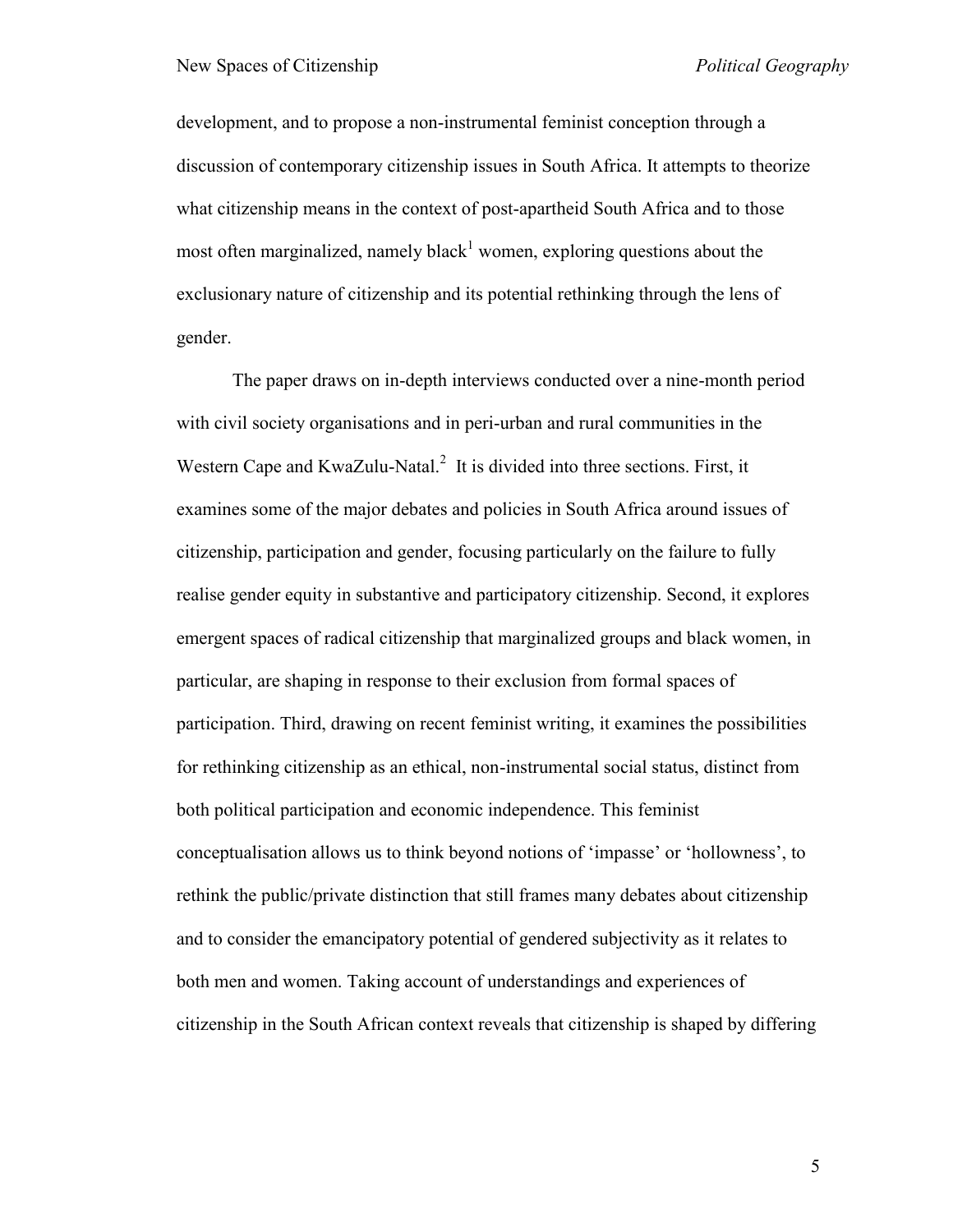social, political and cultural contexts and this brings into sharp focus the problematic assumption of the universal applicability of western concepts and theories.

## GENDER AND CITIZENSHIP IN SOUTH AFRICA: OFFICIALIZING STRATEGIES AND SPACES OF INVITATION

The transition to democracy in South Africa does not mark the endpoint of political struggle, of contestations over the meanings of citizenship, or the eradication of social and economic inequalities, including those of gender (Hassim, 1999). As with other post-independent states, the struggle for women lies in the (im)possibilities of translating de jure equality into de facto equality, and of translating state level commitment to gender equality into tangible outcomes at local and individual levels. International feminist debates suggest that citizenship must encompass more than formal political rights, acknowledging that universal inclusion does not exist because in reality citizenship is based on power exercised through social, economic and political structures that perpetuate the exclusion of certain social groups (such as women and poor people). Lister (1997) argues that civil and political rights are a necessary, if not sufficient, precondition for full and equal citizenship for women, which need to be buttressed by social rights to weaken the effect of inequalities of power in the private sphere. Similarly, Jones (1994) argues that definitions of citizenship need to be broadened beyond formal participation in voting to include actions practised by people of specific identities in particular locales. In other words, individuals have agency in the construction and contestation of their citizenship, rather than being passive recipients of a pre-determined concept. These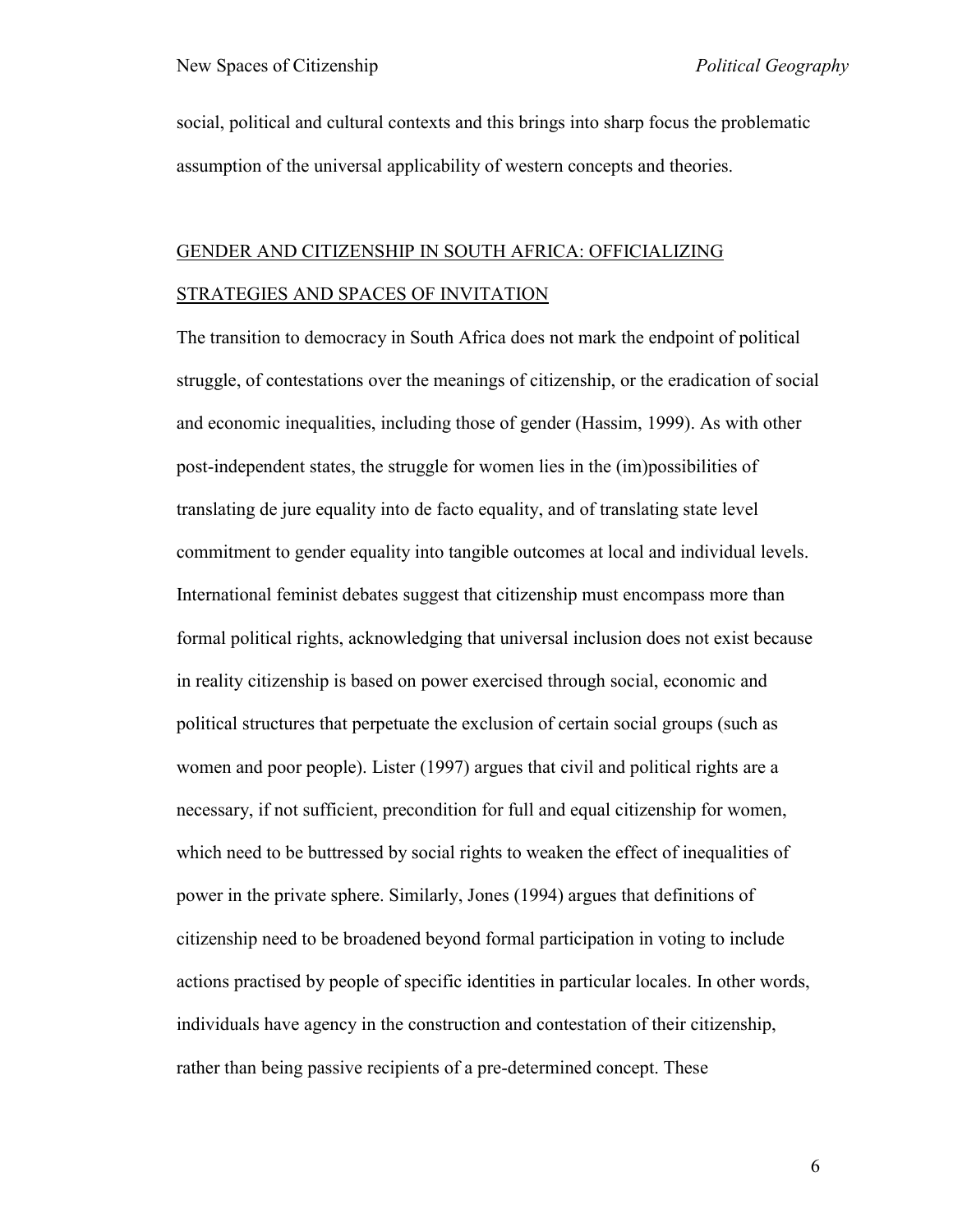reformulations offer a valuable starting point from which to consider citizenship in South Africa.

South African activists recognized that processes of democratic transformation had the potential to create radically different relationships between the state and its citizens than those that had evolved in other post-independence/postrevolutionary countries (Seidman 1999). Converting this potential into actuality is essential in constructing a gender equitable democracy, but questions remain concerning the effectiveness of mainstreaming gender equity (Manicom 2001), how concepts of citizenship are being deployed and how people at grassroots level understand and experience citizenship. There seem to be both interconnections and disjunctures between state level definitions of participatory citizenship and local level understandings, experiences and contestations. Questions of how and where citizenship is articulated and women"s political activities take place, and how the state has attempted to create spaces for participatory citizenship, are of significance.

## Legislating for Citizen Participation

Discourses of citizenship in South Africa have drawn increasingly on notions of participation, focusing on "opening up", "widening", "broadening" and "extending" opportunities for citizens to participate and of "deepening" democratic practice. Rhetoric is replete with "policy spaces", "political spaces" or "arenas", "inclusion" and "exclusion" (Cornwall 2002a: 2). Central to these notions is an idea of empowerment, which involves: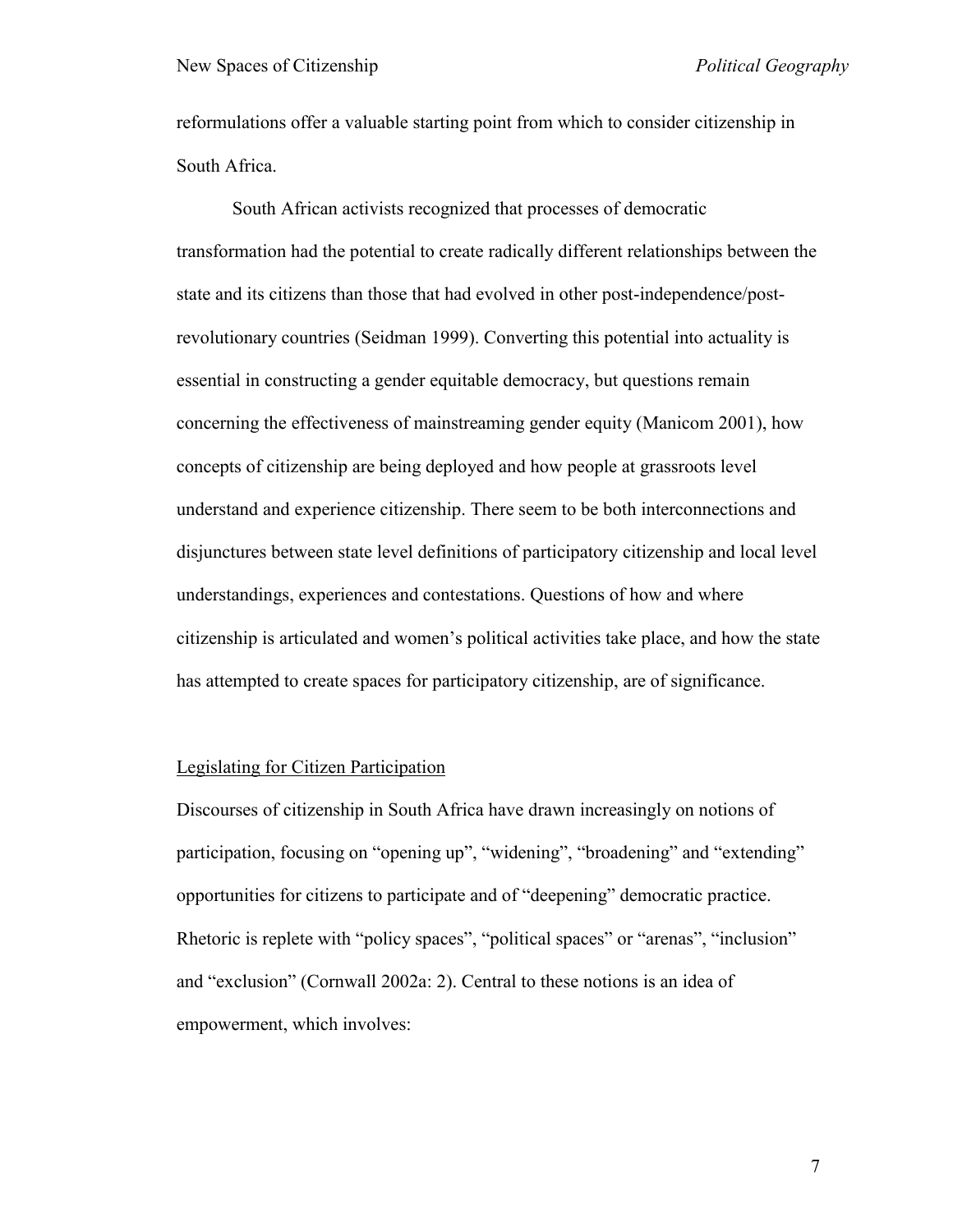moving out of constrained places and isolated spaces, widening the scope for action and multiplying potential sites for engagement, and about growing in an organic, self-realizing way – in confidence, in capacity, in wellbeing. (*ibid.*: 2)

Notions of participation and empowerment, however, can be emptied of radical outcomes through appropriation and co-optation. Within mainstream development, for example, empowerment has come to mean the relocation of the poor within the prevailing order: "bringing them in, finding them a place, lending them opportunities, empower*ing* them, *inviting them to participate*" (*ibid.*: 3). Clearly, significant constraints limit empowerment in a context arising from decades of oppression and poor economic development for the majority of the population. Of concern is whether the South African government"s enthusiasm for empowerment is designed to bring about social and gender justice or as an instrument for managed intervention and 'good governance'.

In practice, because power relations between people are not addressed, participation all too often involves only the voices of the vocal few and poor people and women, in particular, tend to lose out, being marginalized and overlooked in 'participatory' processes (Shah 1998; Guijt and Kaul Mosse 1995; Cooke and Kothari 2001; Cornwall 2003; McEwan 2003). Moreover, as has happened with mainstreaming gender in development (Goetz 1994), the adoption of participatory approaches by powerful international institutions and governments could submerge the more radical dimensions of participatory practice (Cornwall 2003). Radical definitions of participation as a platform for citizenship not only emphasize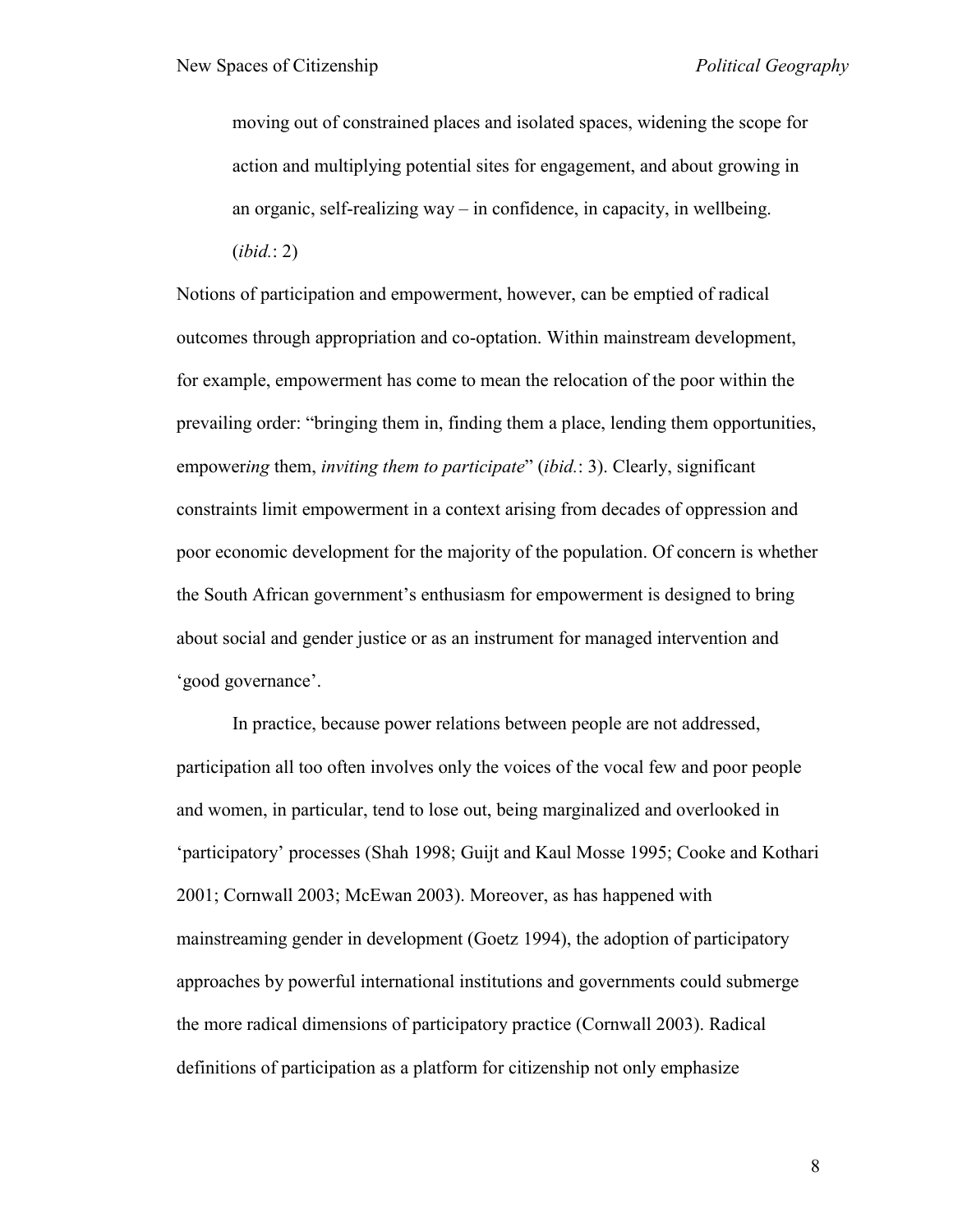community involvement in the processes of local development, but also demand that social development lead to substantive empowerment of community members in terms of rights, power, agency and voice. This perceived connection between citizenship, social development and substantive empowerment has been central to attempts to reshape citizenship in South Africa but, since prevailing power relations are left largely untouched, specific groups remain excluded from participation and thus disempowered.

Like many others, the South African government has attempted to create new spaces of participation within its broader vision for socio-economic development by devolving state power to localities through legislation that also requires citizen participation in local governance (McEwan 2003). This includes the Local Government Act (2000), which seeks to facilitate the role of local government in rectifying social and economic imbalances and community participation in local government matters. This creates what might be termed officialized spaces (Bourdieu 1977), or what Lefebvre (1991) has termed spaces of invitation, by requiring local governance structures to consult with local community structures through meetings and other forums at all stages of decision making in local development planning. It also includes legislation on integrated development planning (IDP), which states that principles of public participation have:

*[T]o be institutionalized* in order to ensure that all residents of the country have an *equal* right to participate. (Department of Provincial and Local Government 2001: 9, original emphasis).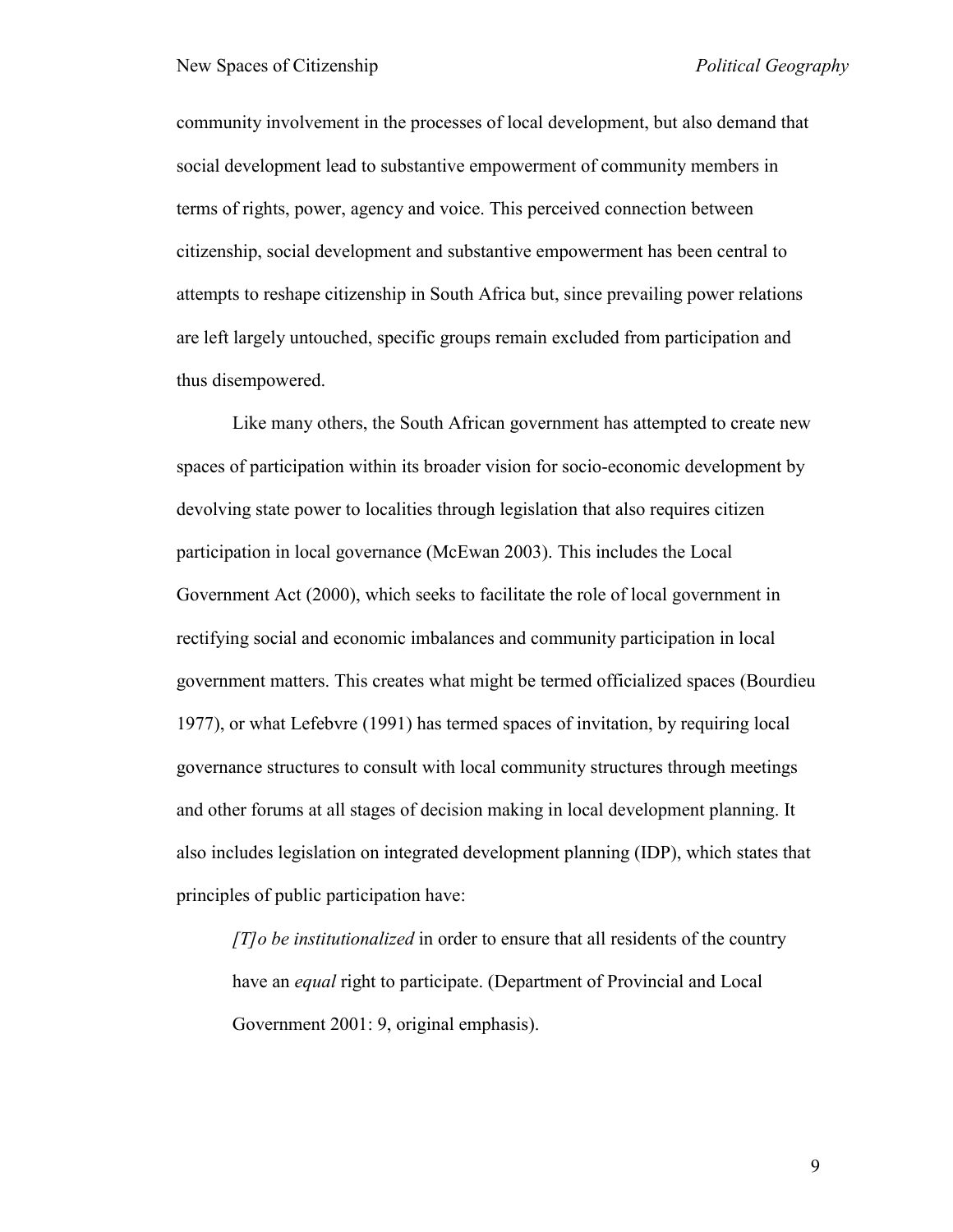The impossibility of direct participation of the majority of residents in developmental local governance processes is recognized; legislation demands that clear rules and procedures are established specifying who is to participate, on behalf of whom, on which issue, through which organizational mechanism and to what effect ("structured participation"). Particular emphasis is placed on the role of civil society organisations to facilitate effective structured participation and on accommodating diversity, in terms of participation styles and cultures, encouraging the involvement of "disadvantaged or marginalized groups" and "gender equity" (*ibid.*: 10).

The restructured state thus contains elements of direct democratic participation and elements of deliberative democratic processes. It still requires some delegation to elected officials, but also requires a narrowing of the gap between those officials and the people they are meant to represent and a more radical reconfiguration of relationships and responsibilities. In this sense, therefore, it has the potential to open up new possibilities for voice, influence and responsiveness, in addition to accountability. Of significance, however, is whether citizen participation is envisaged as occurring only within the spaces created by legislation, where citizens are invited to participate by agents and bodies within formal government. It could be argued that underlying the creation of these new spaces for citizen participation is the notion of "good governance", purportedly brought about by decentralization and adding another layer of local institutions to already complex local institutional landscapes. Thus South African government's enthusiasm for participatory citizenship cannot be separated from external discourses, which are sometimes far from emancipatory in their intention. Is citizenship participation in South Africa,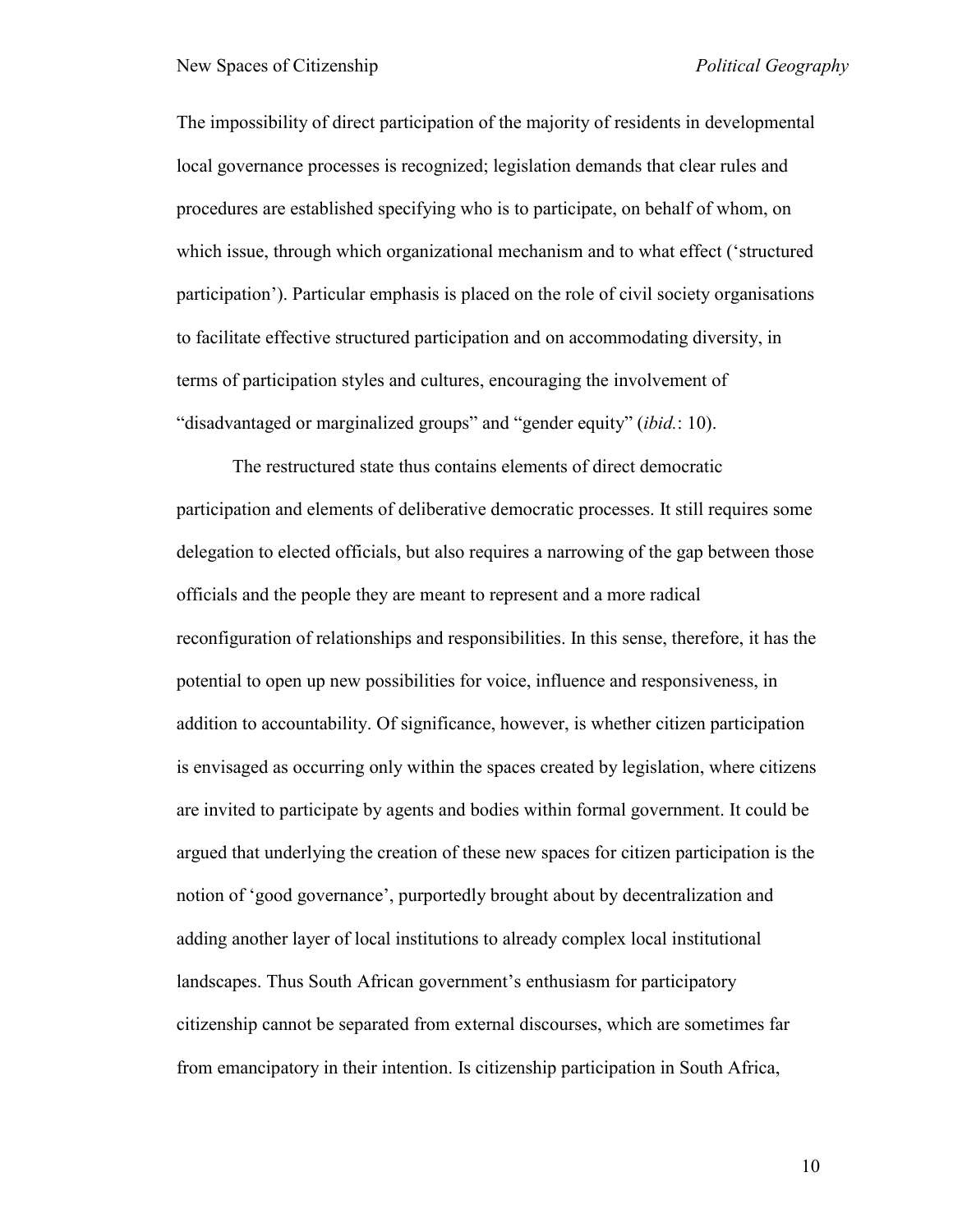therefore, at risk of becoming an "officializing strategy" (Bourdieu 1977) used to domesticate participation and deflect attention away from other forms of political action, and what might gendered effects of this be?

#### Exclusions and Non-Participatory Spaces

Citizen participation requires increasing control over and access to resources and regulative institutions in society on the part of individuals and groups hitherto excluded from such control. Participation should be an end in itself in deepening South Africa"s democracy and empowering its citizens. However, evidence suggests that translating policy into meaningful and effective participation at the local level for all groups is proving difficult. Legislation is problematic because it is less concerned with the lot of the poor, per se, but with creating more inclusive democratic institutions and providing the preconditions for fair and inclusive governance, from which the poor are assumed to benefit (Kehler 2000; FCR 2000; McEwan 2003). As discussed, it also places emphasis on civil society, but South Africa is generally characterized by a lack of strong civil society structures that can represent the interests of the majority of community members as well as an apparent lack of capacity amongst citizens to respond meaningfully to complex matters of governance (CORE 1998; Liebenberg 1999). In addition, the conception of civil society is not necessarily radical since it is a terrain seen to include social movements, political parties and capital; it is thus a site of intense struggle encompassing both those who benefited from apartheid and those who would benefit from substantive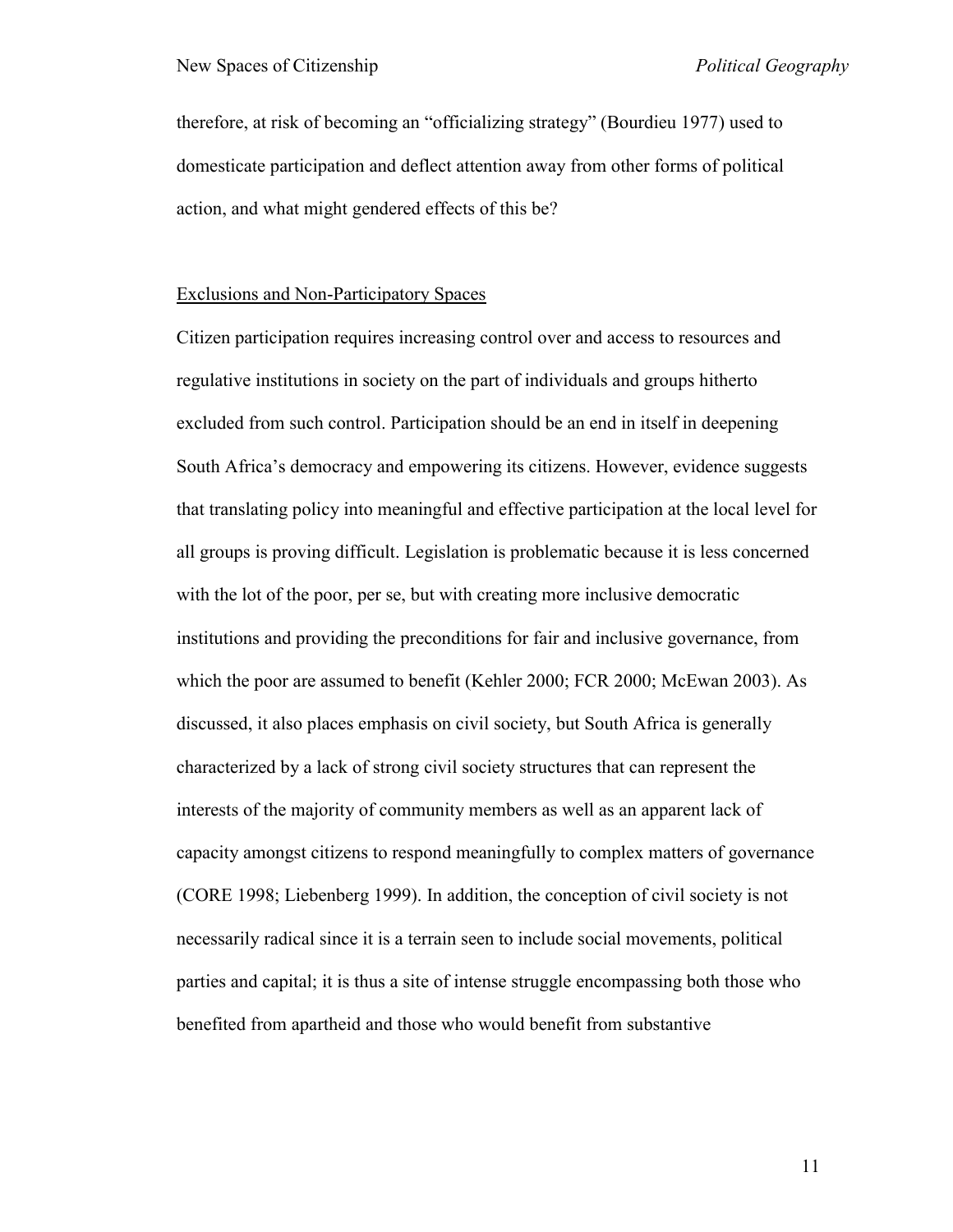democratization. South African civil society is thus both dynamic and potentially creative but simultaneously deeply divided, with vested interests and exclusions.

Restructuring assumes that through civil society organizations citizens become part of the state and less decision-making is delegated to elected representatives, but it is unclear how this will actually enable the empowerment of poorer and more marginalized people. As Lefebvre (1991) has argued, simply creating these new spaces might not be enough to empower citizens or bring about greater participation in decision-making and resource distribution. One example is the Community Development Co-operative (CDC) in Gugulethu, Cape Town, a community-based organisation formed in 1997 to foster local development by involving local people and private businesses to generate employment and improved housing and infrastructure. Through their involvement in consultation with CDC, local women have helped prioritise some development projects, including improved housing and sanitation provision. However, locals do not have direct membership of CDC and the Board is made up of councillors and business people (interview with Ms Ndema, General Manager, 24.1.01). Thus already marginalised residents are at risk of exclusion from participation in CDC projects and development in Gugulethu; the extent to which residents are setting the agenda for development projects is negligible. Similar problems exist in other township initiatives around Cape Town with surveys revealing a lack of capacity within community leadership regarding rules and procedures of local governance, conflict within communities around participation, the continued exclusion of young people and women, and the failure of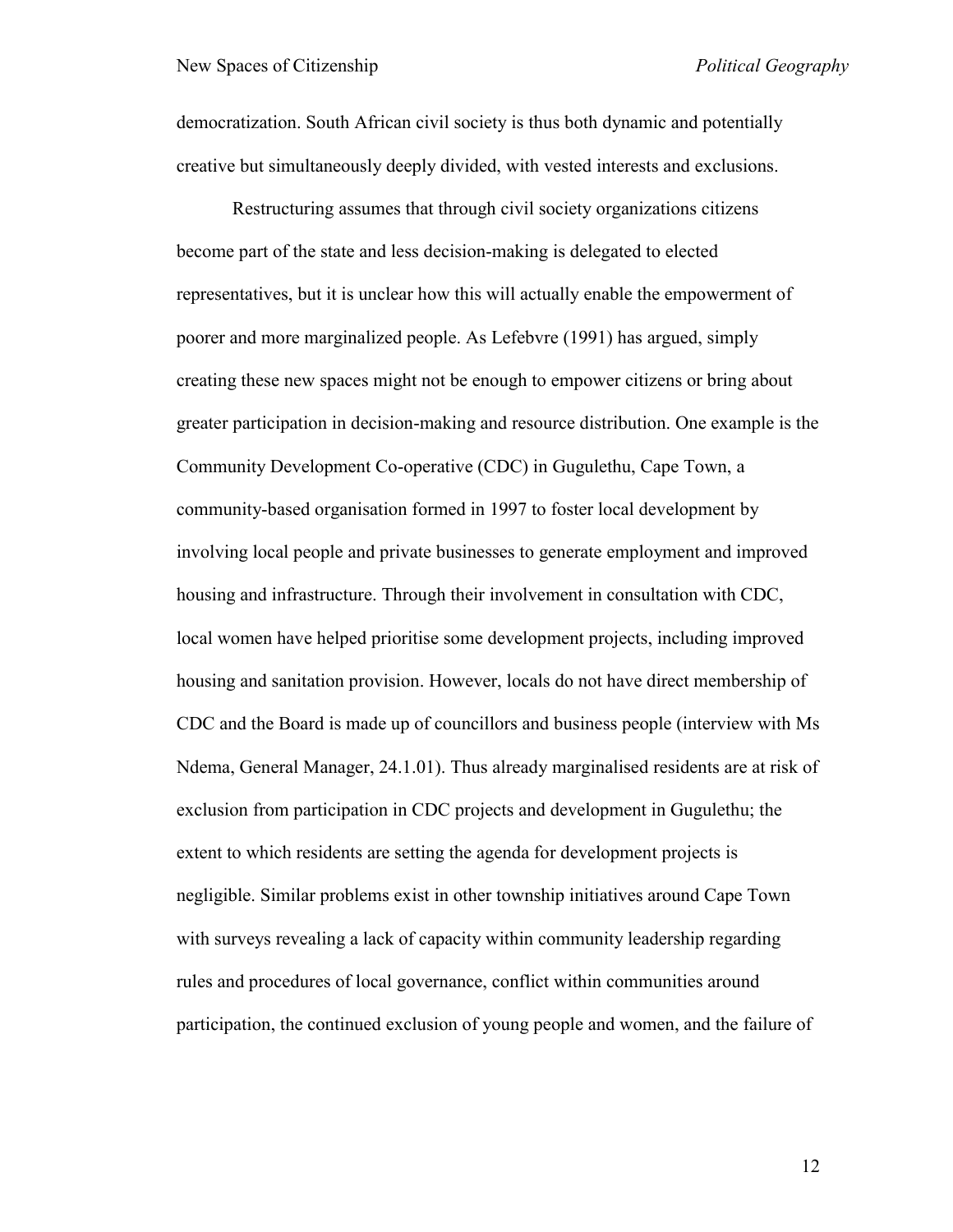community representatives to communicate with local residents (Solomon 2000; McEwan 2003).

Evidence from Durban is more positive. The Cato Manor Development Association, for example, consulted regularly with area committees to decide on projects and was based on concepts of "bottom-up" participatory planning and inclusive governance (interview with Mxolisi, LED Officer,  $20/6/01$ <sup>3</sup>; the Warwick Avenue/Grey Street urban renewal project is based on notions of urban citizenship and attempts to involve representatives of all groups using the area, including women traders (interview with Richard Dobson, Project Leader, 5/5/01; see also Grest 2002; Maharaj 1999). However, these new spaces of participation are still situated within existing relations of power and patronage, with traditional lines of authority (mainly through male elders) still having pre-eminence within communities (Ballard *et al.* 2004). How people perceive these spaces and how rules of engagement within them shape the nature of participation are also important. One question concerns the extent that institutions modelled on social forms traditionally dominated by male, literate, older elites (as many are in South Africa) can be expected to work for people whose poverty and marginalization might have more to do with relations within households and communities than their position in wider society (McEwan 2000). In-depth interviews with Xhosa women in the Western Cape, for example, reveal that on the whole they remain excluded from community forums and local council meetings by cultural norms and that they perceive these spaces to be male-dominated. They lack the confidence to speak publicly and do not have conviction that their concerns will be taken seriously (Kehler 2000).<sup>4</sup> Similar perceptions are also found more broadly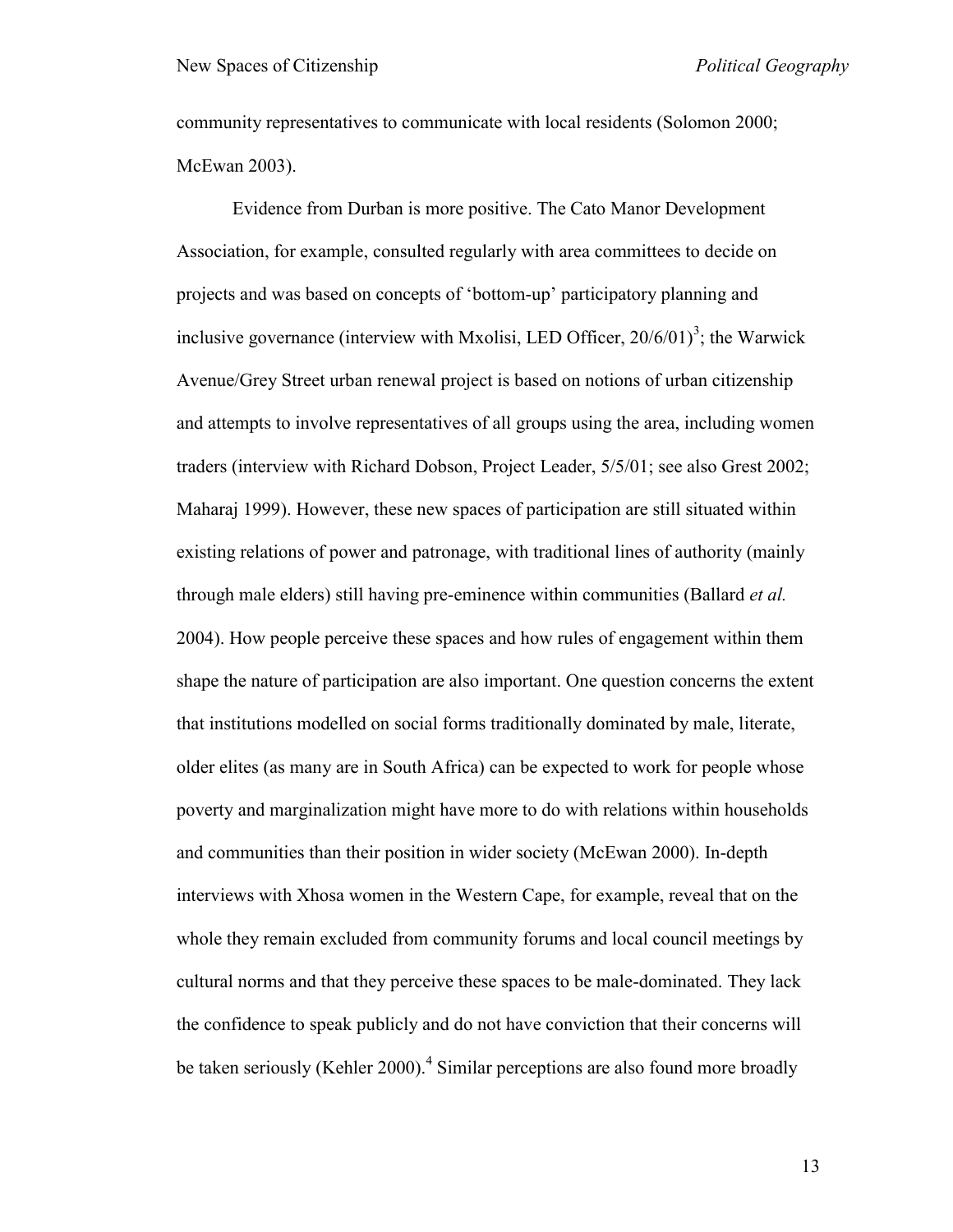amongst young people of both genders in black communities. There are particular limitations, therefore, on the kinds of participation that can be mobilized in these spaces.

Spaces of invitation made available by the powerful are often discursively bounded to permit limited citizen agency (Lefebvre 1991). It is apparent in South African communities that spaces purporting to amplify marginalized voices are often filled with gatekeepers, who speak for but not with those whom they represent. Government can use community-based institutions to shift provisioning burdens onto local people and dominant groups within communities can use them to reinforce existing power relations; devolving control to 'the community' can undermine existing rights of more marginal actors (Agarwal 1997). In South Africa the ways in which newly created structures connect with existing institutions, either 'traditional' governance structures or local associations, are significant in reproducing existing relations of exclusion that further marginalize groups such as women and young people (Friedman 1993; Roodt 1996). As one respondent put it:

Women are expected to keep quiet in meetings. We end up with football

pitches instead of crèches (XM, Khayelitsha, 8.2.01)

In addition, community organizations might allow excluded minorities to mobilize around their rights but they also produce social forms that have little connection with how people organize or perceive themselves and their common interests (Cornwall 2000).

Participation and citizenship are mediated by existing power relations in households, communities and between groups and citizenship is structured, practised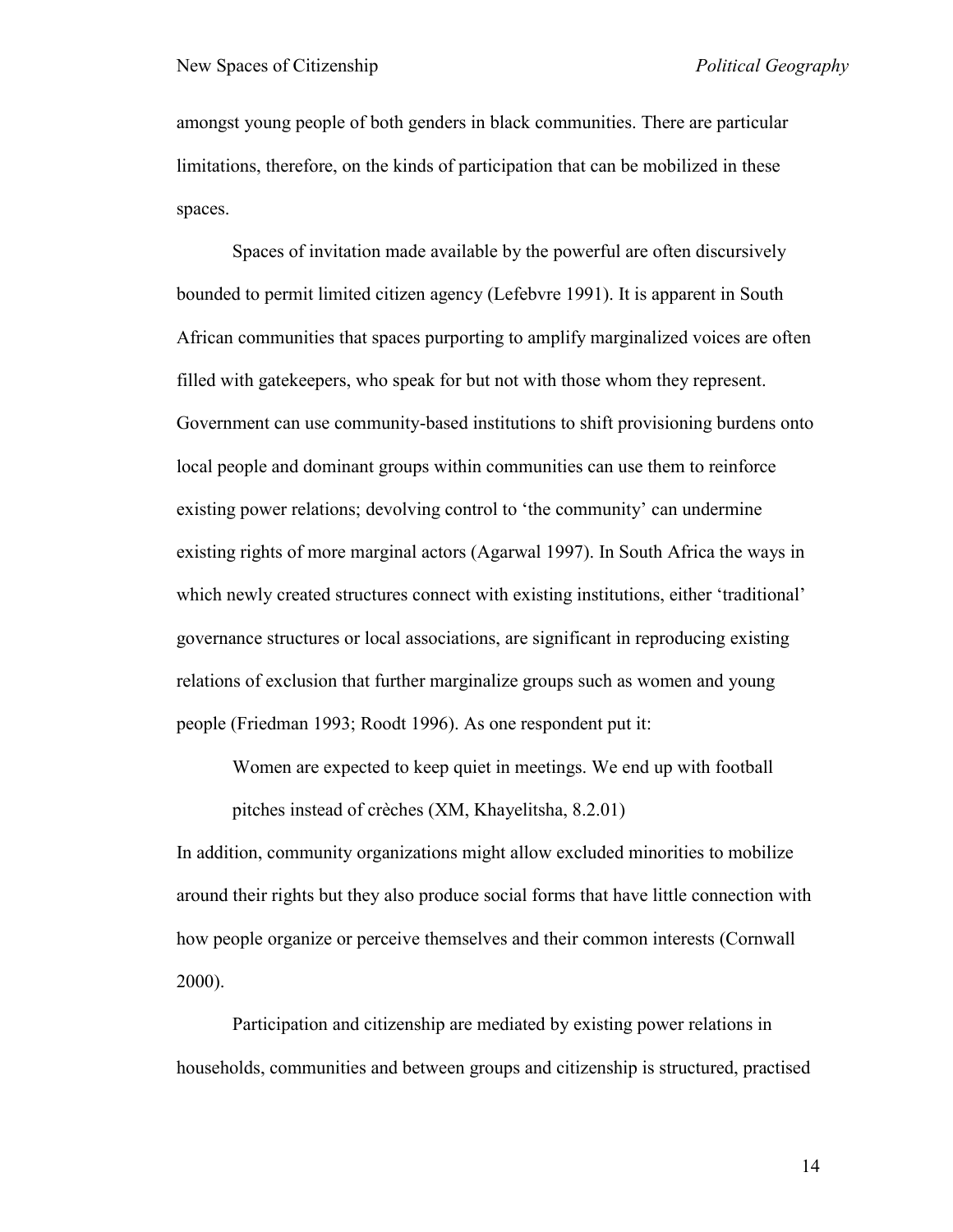and experienced at multiple scales and in diverse spaces. Despite efforts to construct inclusive citizenship, therefore, an impasse remains in the prevalence of exclusions within South African citizenship. Interviews reveal that entrenched gender relations ensure that black women remain amongst the most marginalized in terms of poverty, access to resources and participation in decision-making at all levels from formal governance to the household. One respondent argues:

We are never asked for our opinion on what should be done…we are not

asked for the things that we think are important (ZM, Khayelitsha, 9.2.01) Even the poorest women are aware of their Constitutional rights to equality, but questions of how to attain this are still met largely with responses ranging from not knowing to wry amusement at its apparent impossibility. Therefore, despite its symbolic importance in a post-liberation context, citizenship for many people in South Africa could be considered in practice a meaningless concept. This is of some concern because relations between citizens and the institutions affecting their lives are at risk of becoming shrouded in a crisis of legitimacy, with citizens expressing disillusionment with government and concern over a lack of responsiveness to the needs of the poor (Narayan *et al.* 2000; McEwan 2003). The 48% turn out at only the second free local elections in South Africa in 2000 (*Local Government Transformer* 2001) suggests that alienation at this level is an issue of immediate concern.

#### Radicalizing Spaces of Invitation?

Despite exclusions in officialized spaces of citizenship, possibilities exist for a more substantive citizenship to emerge. Foucault's (1986) notion of the 'strategic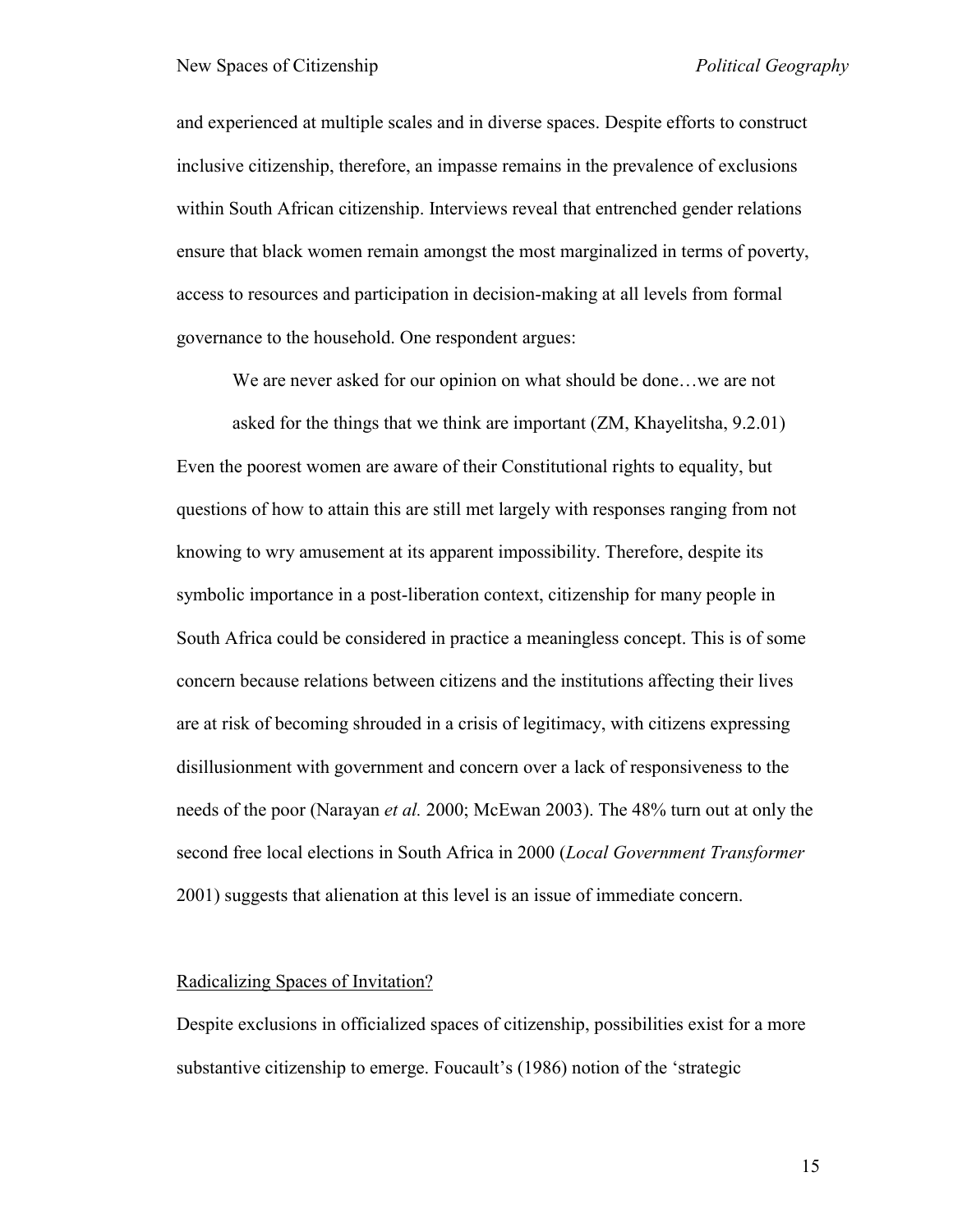reversibility" of power relations suggests that these are always already sites of resistance and contain the productive possibilities for subversion, appropriation and reconstitution; spaces of invitation produced by the South African state are also inhabited by people with alternative ideas, with potential for expanding the agency of those invited to participate and a different kind of participation than that envisaged. Officialized spaces are often characterized by patterns of interaction becoming ingrained and unquestioned; hegemonic practices are literally embodied in particular places. Rules of the game can be reproduced within committees or through consultation, limiting the agency and involvement of people without status or confidence. The reluctance of black women to voice their concerns at public meetings is a clear example of how culturally-defined patterns of interaction go unchallenged and become embedded in social space, effectively silencing certain groups and denying them the possibilities of full participation. However, some approaches seek explicitly to disrupt this spatial ordering, creating new spaces in which old rules of the game can be challenged and marginalized voices might be heard.

There is evidence of this disruption of spatial ordering by activist groups, particularly women"s groups, throughout South Africa. This sometimes involves holding meetings in alternative spaces outside of male-dominated and/or urban spaces. For example, in 2001 the Commission on Gender Equality hosted a National Gender Summit to evaluate and assess its progress in promoting gender equality. In preparation, each province conducted pre-summit consultation workshops through which specific provincial gender issues could be identified and fed into the national process. However, in response to demands from various women"s organisations, the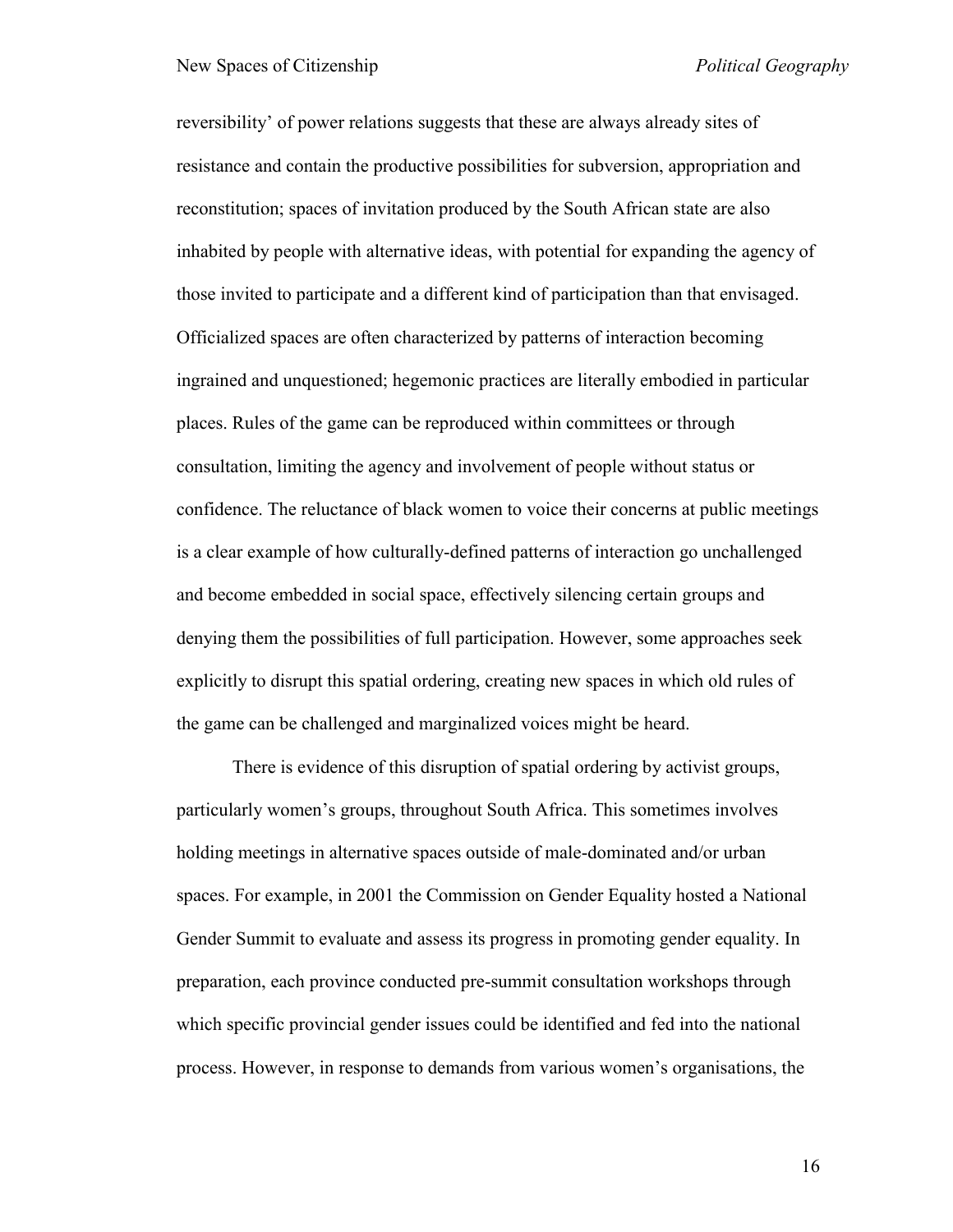Western Cape workshop<sup>5</sup> was relocated from Cape Town to a community hall in Zweletemba township outside the rural provincial town of Worcester. Members of various organisations, including Women on Farms Project, Treatment Action Campaign, Centre for Rural Legal Studies and South African Domestic Worker"s Union, argued that this was a more enabling environment in which to discuss matters affecting their members.<sup>6</sup> Unsettling spatial ordering also involves disrupting patterns of interaction within those spaces. For example, several Council-community meetings in Cape Town"s townships were interrupted by requests for inclusivity of language and translation from English into isiXhosa and Afrikaans. Community meetings in both Western Cape and KwaZulu-Natal open with traditional African greetings, the singing of resistance or liberation songs, toyi-toyiing and prayers. In these ways, participants assert their presence within spaces of invitation.

Despite this more radical potential, on the whole it would seem that invited spaces of citizenship in South Africa remain problematic in effecting substantive participation and empowerment. Certainly, new spaces have been activated for participation of marginalized groups and disability rights, AIDS activism and women"s groups have been very successful in organizing from the margins to affect mainstream policies and institutions (see, for example, Geffen 2001). In some metropolitan areas, such as eThekwini (which includes Durban), there has been a concerted effort by city officials to make IDP participatory and empowering within local communities. However, evidence in other cities suggests that citizen participation and empowerment have been largely recast within a market idiom, reflecting the impacts of broader processes within international development whereby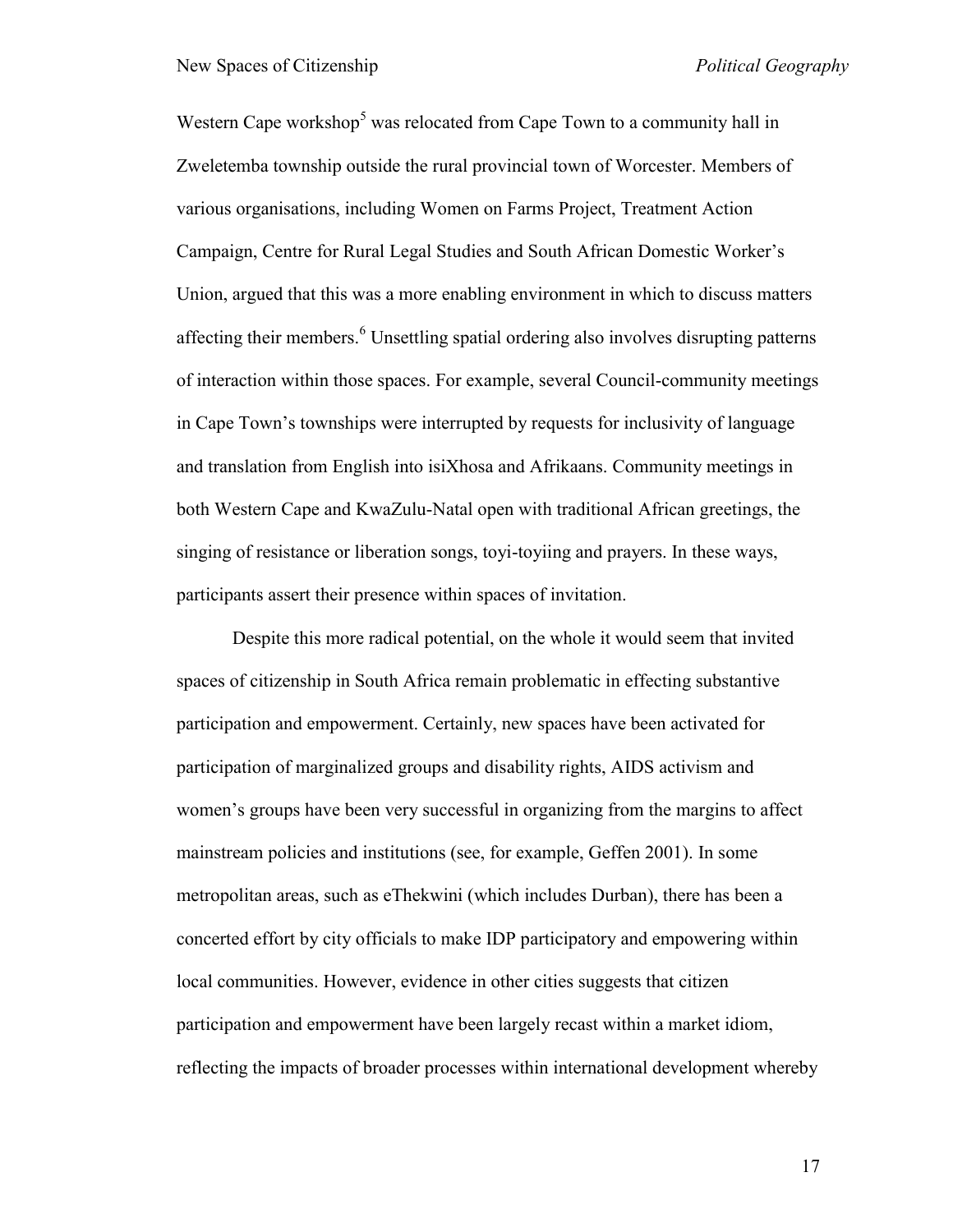participatory citizenship has become an entirely functional and inherently political activity (Cornwall 2002a).

In Cape Town, for example, while the UniCity government is attempting to make community participation a meaningful process, many officials are critical of how the process of engaging communities is practised (FCR, 2000). Some believe that public participation is mostly implemented when local government is required to budget for the forthcoming financial year:

Last year with the IDP the whole year went by with no meeting, and all of a sudden when it came to the budgets there were meetings. (*ibid.*, 22)

Others question the commitment to community participation, as envisaged in IDP legislation:

Our participation is around particular projects. There is not yet a system – and there seems to be no intention of starting an IDP process – to get community organisation to start thinking on a broader basis. (*ibid.*, 22)

In one case, IDP sessions in 2000 were poorly attended because the community had been involved previously, but trust was lost through lack of feedback (*ibid.*, 25). It seems that the importance of facilitating community participation is recognised by officials, but is often only undertaken according to legal requirements relating to budgetary processes and accountability and not due to a true commitment to ensure participation (*ibid.*, 40).

How legislation concerning participatory citizenship is interpreted and implemented at local level is clearly important. Spaces of invitation can be radicalised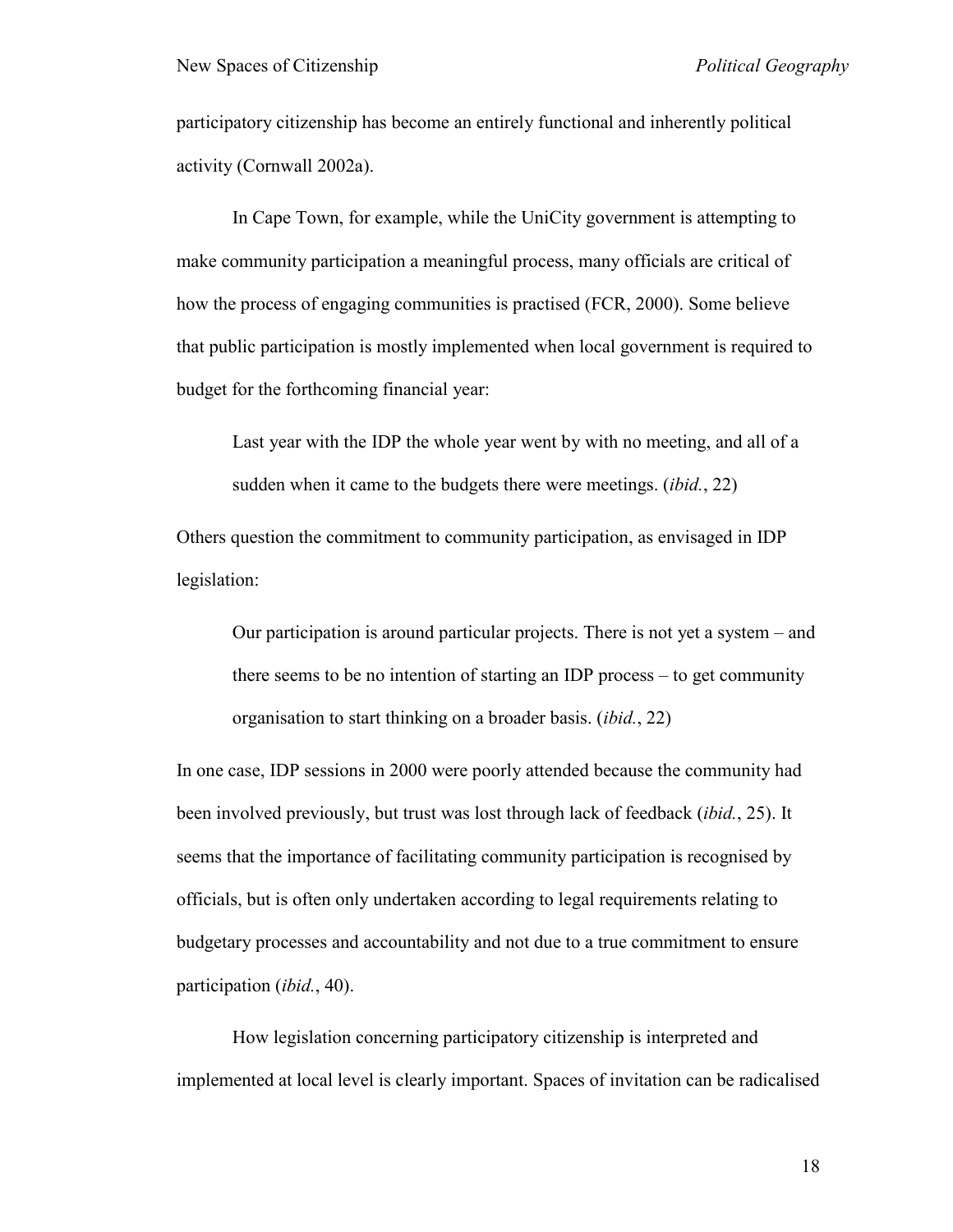by those wishing to disrupt embedded rules and procedures within them. However, it seems that there is a danger in all cases that participation as it has been constructed in recent legislation might become a "political technology" (Foucault 1991), used to manage and control projects and processes, framing the possibilities of popular engagement and disciplining subjects and having particular consequences for the participation of women. In conjunction with these political technologies is the danger of rendering illegitimate alternative spaces of citizenship. However, these spaces do appear and have some potency in terms of the claiming of citizenship by those who shape them.

#### EMERGENT SPACES OF ALTERNATIVE AND RADICAL CITIZENSHIP

There are distinctions between the spaces of invited or induced participation created by governments or government bodies, which might be more about passive participation and tokenism, and potentially radical spaces at the margins or those spaces that people carve out for themselves. There are also distinctions between people"s own perceptions of participative spaces and mainstream versions that might simply be seen as maintaining dominance through incorporation (see Rahman 1995; White 1996). In response to the institutionalization of notions of empowerment and citizenship in South Africa, alternative spaces of participation are being shaped by groups, organisations and activists that have particular consequences for the nature of empowerment and practise of citizenship.

While post-apartheid South Africa has witnessed a radical reconfiguration of the spaces between citizens and institutions that affect their lives, countervailing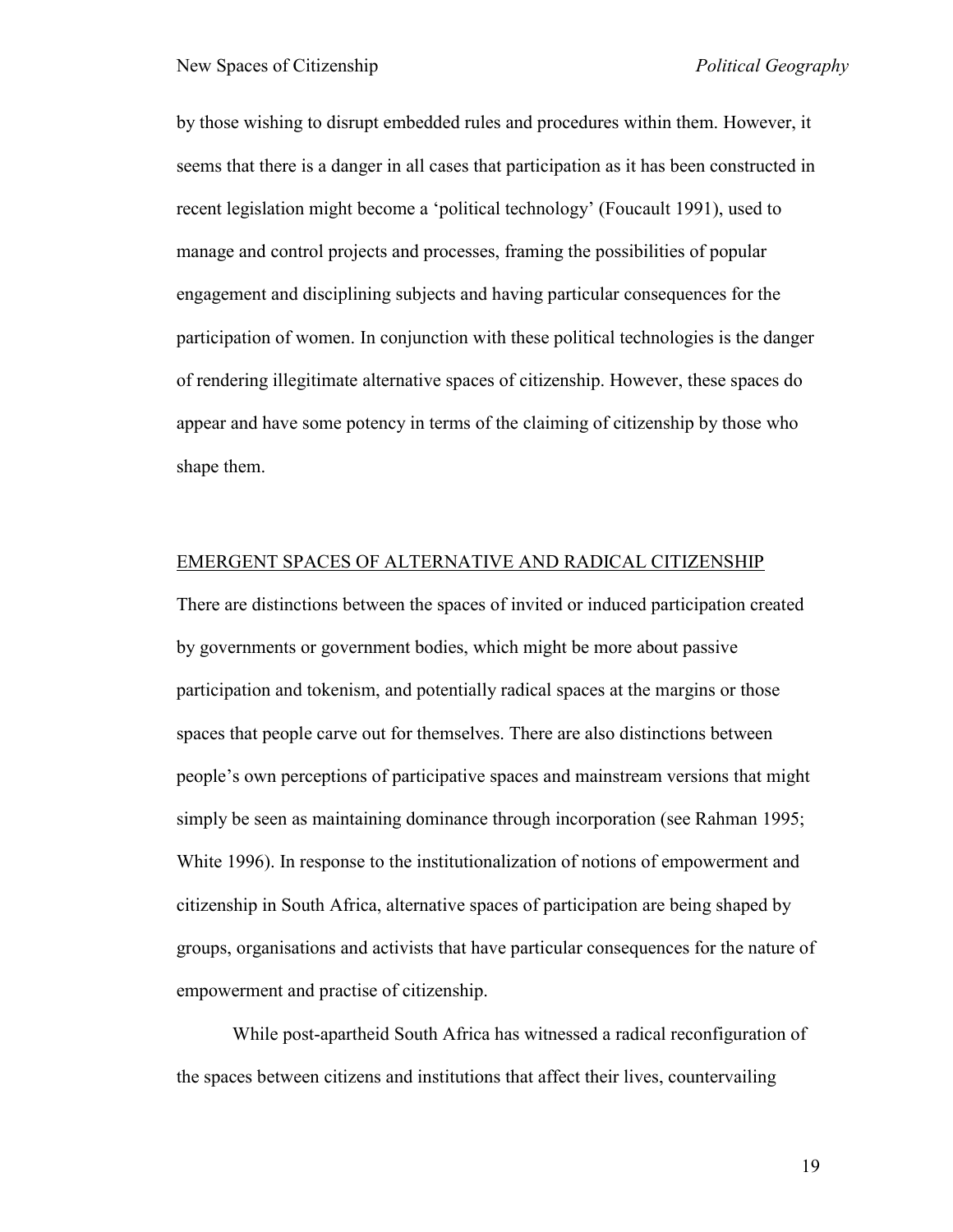discourses continue to fuel more radical forms of empowerment and social action, mostly removed from the officializing strategies that might negate other forms of political action. In contrast to much writing on citizenship participation, one radical body of thought sees it as most effective as collective action within arenas *separate from* or *against* the state (Dryzek 1996; Schönwälder 1997), thus avoiding assimilation or co-optation, bureaucratic obstacles and politically motivated resistances from within civil society. Feminist theorists have also demonstrated how marginalized groups might occupy existing spaces, create new ones, or revalorize negatively conceived spaces (Price-Chalita 1994) and how marginality itself can be a site of "radical possibility" or "space of resistance" (hooks 1990 341 343). There is, of course, a long tradition of this in South Africa and, although the post-apartheid context has increased the need for civil society groups to work with the state, recent years have seen the emergence of alternative spaces for citizen action. As Lefebvre (1991) points out, however, officialized and alternative spaces are not separable. What happens in one impinges on what happens in the other. Thus, the apparent failure of the South African government to fashion enough spaces for substantive citizenship is creating possibilities for the emergence of spaces of more radical citizenship elsewhere.

Such spaces emerge organically out of common interests and concerns (Cornwall 2002a), coming into being as a result of popular mobilization, such as around identity-based issues, or individuals joining together in common aims, often articulated around citizenship rights. These are sites of radical possibility: spaces are constituted by the individuals themselves and are often transient, where durability is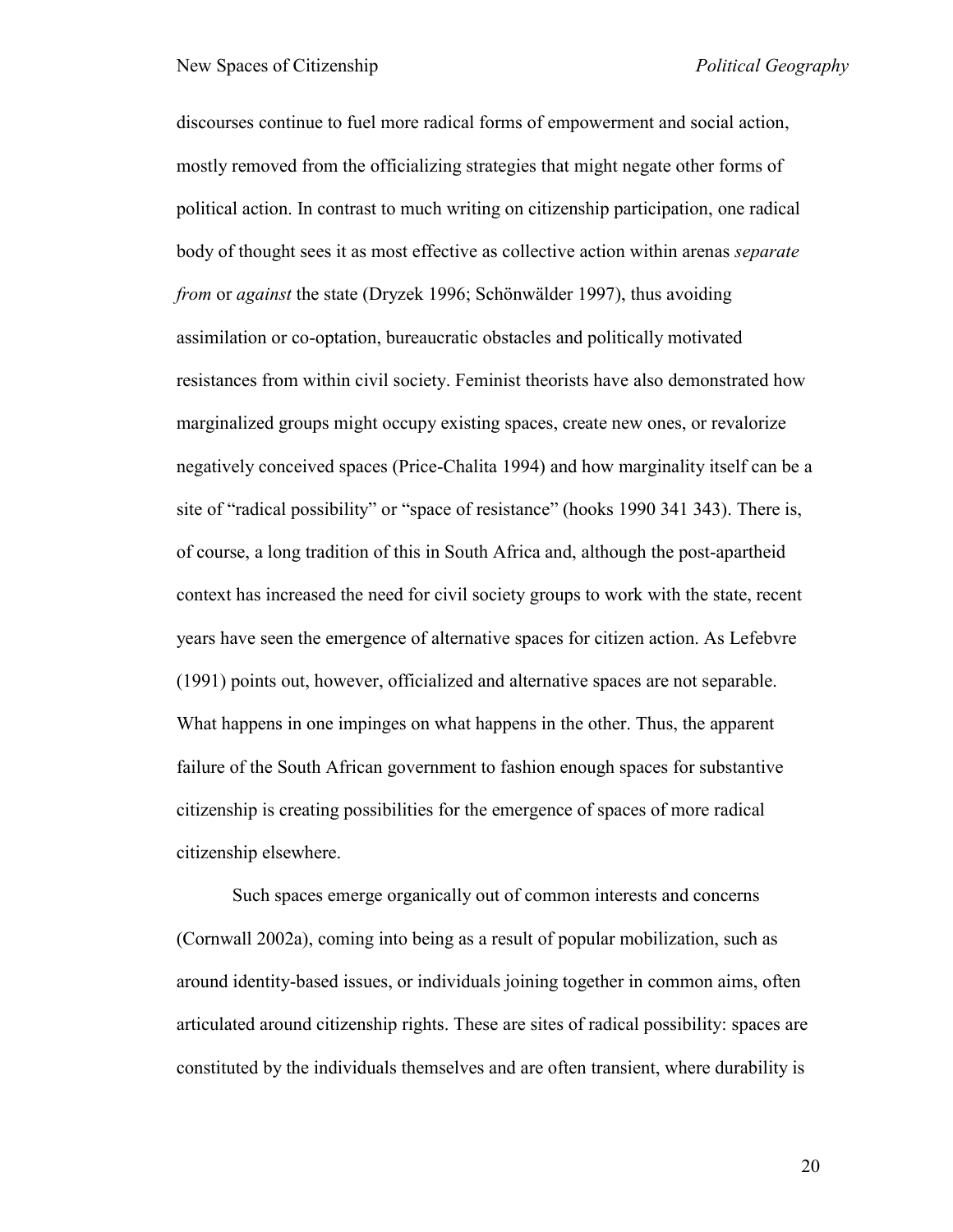dependent on people wanting to participate in them. Recent occupations of state- and privately-owned land by South Africa"s homeless people are examples of this kind of citizenship space.<sup>7</sup> Water and electricity disconnections, evictions and the seizure of property have also met with spontaneous country-wide resistance. These struggles are becoming progressively more organized, with strong local, national, and international networks forming between communities, labour, women"s, youth, environmentalist, and other social movements. These are potentially radical and enabling spaces because the people themselves have chosen to be part of them and are responsible for their existence.

Transient and organic citizenship spaces might also be spaces of resistance, bringing together diverse groups of people around particular issues and facilitating more radical kinds of participation. Women"s activist groups are a particularly good example of this in South Africa, bringing together diverse groups of women from across the political, class and ethnic spectrum around specific issues such as employment and housing rights or domestic and sexual violence. These "spaces of appearance" (Arendt 1958) are often formed in opposition to existing institutions and within which the multiplicity of opinions, positions and interests might continually disrupt the possibility of consensus in a "field of agonistic engagement" (Amin 2004). $8$  The radical possibilities of these spaces are created by there being enough space between people for them to argue different positions, thus generating political freedom and meaningful realisation of citizenship. They are also "action spaces" (Berberton, Blake and Kotze 1998) through which poor people resist, challenge conditions and create alternatives.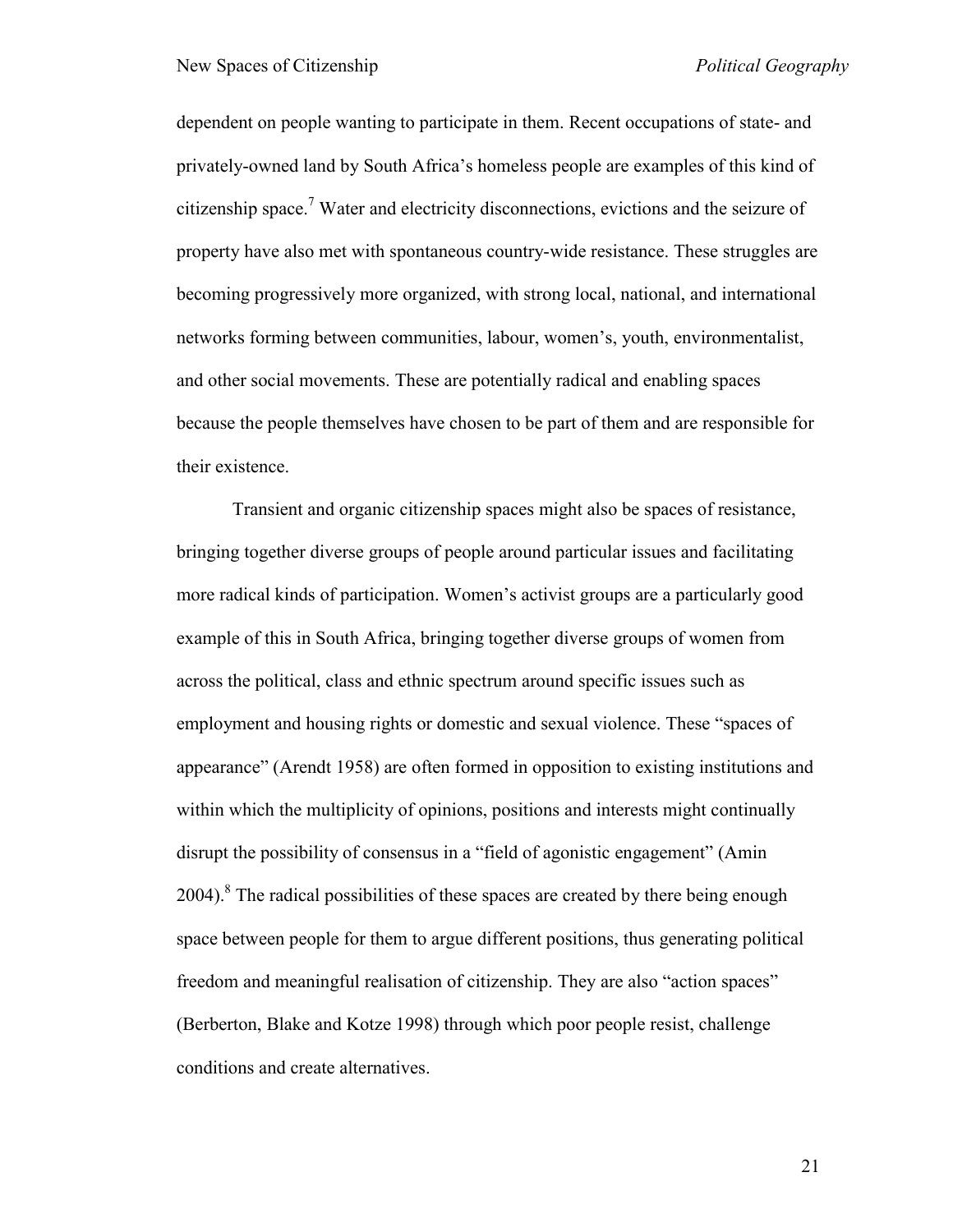Paradoxically, alternative citizenship spaces are rarely inclusive and often rely on oppositional processes of identity formation for the creation of a common purpose. For example, South African women"s activist groups have proliferated to articulate claims to full citizenship rights and to resist violence and oppression, but they exclude men by implication. As Attwood and May (1998) argue, many South African men, especially young blacks, are marginalized through unemployment, social institutions and the absence of alternative opportunities; their voices and their gender issues and concerns are often absent. Their participation as citizens is often equally as problematic as poor women and may be worse because they are not targeted in gender sensitive participatory schemes or by NGOs. Therefore, the creation of identity-based participatory spaces might allow marginalized people to organize, but they might also deepen the exclusion of other groups or minorities.

As spaces of appearance, alternative spaces of citizenship lend visibility to identities and interests that are given shape by collective political action; they are, therefore, important spaces for the exercise of citizenship and realization of rights. However, as Cornwall (2002a) argues, these spaces are increasingly being delegitimized by governments and development organizations because they do not fit with their preferred channels for citizen voice. They exist outside spaces of invitation and thus are deemed threatening and/or irrelevant. Furthermore, radical intervention might allow for short-term gains - the familiar "weapons-of-the-weak" argument - but participation in a deliberative process requires longer term engagement. Citizens require sufficient knowledge to be able to play by the rules, to articulate a position and to define a view; participation depends upon the prospect of being listened to and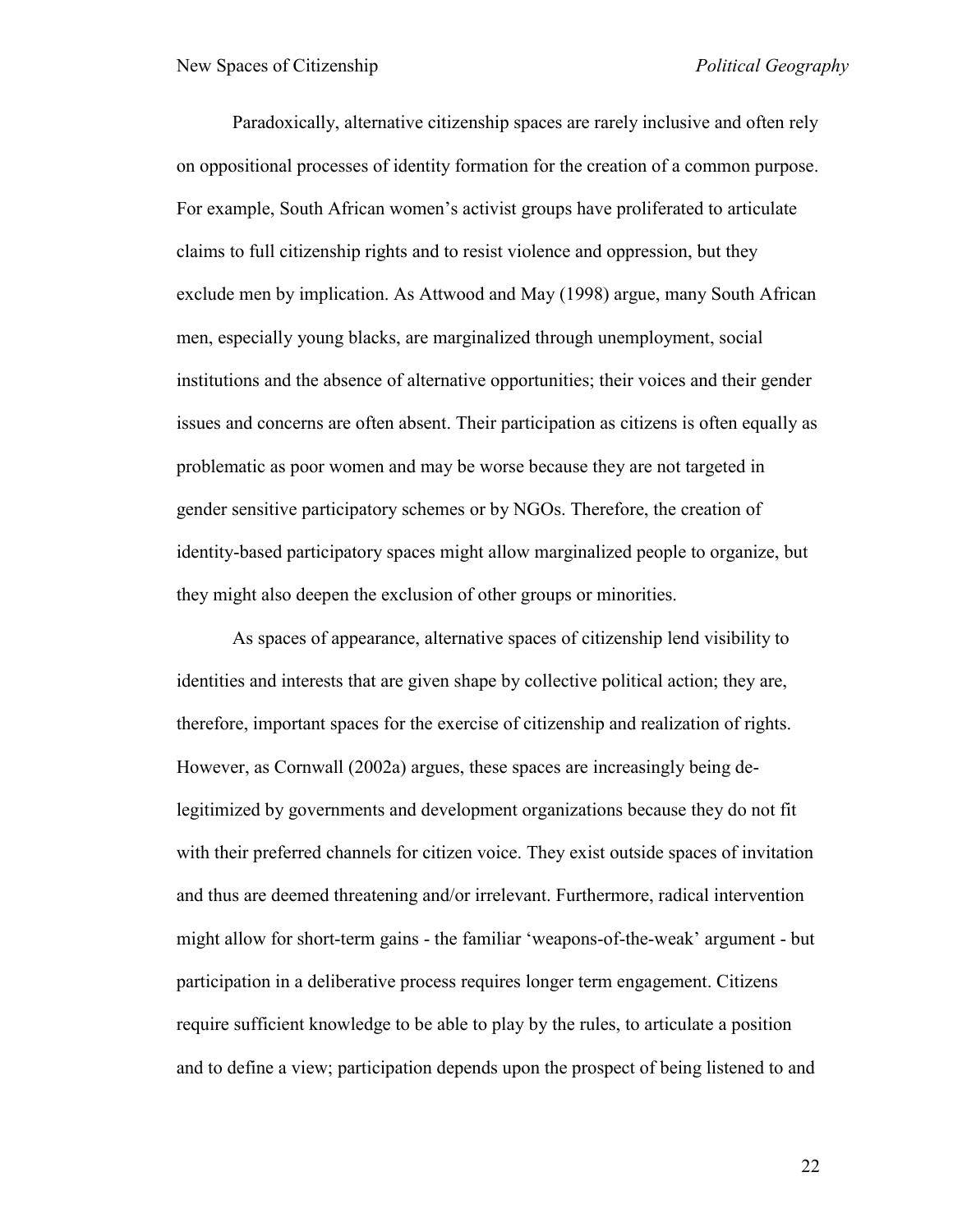taken seriously. Without these prerequisites, alternative spaces of citizen participation and action are limited in what they can achieve. The duration of participation is important and there are marked contrasts between continuous participation and the fleeting democratic moments of elections and social movements that mobilize citizens for a particular purpose and then recede or disappear (Fung and Wright 2001).

# REFRAMING CITIZENSHIP: IDENTITY AND GENDERED SUBJECTIVITY IN PUBLIC AND PRIVATE ARENAS

What is missing from the reconfiguration of state and citizen relations in South Africa is an understanding of citizenship as an identity and both citizenship and participation as situated practices. How people see themselves as citizens and act upon this and how this relates to their understanding of themselves in other aspects of their lives is particularly significant (Werbner and Yuval-Davis 1999; Isin and Wood 1999; Voet 1998). Thinking about citizenship in this way allows a shift from western-centric discourses that frame understandings around very particular forms of participation in very specific spaces to considering what citizenship might mean for people in places like South Africa.

As Mouffe (1992 1995 1996) has consistently argued, an individual's sense of identity and sense of citizenship mutually shape each other. This is borne out clearly in South Africa, where interviews reveal that different senses of citizenship are often produced by gendered cultural identities. Dominant discourses around maleness in isiXhosa- and isiZulu-speaking communities emphasize formal political capabilities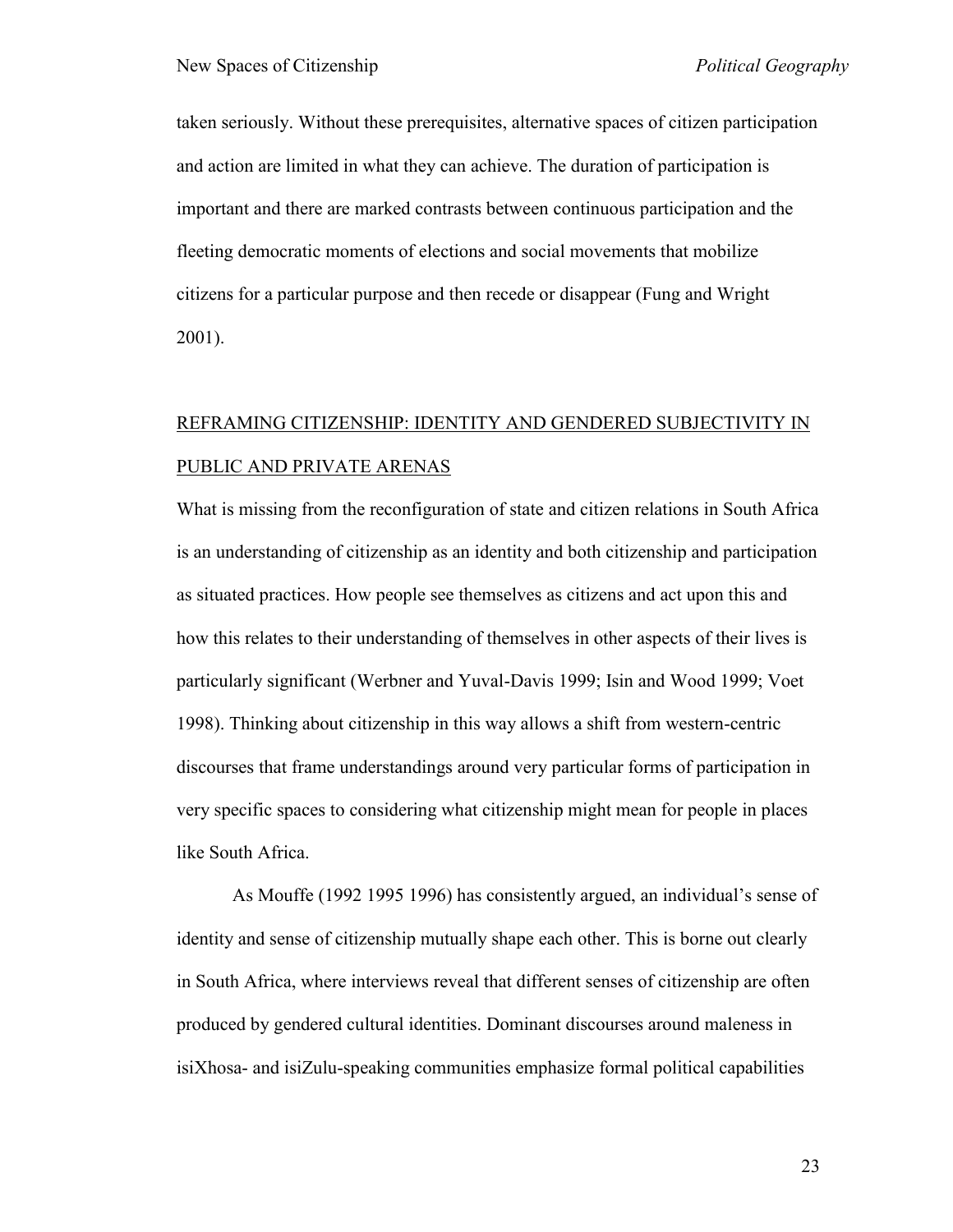and obligations; dominant discourses around femaleness promote the idea that formal political engagement is neither socially acceptable nor within female capabilities. The public silencing of women such that they are largely passive observers in formal spaces of citizen participation is a spatialized construction of identity since the same women are often very active participants in less formal political spaces, such as street and area committees, savings and housing associations and other community groups.

Identity is clearly important in radical articulations of citizenship, but equally people"s sense of citizenship can also work to shape their understanding and practice of their identity. For example, a woman who understands citizenship as an active form of practice and a status that entitles her to advocate for her understanding of her rights might work to assert her needs and priorities *as a woman* in the political sphere (Voet 1998; Lister 1997a). In South Africa, positionalities such as domestic worker, sex worker, farm worker make the entangled nature of citizenship and identity most clear. They are political identities that signify consciousness and group and individual action for change around particular conditions. Though some people may understand themselves as citizens but choose not to be active or hold subject positions that inhibit an active sense of citizenship, others are conscious of the exclusions produced by the social construction of their identity and may promote citizenship action for change (Jackson 1999; Seidman 1999; McEwan 2000). As a member of the Sex Worker Education and Advocacy Taskforce argues:

The decision to become a sex worker is an economic one, but women who have no other choice and do this to feed their families are criminalised by law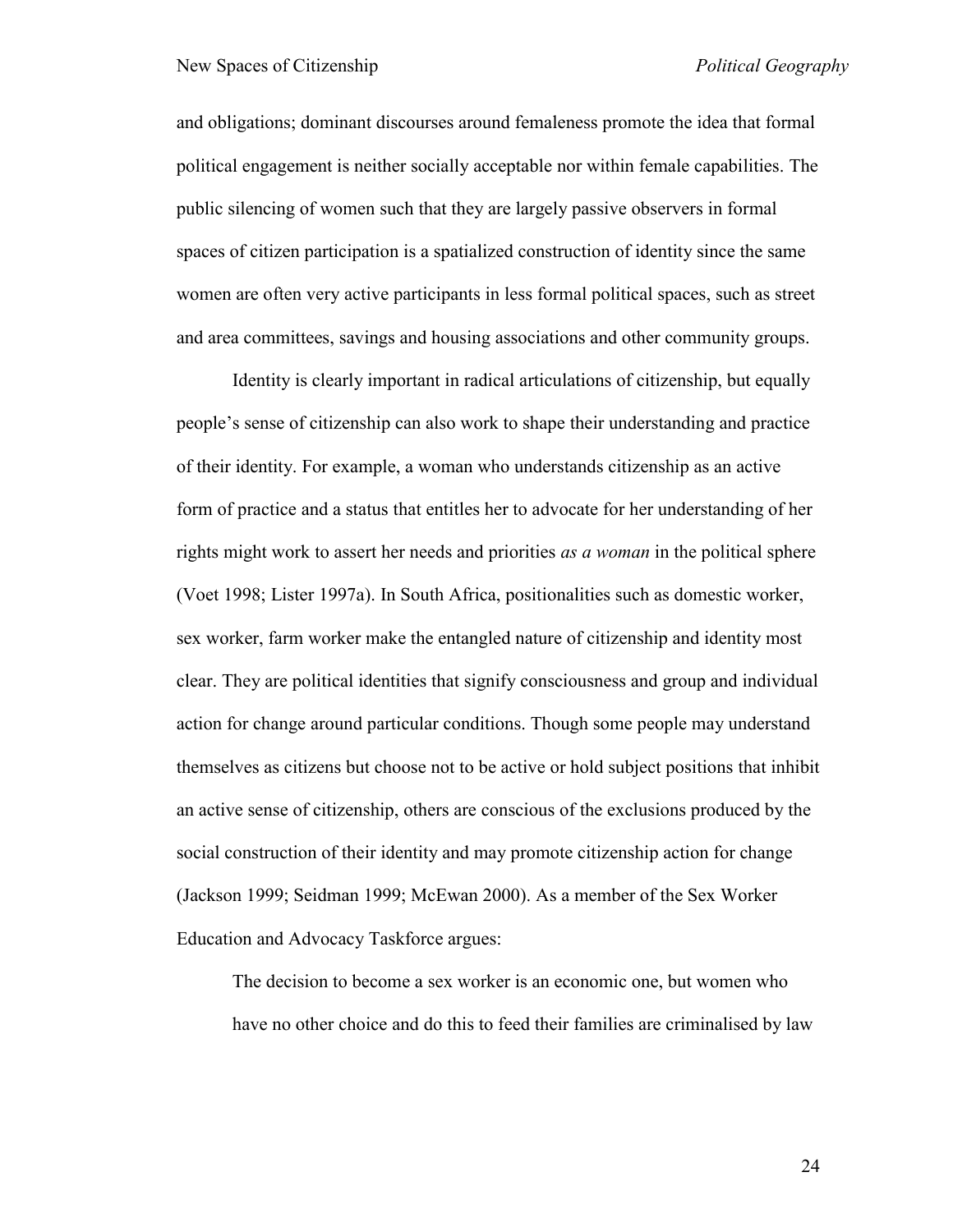and society. This is unfair. I fight to have this seen as a labour and family issue, not a crime (MF, Ceres 5.7.01).

Interviews with many black women reveal that their idea of citizenship does not derive primarily from a localized sense of community but from communities of interest. Significant issues identified by respondents include rights to housing and employment, and freedom from violence for them and their children. They mobilize within their communities around these issues, particularly through public protest, grassroots organisations and self-help groups. Citizenship for these women is also culturally defined by familial and communal attachments. Interviews reveal that very often their understandings of citizenship are about community and familial roles and obligations and it is seen not as simply a relationship with the state, but as a relationship with other people. Although many women are aware of their individual rights, they articulate their obligations to their children and the rights of their family as more important. The need for access to paid employment, for example, is articulated in terms of both an obligation to provide for children and grandchildren and the rights of the family to access basic provisions. As one respondent put it:

Giving women the right to work. This is what we must have. If a woman cannot work then how can she be a mother? I have a child and three grandchildren here. I am over 60 but I must be able to work. Who will feed the family otherwise? (AM, Durban 19.6.01)

One might question, then, whether western conceptions of individual rights are always appropriate in South Africa where, for many people: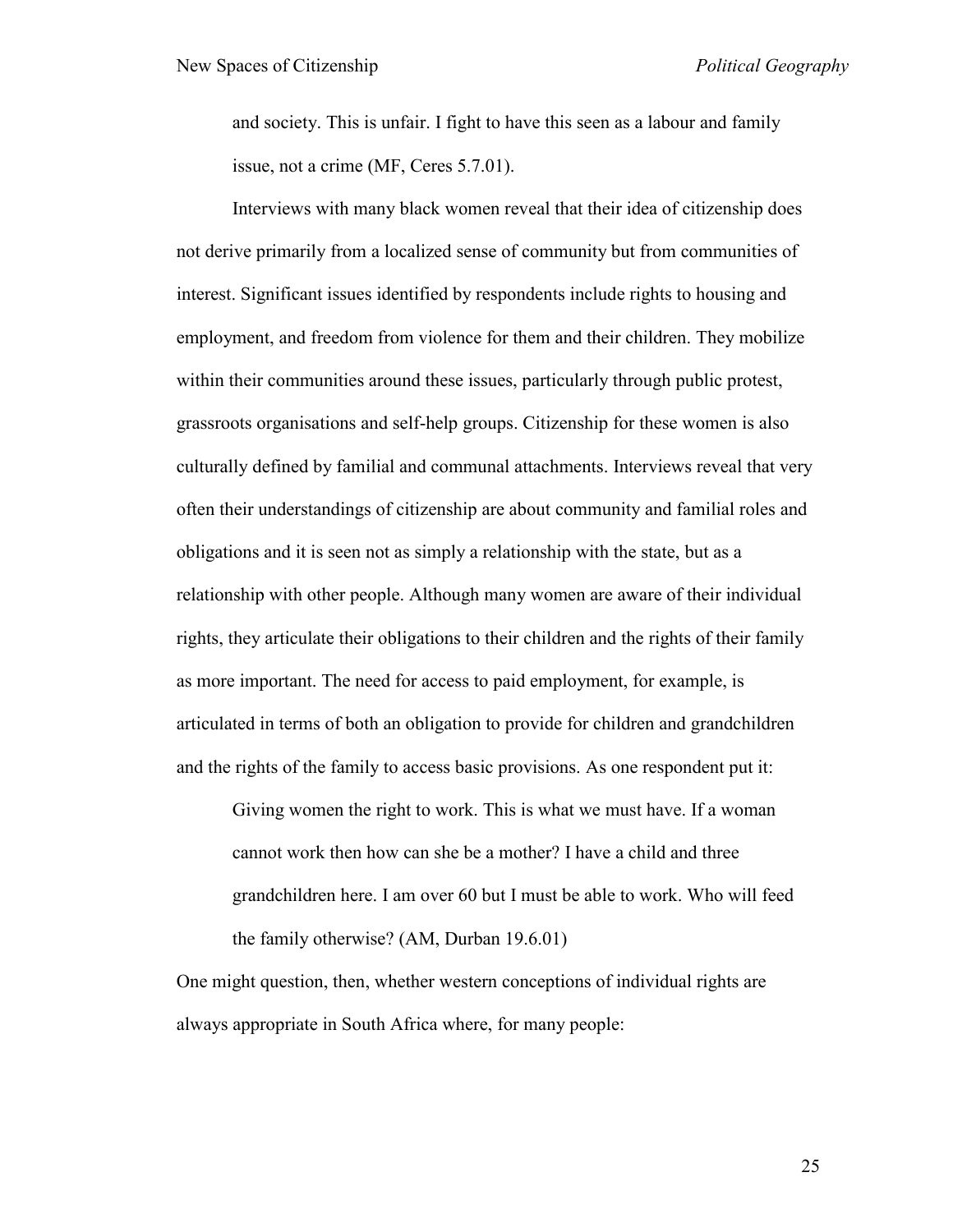community ties and relationships are a better way of expressing their position in the world than individual identity. (Meer and Sever 2004: 19; see also Bulbeck 1998)

*Ubuntu*, the spiritual foundation of African societies, embodies a worldview in which "a person is a person through other persons" (Shutte 1993: 46). Interviews reveal that this notion of selfhood gives rise to a relational understanding of claims and obligations as generated through, and embedded within, significant social relationships of the acknowledged community.

There is a tension, therefore, between formal constructions of citizenship, often based on group and individual rights, and indigenous notions of self-hood. However, the construction of the connective self is often intimately linked to patriarchal social relations; connectiveness is gender-asymmetrical:

Men, as much as women, are defined by the roles, relationships and "ideologies of belonging" of their acknowledged communities and reproduce them in their aspirations and behaviour in the public domain. (Kabeer 2002: 28).

In practice, respondents define their citizenship through activism in community and women"s groups, explaining their activities in terms of the failure of men to provide for them and of local government to provide adequate resources. Thus they perceive a requirement to take their needs into more formal political arenas. In addition, they have culturally inscribed roles within communities and households, which shape their citizenship practice. Men in the same communities, on the other hand, tend to explain citizenship action in terms of engagement with local government over community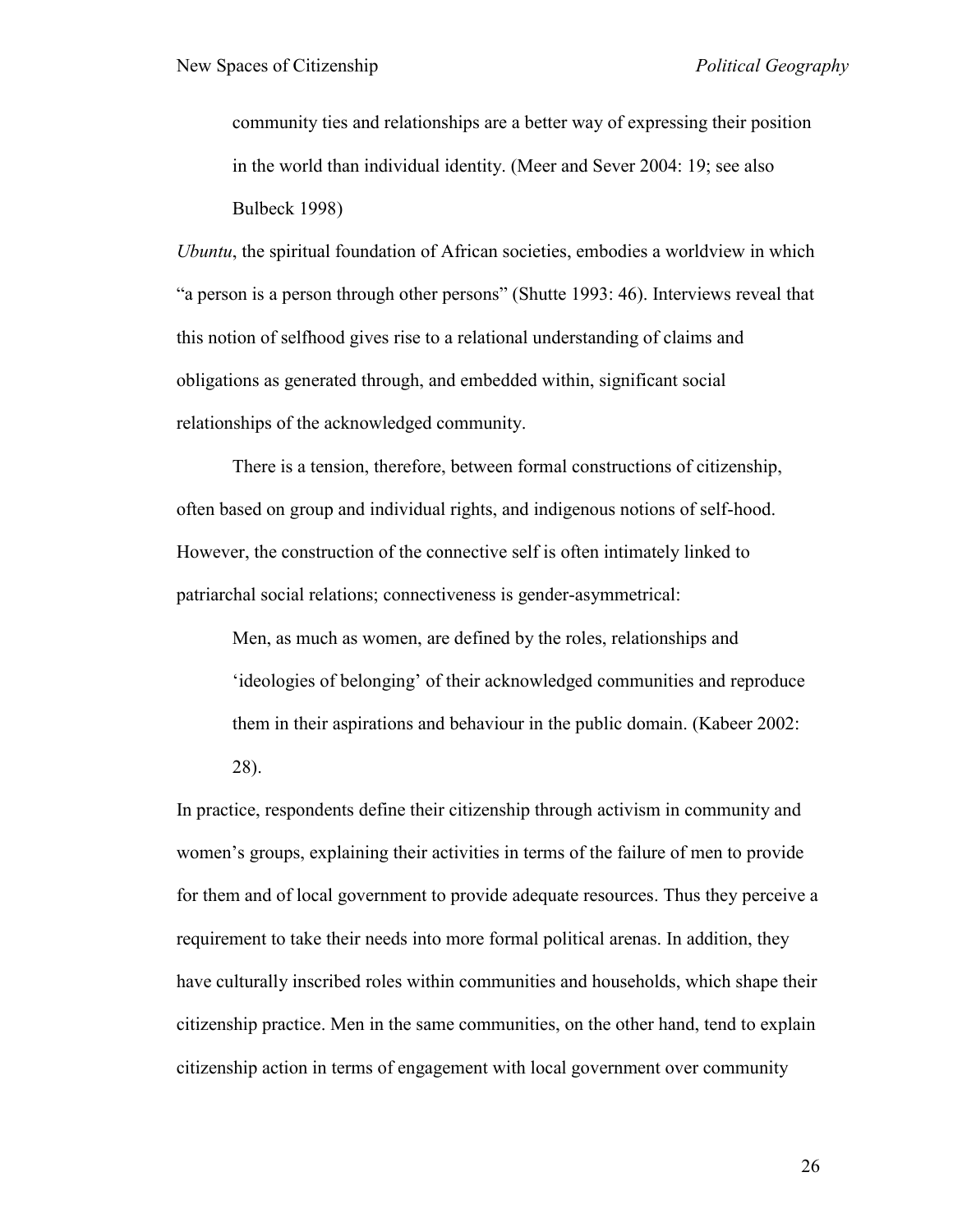needs and state government via traditional leaders. For some feminist theorists (e.g. Jones, 1994), participation in community politics can be a locus for women"s empowerment. Indeed, involvement in community politics in some Latin American countries led to women"s engagement with more formal political activity (Alvarez, 1990; Jaquette, 1989; Jelin, 1990). However, confining women"s political activity to community politics can also be disempowering if this lacks involvement with the state.

The current problem for poorer women in South Africa is that while they are active in community-based structures, they still appear largely divorced from structures of governance at the local level. This is partly because of the patriarchal nature of both structures of governance and community politics (Robinson 1995; GAP/FCR 1998; Cole and Parnell 2000; McEwan 2003). Women are still unable to access power over resources and decision-making that would make their citizenship substantive and meaningful. However, this is not uncontested and women continue to mobilize in opposition to patriarchal power relations at both national and local levels, articulating their demands and empowering themselves around community and youth issues, most notably in basic-needs, anti-crime and peace organizations. Moreover, as Butler (1990) argues, everyday social and cultural practices transform and re-create gender relations. Private patriarchies (residing beyond formal law in households, in particular) might prove a hindrance to women"s citizenship but homes and communities are also places where contestations over citizenship might be more effective than state policies in transforming patriarchies. This raises the possibilities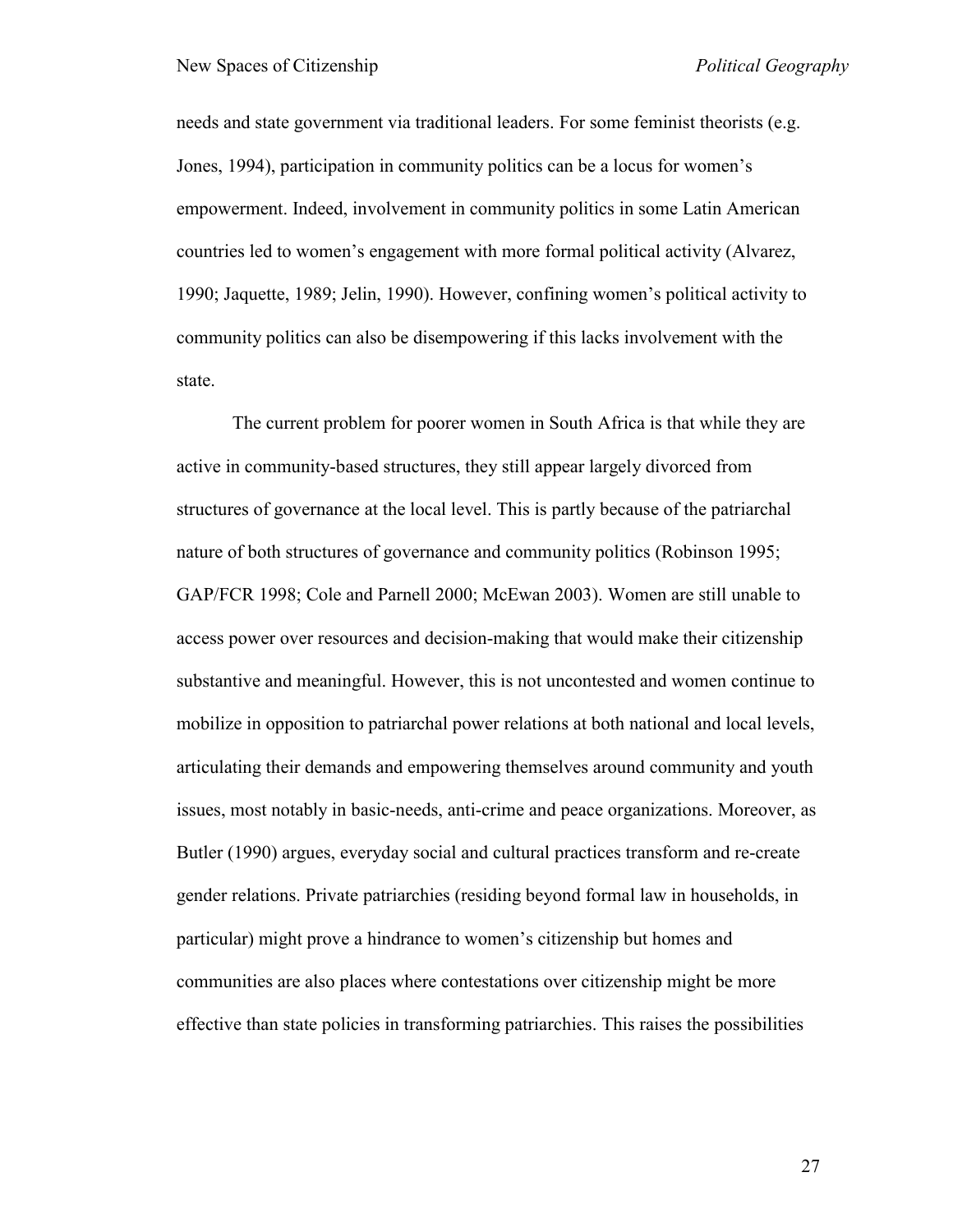of reframing citizenship through gendered subjectivity to incorporate new spaces of citizenship practice.

#### Gendered Subjectivity and Social Justice

A significant aspect of inclusions and exclusions of citizenship in South Africa is the legacy of colonialism and apartheid and the multiple oppressions that marginalized groups face. While race is no longer the principal line of exclusion defining relations between individuals and the state, the value systems upon which societies were structured during colonial and apartheid periods remain, to some extent, institutionalized. Fraser (1997) uses the phrase "bivalent collectivity" to refer to the economic and cultural forms of injustice and disadvantage that interlock, legitimize and maintain each other. Despite being interrelated:

different forms of disadvantage have their own distinct logics and strategic responses. (Kabeer 2000: 86).

Where disadvantage is largely economic, people are likely to mobilize around their interests and formulate demands in terms of redistribution. Where disadvantage is largely based on value systems, mobilization is more likely to be around questions of identity and demands formulated in terms of recognition.

In South Africa, this produces a further tension: the logic of addressing economic disadvantage and of calls for redistribution is egalitarian, while the logic of addressing identity-based disadvantage and of demands for recognition is diversity. This tension is particularly problematic for those bivalent collectivities, like black women, disadvantaged by the interlocking dynamics of both resources and valuation. In the light of this, Young"s (1990) notion of social justice has particular pertinence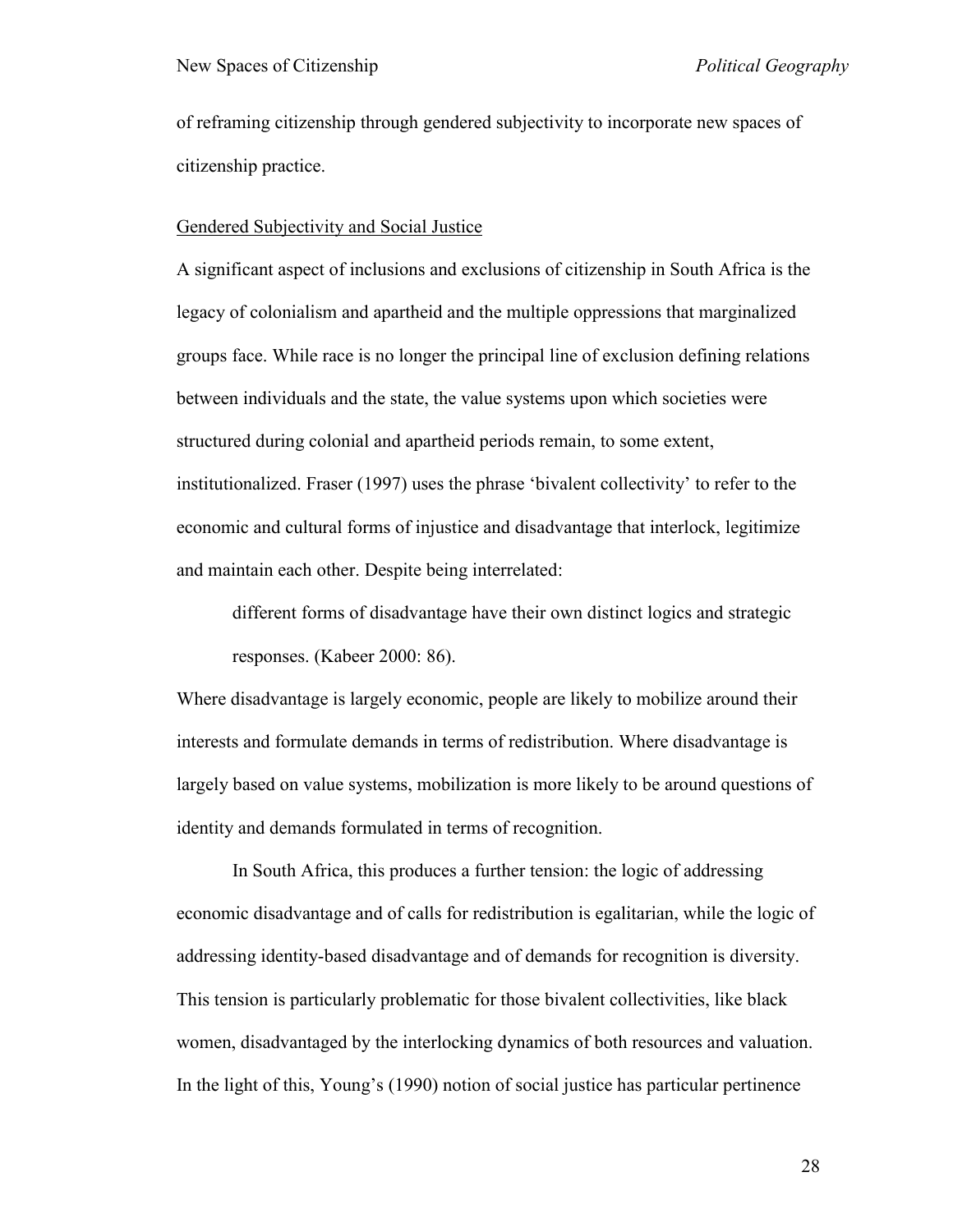in South African citizenship, especially within gender activism. Social justice is understood in terms of freedom from oppression (constraints on self-development) and domination (constraints of self-determination) and enables a conceptualization of justice that refers to both redistribution and the development of individual capacities and group rights. It requires not only the eradication of differences that construct relations of power, but the creation of institutions that promote and respect group differences without oppression. Significantly, a great deal of citizenship action in South Africa, especially by black women, is motivated by the pursuit of social justice.

Linked to this notion of citizenship as social justice is a requirement to rethink the public/private distinction to accommodate the idea of citizenship as also practised in the private realm. Citizenship should be a "multi-tier concept" that breaks apart the association of the domestic with the private and the political with the public and is relevant to all aspects of life from the home to the state and international agency (Yuval-Davis 1997: 13; see also Fraser 1992). This is, of course, not a new argument; central to feminist writing about citizenship in the private domain are the exclusions produced through the application of a restrictive notion of "the political", built on a rigid separation of public and private spheres. Of significance to this is the longdebated problem that defining citizenship through political participation in formal public spaces serves to occlude other forms of participation (such as community work, traditional meetings and street and area committees) as legitimate expressions of citizenship. In essence it excludes people who cannot participate in public affairs from the accolade of citizenship (Lister 1997a). Drawing a boundary around the public sphere in defining citizenship also raises the problem of how people can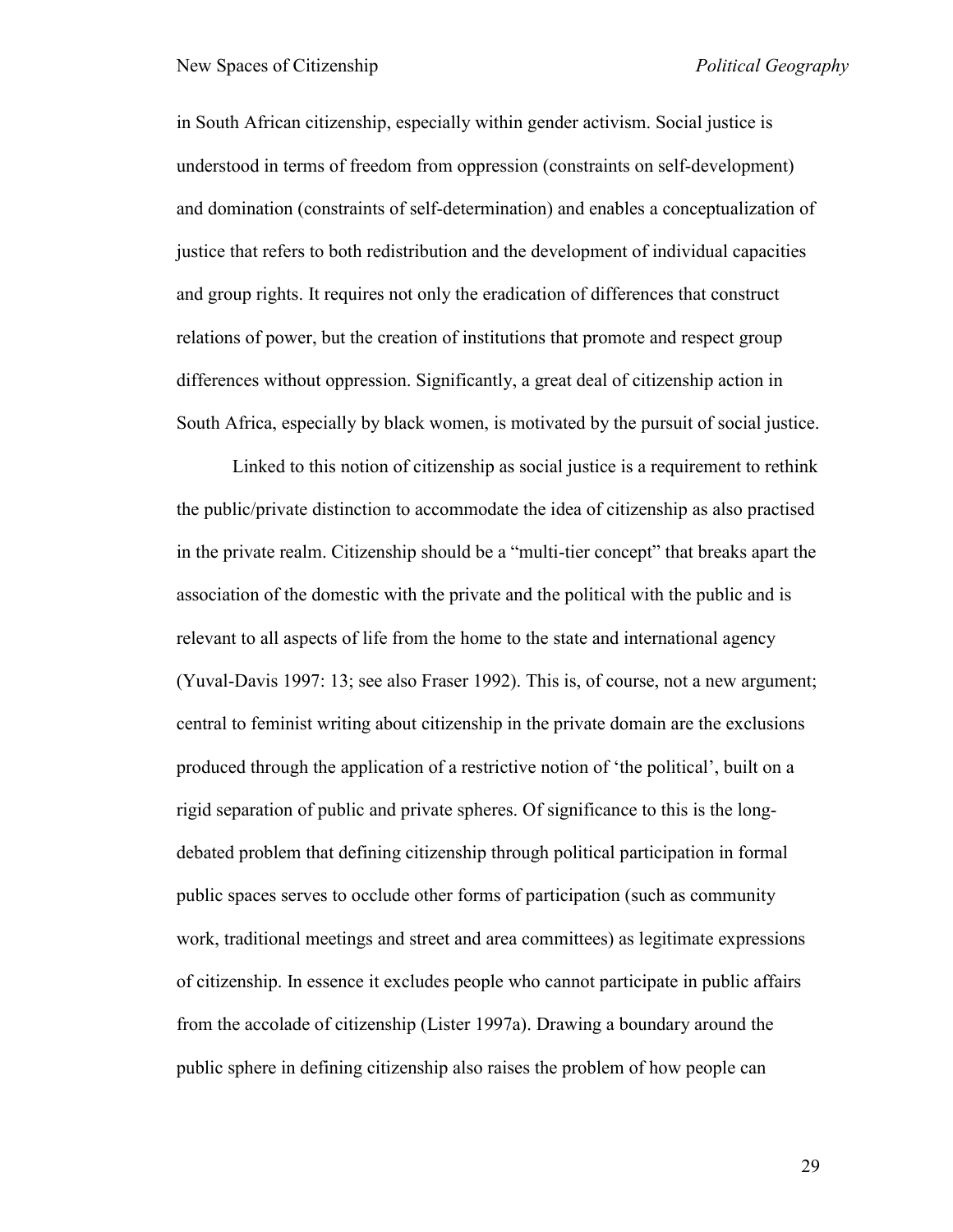legitimately define and demand rights related to issues and actions that take place within private spaces, such as the home, where citizens may act upon personal ideas and notions of morality (McEwan 2000).

Lister (1997a: 28) distinguishes "political citizenship" from "personal politics" (see also Narayan, 1997), arguing that although the two are dialectically interrelated, "not all politics necessarily counts as citizenship". She refers to Phillips"s (1993) distinction between campaigning in public for men to do their share of housework and simply sorting out the division of labour in one"s own home:

In the case of the former we are acting as citizens, in the case of the latter, which is nevertheless significant for citizenship, we are not...(Lister 1997a: 28)

Prokhovnik (1998) states another side of the argument - that citizenship and public politics should not be conflated, nor should political agency be considered a requirement for full citizenship. She suggests that:

It is *not* that women need to be liberated from the *private* realm, in order to take part in the public realm as equal citizens, but that women – and men – already undertake responsibilities of citizenship in both the public and the private realms. (*ibid.*: 84)

Evidence from both township and rural communities in South Africa suggests that many women who do not, or are unable to participate in formal structures do participate in informal networks and forms of decision-making. This also suggests a widening of the spaces in which citizenship can take place since it embraces households and communities. Thus, citizenship 'in practice' means more than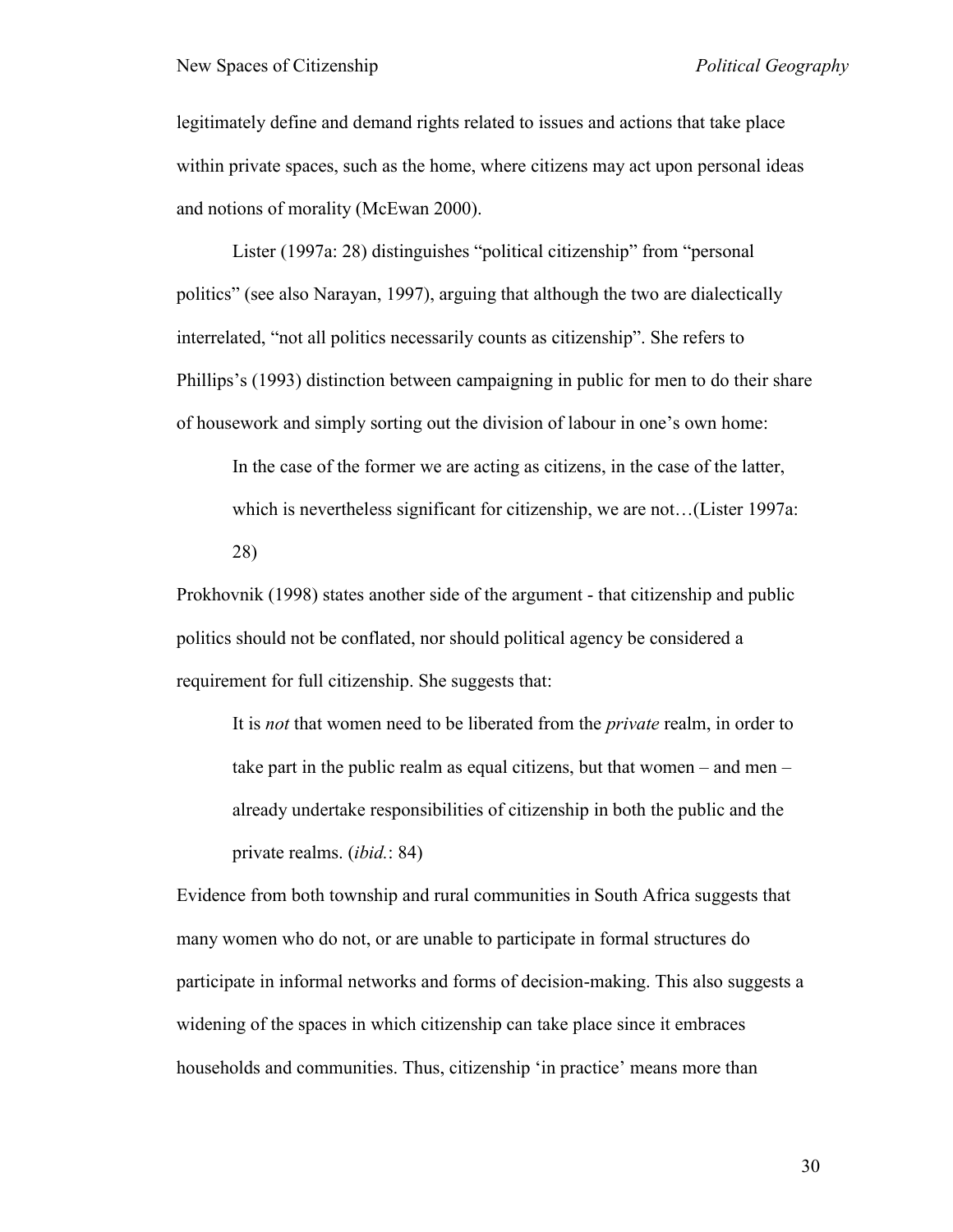advocacy, lobbying, campaigning and awareness-raising in civil society organisations. Collective struggles can allow women to influence institutions such as the household, market and state and these struggles take place through women"s organising in both formal and informal spaces. In the light of this, there is a need to take account of the diverse ways in which South Africans engage in ethicallygrounded activities on the basis of their different genders, ethnic and cultural backgrounds in both public and private spheres that characterize their citizenship. Of utmost importance is how people themselves view their position and their contribution to the groups to which they belong. As discussed, many black women understand their citizenship not simply as culturally-prescribed but as ethicallygrounded in their perceived household and community roles and their responsibilities towards other community members, women and children. They mobilize to claim their rights and practise their citizenship around these understandings.

This feminist conception aims not to make citizenship gender-neutral, but to take account of what citizenship might mean to differently situated women (and men). Citizenship is not simply about political participation but involves ethicallygrounded activities undertaken by women, in the private as well as public realms, that are relevant to their lives. There is clearly a need to overcome the suppression of women"s gendered subjectivity in the public realm and to allow for a notion of citizenship that recognizes more fully that women make different choices, but this involves a broader concept of citizenship than just the "political". Citizens are made through both status and practice (Prokhovnik 1998); in other words, a social status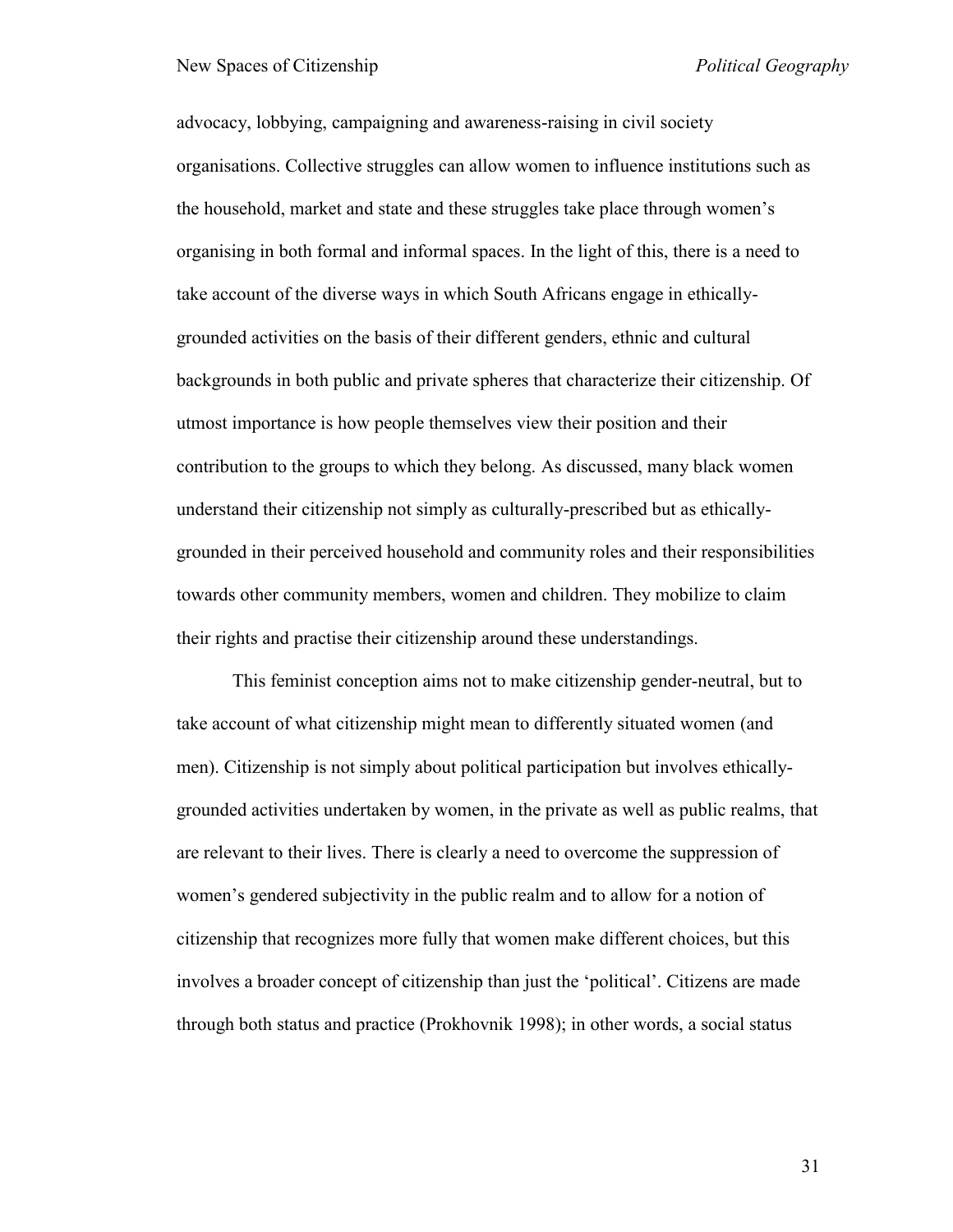(which black women in South Africa have yet fully to be accorded), and one based on the recognition of the practices in which women as well as men engage.

Emphasis on participation and citizenship also necessitates the broadening out of what constitutes the "political"; politics become as much about what is struggled over and by whom as about the conduct of local politics (Amin 2004). As Squires (1999) argues, to concentrate on formal political participation alone as evidence of active citizenship is to reproduce masculine assumptions that have worked to erase the significance of women"s informal political participation. Women *are* political actors if "political" is held to include all power-structured relations from the interpersonal to the international. Adopting this broader notion makes it evident that women have long been political actors and as such are critical in the construction and maintenance of participatory democracy and meaningful citizenship in South Africa. This also addresses gendered subjectivity for men as well as women; it necessarily advocates a reconstructed public/private distinction that is not dualistic and is a notion of citizenship that is "at once intimate and political" (Prokhovnik 1998: 97). Moreover, it should encourage institutions (including those involved in governance and development) to see marginalized women as valuable sources of information with the potential for agency in policy-making. Such a reframing, I suggest, is critical in South Africa, where discursive emphasis is placed on participation and substantive citizenship and where there is a particular urgency in making this real.

#### **CONCLUSIONS**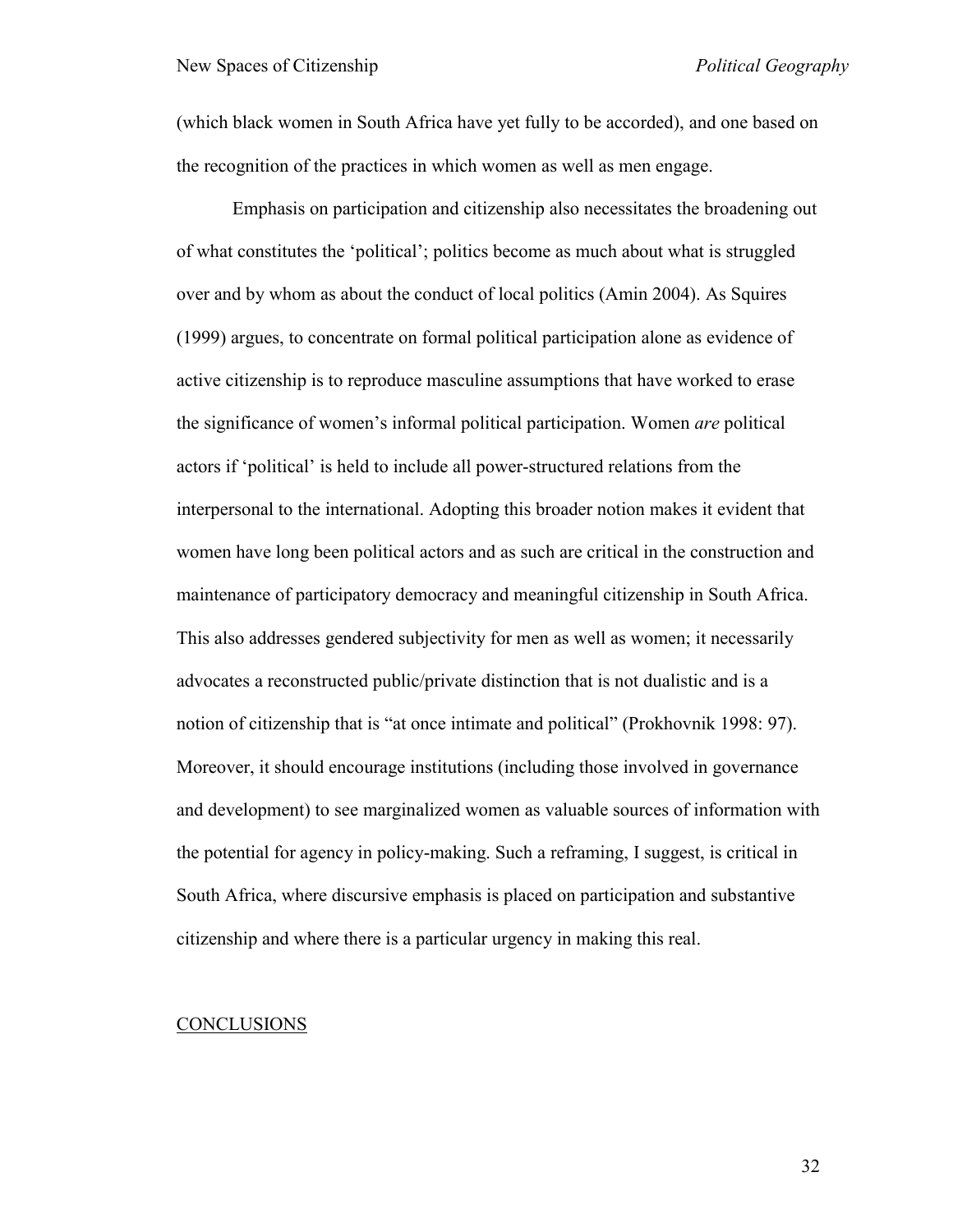Conventional perspectives on social and political participation see it as defined by external agencies; citizens in this sense are simply voters or beneficiaries of development projects. This paper has argued that shifting emphasis to citizen practices extends participation to autonomous forms of action through which citizens create their own opportunities and terms of engagement. As Cornwall (2002a) argues, this not only bridges the gap between social and political participation but offers new ways of configuring the space between and what it means to be a citizen. Enhancing participation creates new kinds of spaces between, within and beyond the realms of state and civil society and has potential to enhance equality. Discerning what happens in these spaces requires knowledge of what happens in practice, who participates, on what basis, on behalf of whom, with what resources and to what effect.

This kind of approach is useful in understanding the disjuncture in South Africa and elsewhere between de jure and de facto, public and private citizenship. It helps explain why women's citizenship, despite legislative and constitutional guarantees, is mediated and diminished by entrenched power relations. It also refocuses attention on the "actual spaces" in which citizenship is expressed, which the abstract nature of citizenship leads many writers to neglect (Brown 1995 cited in Isin and Wood 1999: 88). This paper has argued that citizenship is a status and practice that is likely to differ across the spaces in which people"s lives are played out (see also Jones and Gaventa 2002); households and communities are as much part of the realm of citizenship as more formal political spaces and women see their participation in these spaces as a realisation of their citizenship status. Enhancing participative citizenship requires more than inviting or inducing people to participate or simply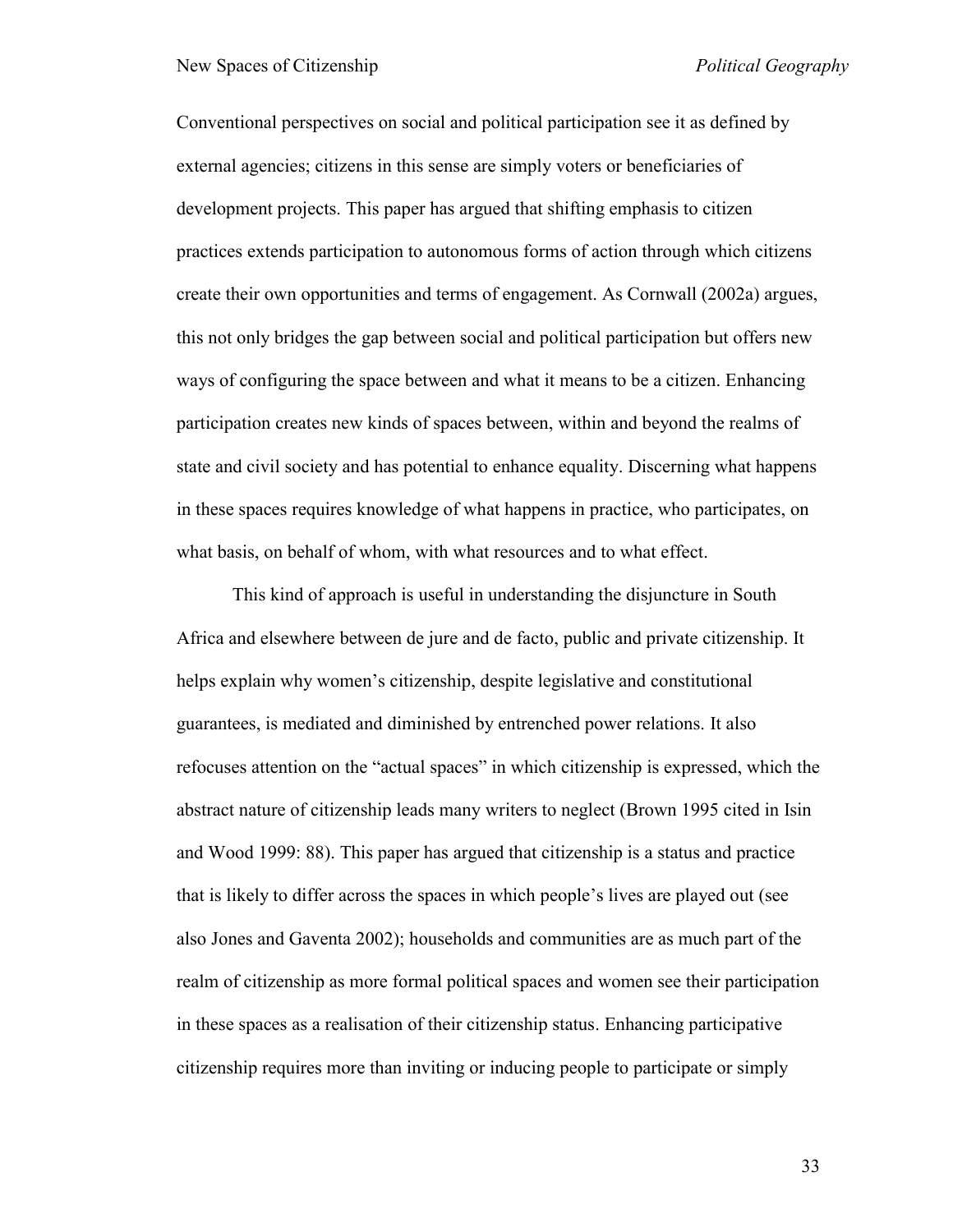collecting voices. It requires that people have access to information around which to mobilize to claim or assert their rights, creating spaces for involvement and building capacities for political engagement. Thus, understanding how citizenship is played out in practice, for different people, in different contexts, in the different areas of their lives, requires learning from citizens themselves and their own understandings, experiences and strategies for change (Jones and Gaventa 2002). Moreover, citizenship is shaped by differing social, political and cultural contexts, which bring into sharp focus the universal applicability of western concepts and theories.

A feminist conceptualisation of citizenship as ethically-grounded action in all spheres of life, not simply as public participation, perhaps has broader relevance in allowing us to think beyond notions of "impasse" or "hollowness" that inflect much of contemporary western theory (which rarely, if ever, takes account of understandings or experiences of citizenship in post-colonial or post-liberation contexts, where it is hard won, valued and continually reshaped in ways that are perhaps more meaningful and innovative that in the west). It also rethinks the public/private distinction that still frames many debates about citizenship and considers the emancipatory potential of gendered subjectivity as it relates to both men and women. This has the potential to bring the voices of people marginalized by relations of power to often abstract debates about citizenship, both in terms of understanding meanings of citizenship and its spatiality. Finally, evidence from South Africa suggests that the impasse in citizenship is not simply articulated around the citizen/non-citizen binary. While prevailing power relations ensure that certain groups, including many black women, remain excluded from certain types of participation and thus remain disempowered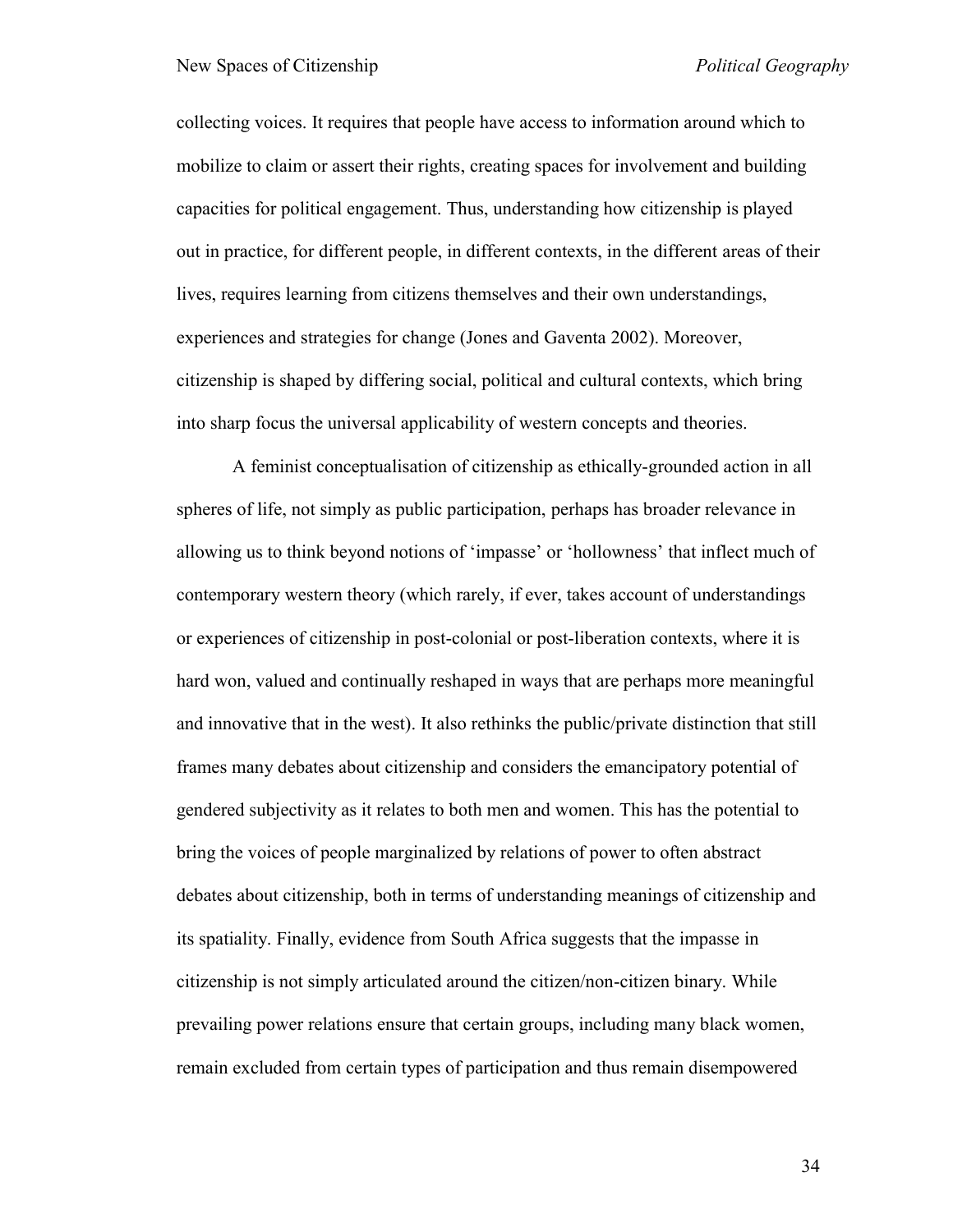(Staeheli 1994; McEwan 2003), recognition of gendered subjectivity opens the way to an acknowledgment of the diversity of citizenship practices (Prokhovnik 1998) and a more inclusive, non-instrumental and non-dualistic conception of citizenship.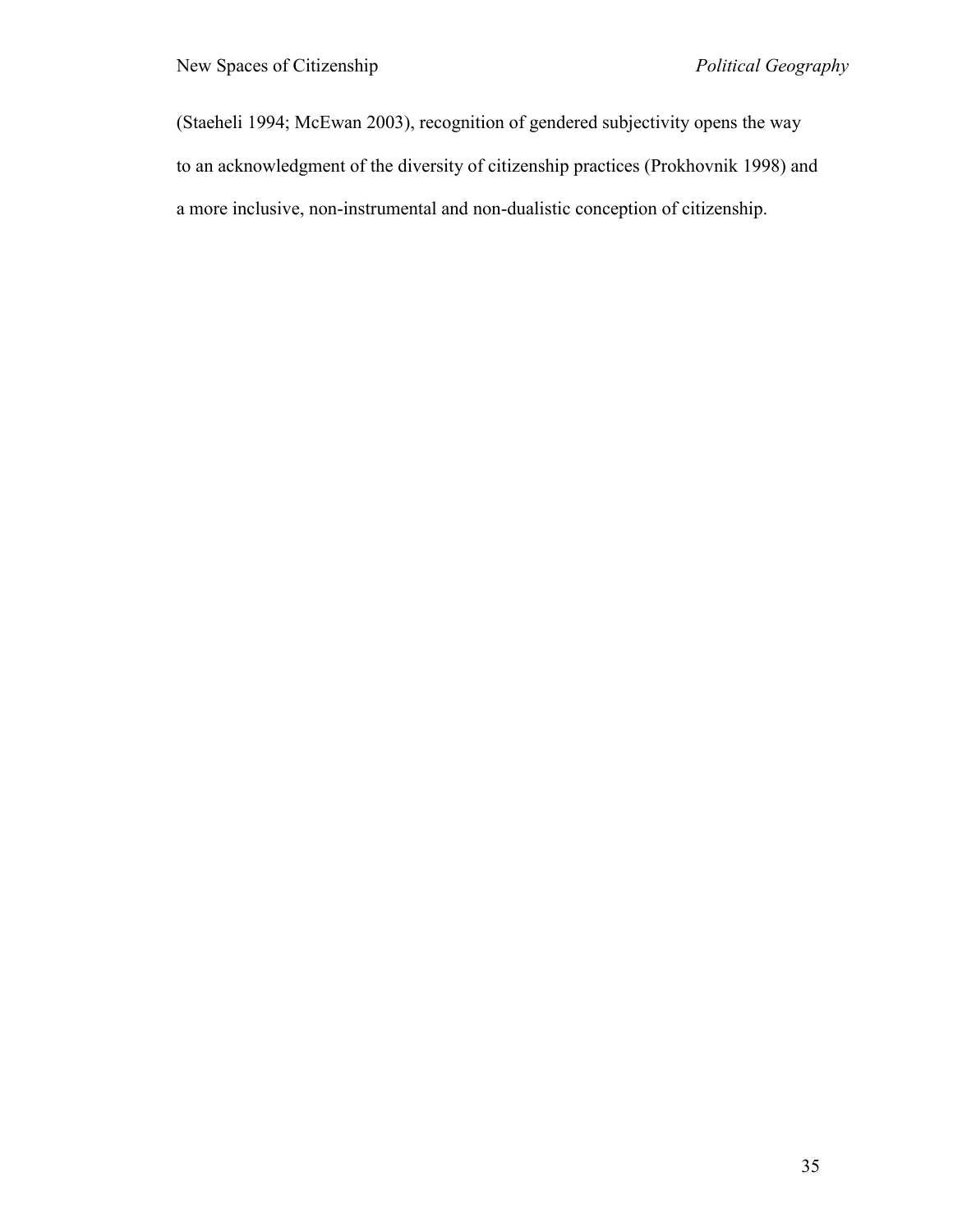## **REFERENCES**

Agarwal, B. (1997) Re-sounding the alert – gender, resources and community action.

*World Development* 25, 9, 1373-80.

Alvarez, S. (1990), *Engendering Democracy in Brazil*. Princeton University Press,

Princeton.

Amin, A. (2004) Regions unbound: towards a new politics of place. *Geografiska* 

*Annaler* 86B, 1, 33-44.

Arendt, H. (1958) *The Human Condition*. University Of Chicago Press, Chicago.

Attwood, H. and May, J. (1998) Kicking down doors and lighting fires: The South

African PPA. In Holland, J. and Blackburn, J. (eds.) *Whose Voice?* 

*Participatory Research and Policy Change.* Intermediate Technology

Publications, London, pp. 119-130.

Ballard, R., Bonnin, D., Robinson, J. and Xaba, T. (2004) Development and new

forms of democracy in Durban. Paper presented at Democracy in Durban:

Workshop, Open University, 30 July.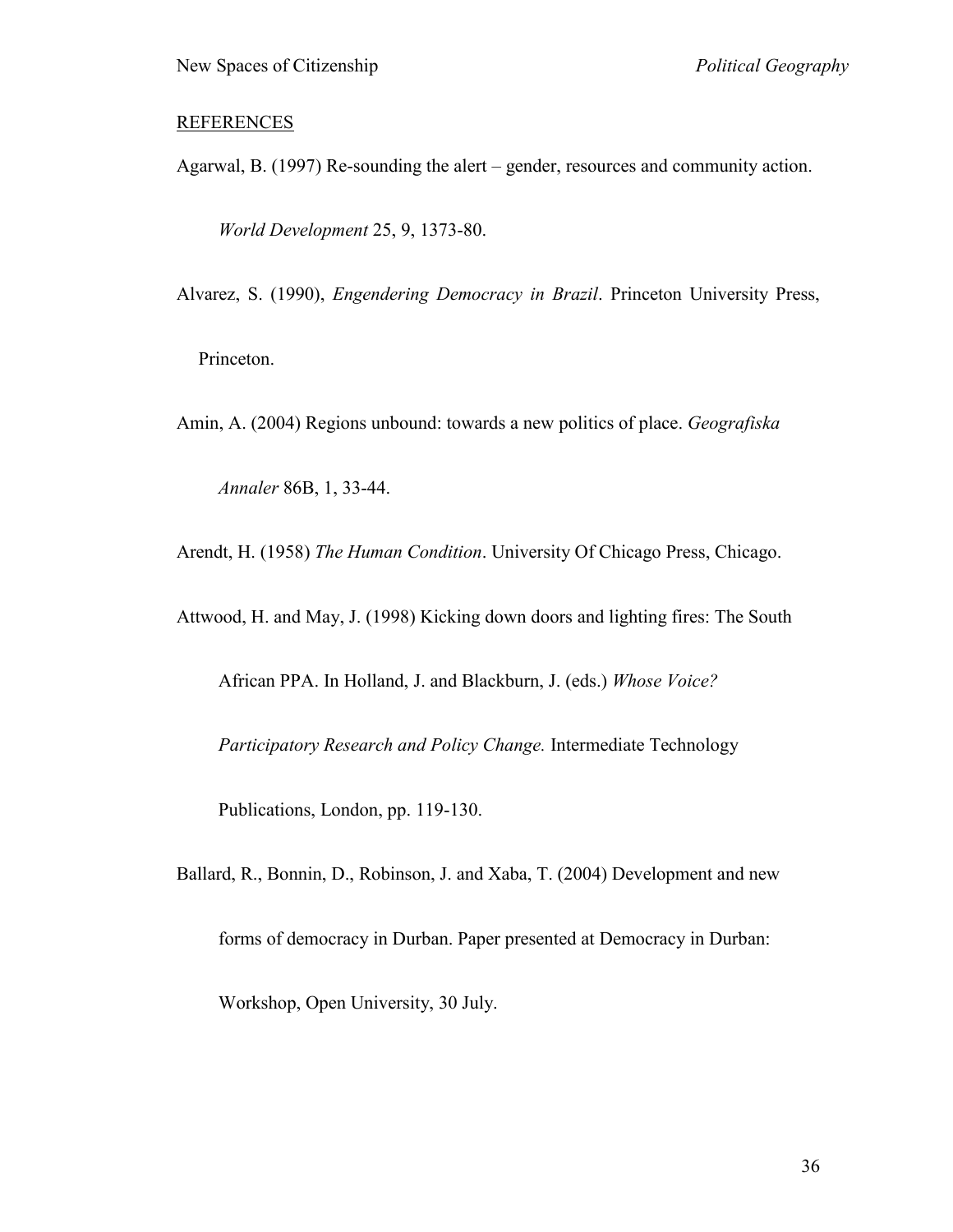Berberton, C., Blake, M. and Kotze, H. (1998) *Creating Action Space: The Challenge* 

*of Poverty and Democracy in South Africa.* David Phillip, Idasa.

Botes, L. and van Rensburg, D. (2000) Community participation in development:

nine plagues and twelve commandments. *Community Development Journal* 35,

1, 41-58.

Bourdieu, P. (1977) *Outline of a Theory of Practice.* Cambridge University Press,

Cambridge.

Brown, M. (forthcoming) *Replacing Citizenship: AIDS Activism and Radical* 

*Democracy.* Guilford, New York.

Bulbeck, C. (1998) *Re-Orienting Western Feminisms: Women's Diversity in a* 

*Postcolonial World.* CUP, Cambridge,

Butler, J. (1990), *Gender Trouble: Feminism and the Subversion of Identity*.

Routledge, London.

Castells, M. (2000) *The Information Age: Economy, Society, and Culture*, 2<sup>nd</sup> edition.

Blackwell, Oxford.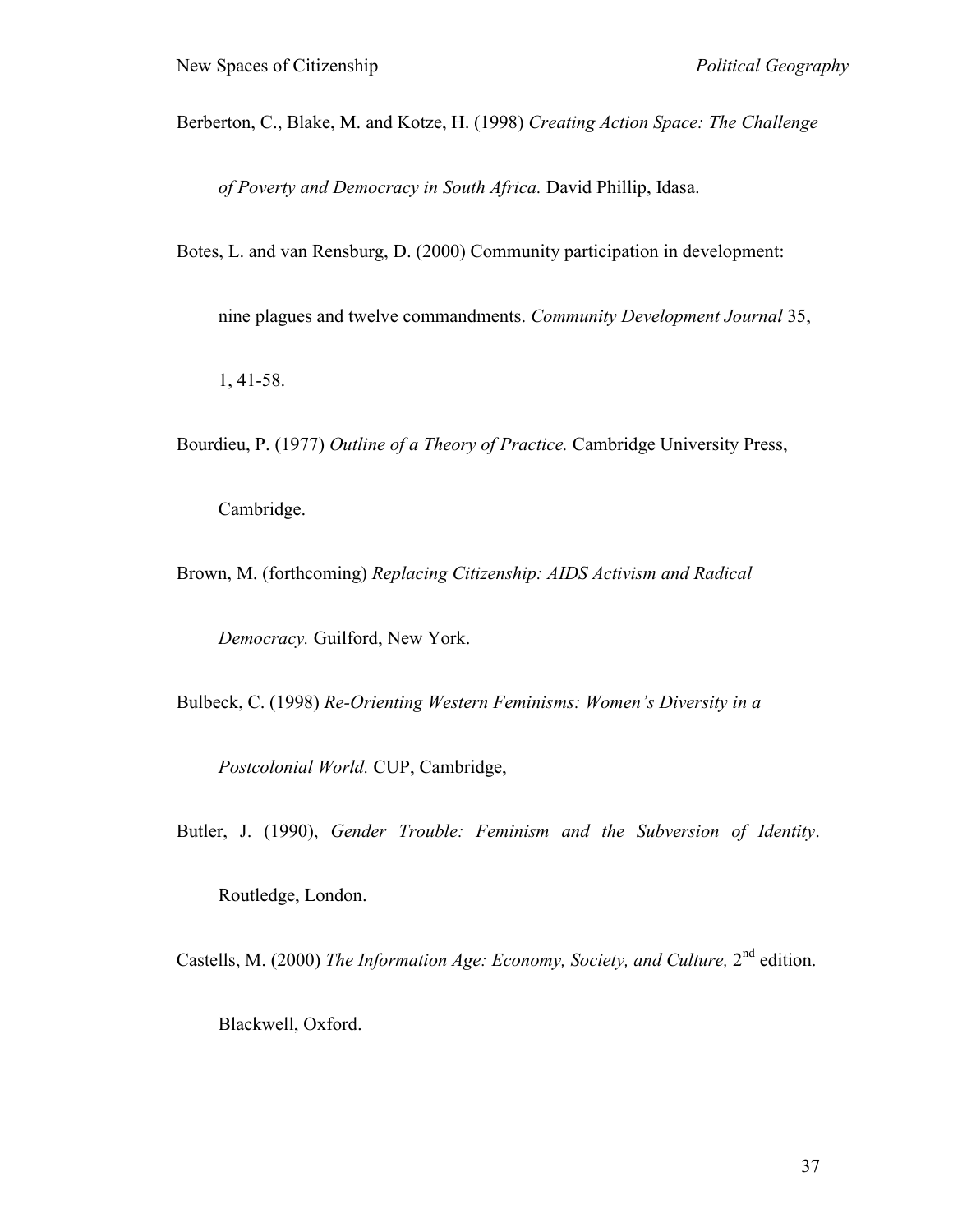Cole, J. and Parnell, S. (2000), *A Report on Poverty, Gender and Integrated* 

*Development Planning in South African Municipal Practice*. Department of

Provincial Local Government, Cape Town.

- Cooke, B. and Kothari, U. (eds.) (2001) *Participation: The New Tyranny.* Zed Books, London.
- CORE (1998) *Civil Society and Governance: The Case of South Africa.* Unpublished manuscript.

Cornwall, A. (2000) Making a difference? Gender and participatory development.

*IDS Discussion Paper* 138. IDS, University of Sussex.

Cornwall, A. (2002a) Making spaces, changing places: situating participation in

development. *IDS Working Paper 170.* IDS, University of Sussex.

Cornwall, A. (2002b) Locating citizen participation. *IDS Bulletin* 33, 2, 49-58.

Cornwall, A. (2003) Whose voices? Whose choices? Reflections of gender and

participatory development. *World Development* 31, 8, 1325-42.

De Beauvoir, S. (1952) *The Second Sex* trans. H.M. Parshley. Vintage Books, New

York.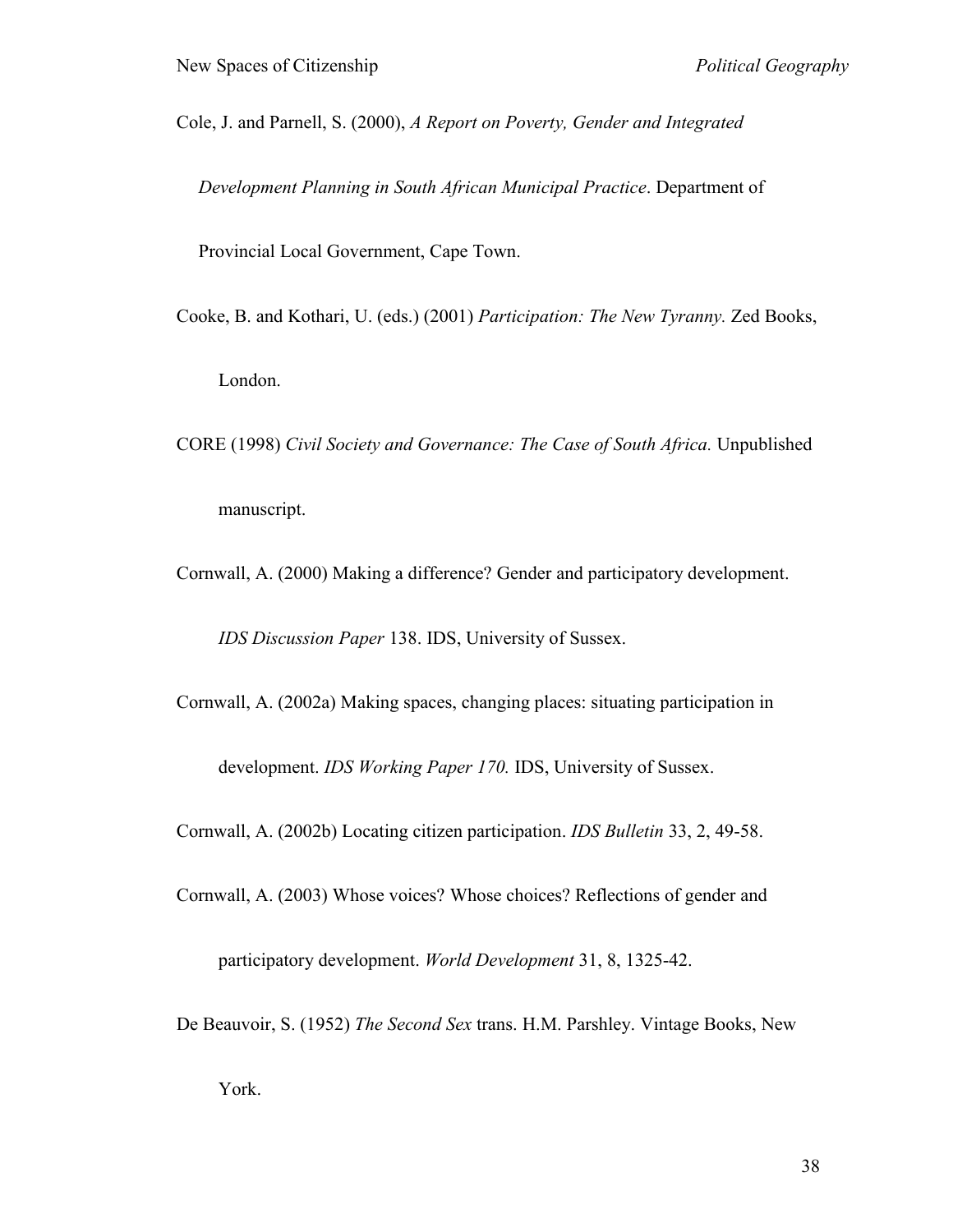Department of Provincial and Local Government (2001) *IDP Guide Pack: Overview.*

DPLG, Pretoria.

Development Research Centre (DRC) on Citizenship, Participation and

Accountability. *South Africa DRC partners*

<http://www2.ids.ac.uk/drccitizen/partners/soguwc.htm> accessed 18/06/03.

Dryzek, J. (1996) Political inclusion and the dynamics of democratization. *American* 

*Political Science Review* 90, 3, 475-87.

Duffield, M. (2002) Social reconstruction and the radicalisation of development: Aid

as a relation of global liberal governance. *Development and Change* 33, 5,

1049-71.

Ferguson, C. (1999) *Global Social Policy Principles: Human Rights and Social* 

*Justice.* DfID, London.

Fischer, F. (2000) *Citizens, Experts and the Environment. The Politics of Local* 

*Knowledge.* Duke University Press, Durham.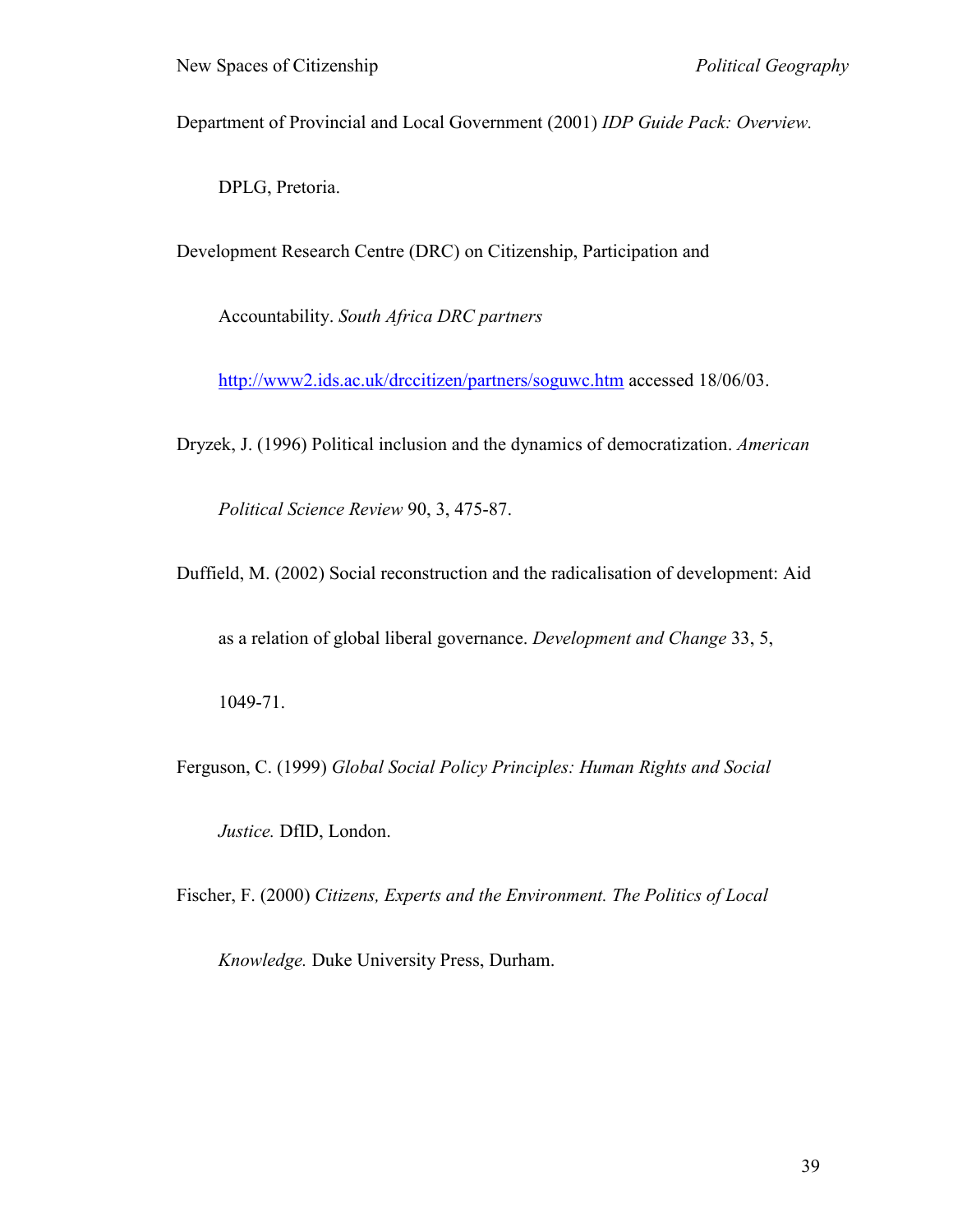Foundation for Contemporary Research (FCR) (2000) *Review: Signs of* 

*Transformation in IDP Implementation – CAPE Town and Tygerberg* 

*Municipalities.* FCR, Cape Town.

Foucault, M. (1991) Governmentality. In Burchell, G., Gordon, C. and Miller, P.

(eds.) *The Foucault Effect: Studies in Governmentality.* University of Chicago

Press, Chicago.

Foucault, M. (1986) Of other spaces. *Diacritics – A Review of Contemporary* 

*Criticism* 16, 1, 22-7.

Fraser, N. (1992) Rethinking the public sphere: a contribution to the critique of

actually existing democracy. In Calhoun, C, (ed.) *Habermas and the Public* 

*Sphere* MIT Press, Cambridge MA., pp.109-42

Fraser, N. (1997) *Justice Interruptus: Critical Reflections on the Post-Socialist* 

*Condition.* Routledge, New York.

Friedman, S. (1993) *The elusive 'community': the dynamics of negotiated* 

*development*. Cape Town: Centre for Policy Studies, Social Contract Series, No. 28,

Cape Town.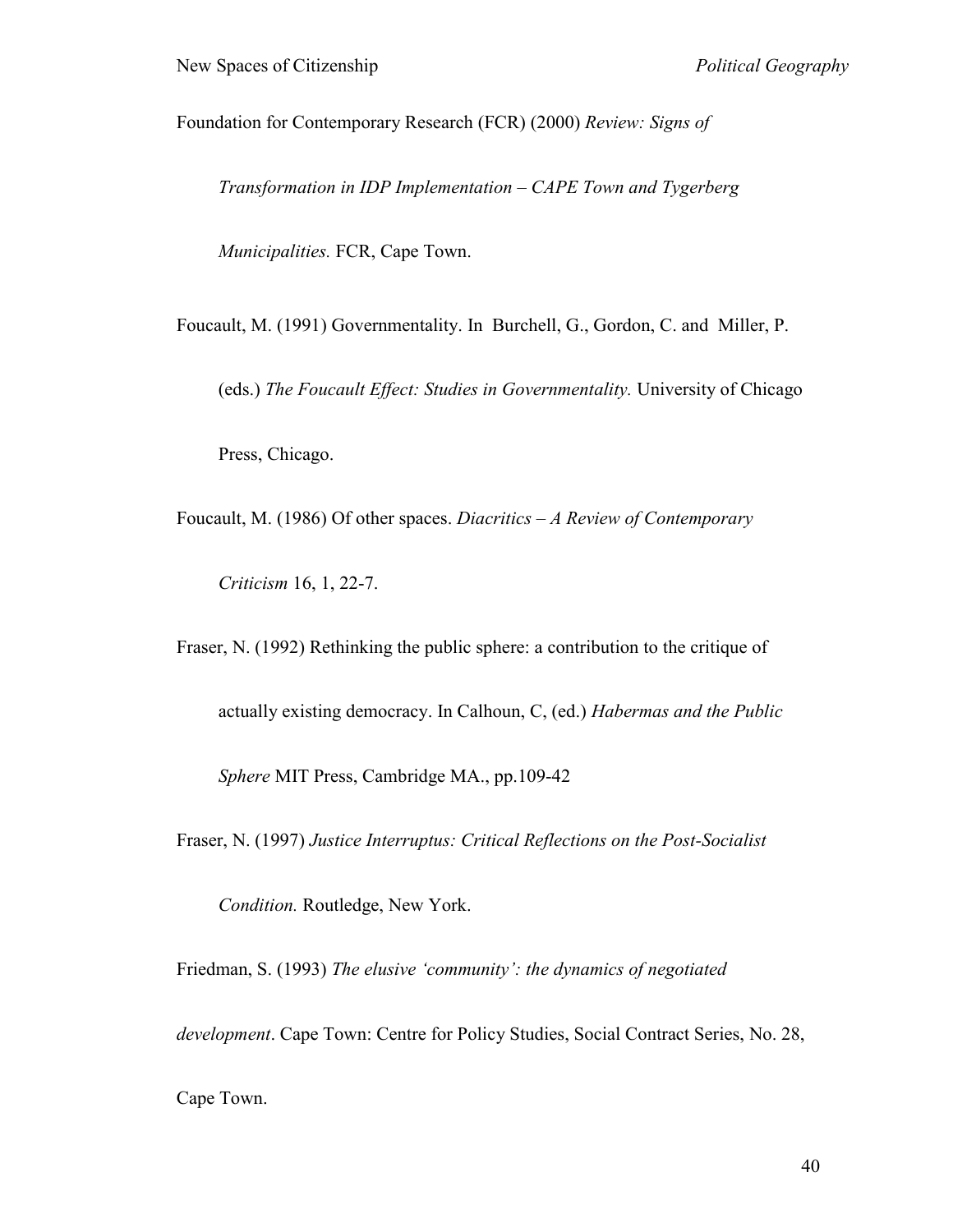Fung, A. and Wright, E. (2001) Deepening democracy: innovations in empowered

local governance. *Politics and Society* 29, 1, 5-41.

Gender Advocacy Programme and the Foundation for Contemporary Research (1998)

*Local Government and Gender: A Reality Check. Survey of Selected Municipalities in the Western Cape*, GAP/FCR, Cape Town.

Gaventa, J. (2002a) Towards participatory governance. *Currents* 28, 29-35.

Gaventa, J. (2002b) Exploring citizenship, participation and accountability. *IDS* 

*Bulletin* 33, 2, 1-11.

Geffen, N. (2001) Applying human rights to the HIV/AIDS crisis. *Human Rights* 

*Dialogue* 2, 6, 13-4.

Grest, J. (2002) Urban citizenship and legitimate governance: the case of the greater

Warwick Avenue and Grey Street urban renewal project, Durban,

*Transformation* 48, 38-58.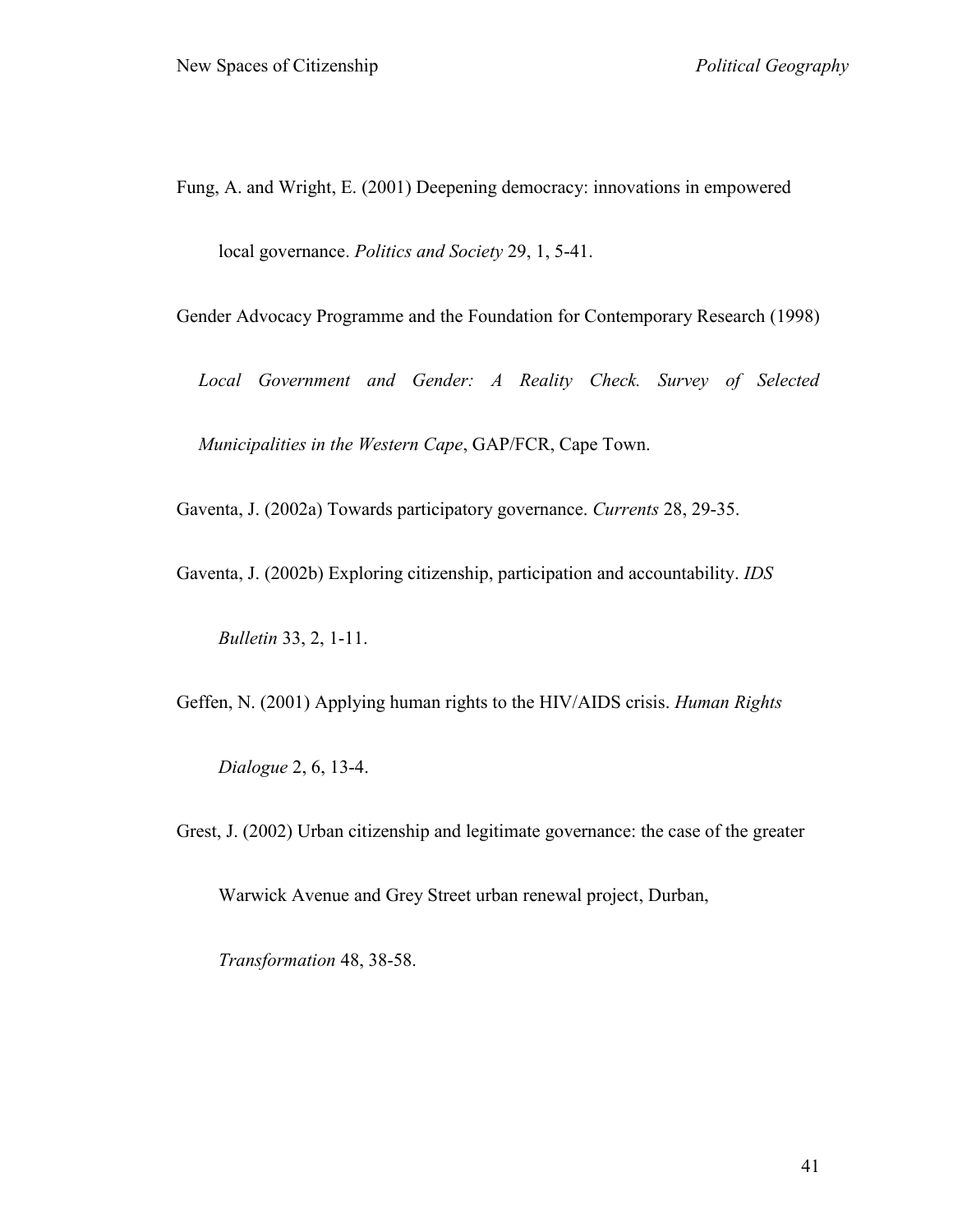Goetz, A-M. (1994) From feminist knowledge to data for development: the

bureaucratic management of information on women and development. *IDS* 

*Bulletin* 25, 27-36.

Guijt, I. and Kaul Shah, M. (1998) Waking up to power, conflict and process. In Guijt

I. and Kaul Shah, M. (eds.) *The Myth of Community: Gender Issues in* 

*Participatory Development.* Intermediate Technology Publications, London,

pp.1-23.

Hassim, S. (1999) From presence to power: women's citizenship in a new democracy. *Agenda* 40, 6-17.

Hausermann, J. (1998) *A Human Rights Approach to Development.* Rights and

Humanity, London.

Heater, D. (1999) *What is Citizenship?* Polity Press, Cambridge.

Hemson, D. (2000) Civic structures and unfulfilled desires: Cato Manor and the new

order. *Urban Forum* 11, 1, 133-48.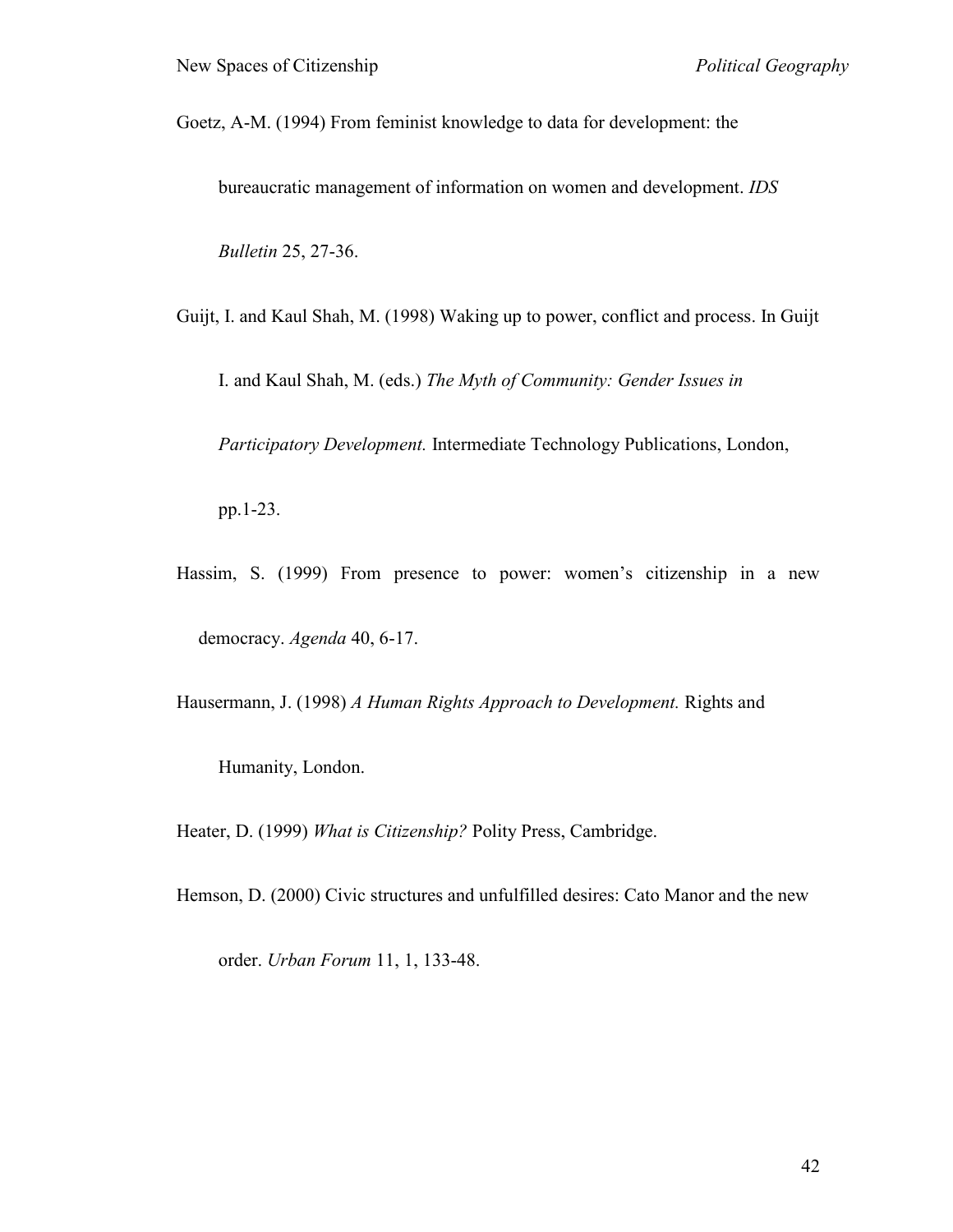Honig, B. (1992) Towards an agonistic feminism: Hannah Arendt and the politics of

identity. In Butler, J. and Scott, J (eds.) *Feminists Theorise the Political.*

Routledge, London, pp.215-35.

Honig, B. (1998) Immigrant America: how foreignness solves democracy"s problems.

*Social Text* 56, 16/3, 2-28.

hooks, b. (1990) *Yearning. Race, Gender and Cultural Politics.* South End Press,

Cambridge MA.

Isin, E. and Wood, P. (1999) *Citizenship and Identity.* Sage, London.

Jackson, C. (1999) Social exclusion and gender: does one size fit all? *European* 

*Journal of Social Research* 11, 1, 125-46.

Jaquette, J. (1989) *The Women's Movement in Latin America.* Unwin Hyman,

London.

Jelin, E. (1990) *Women and Social Change in Latin America*. Zed, London.

Jones, E. and Gaventa, J. (2002) *Concepts of Citizenship: A Review.* IDS

Development Bibliography 19. IDS, University of Sussex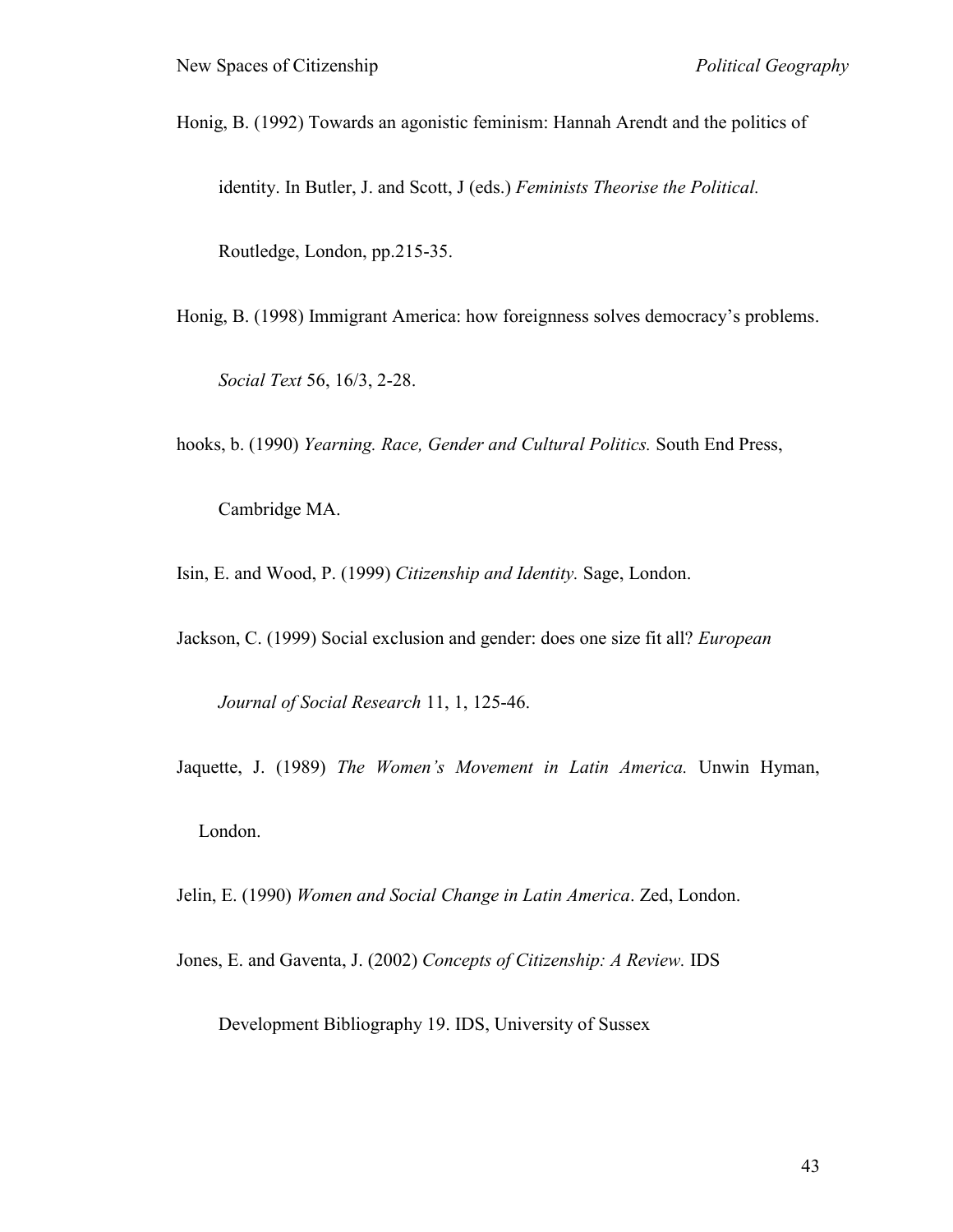Jones, K. B. (1994) Identity, Action, and Locale: Thinking about Citizenship, Civic

Action, and Feminism. *Social Politics* 1, 1, 4-29.

Kabeer, N. (2002) Citizenship and the boundaries of the acknowledged community:

identity, affiliation and exclusion. *IDS Working Paper* 171. IDS, University of Sussex.

Kabeer, N. (2000) Social exclusion, poverty and discrimination: towards an analytical framework. *IDS Bulletin* 31, 4, 83-97.

Kehler, J. (2000) *Community participation in the process of Integrated Planning* 

*Development (IDP). Evaluating realities and community perceptions in areas* 

*on the Western and Eastern Cape.* Nadel Research Report No 15.

Nadel/Austrian Development Cooperation, Cape Town.

Lefebvre, H. (1991) *The Production of Space.* Verso, London.

Liebenberg, L. (1999) *The IDP Experience: An Analysis of Two Western Cape* 

*Processes.* Foundation for Contemporary Research, Cape Town.

Lister, R. (1995) Dilemmas in engendering citizenship. *Economy and Society* 24, 1,

1-40.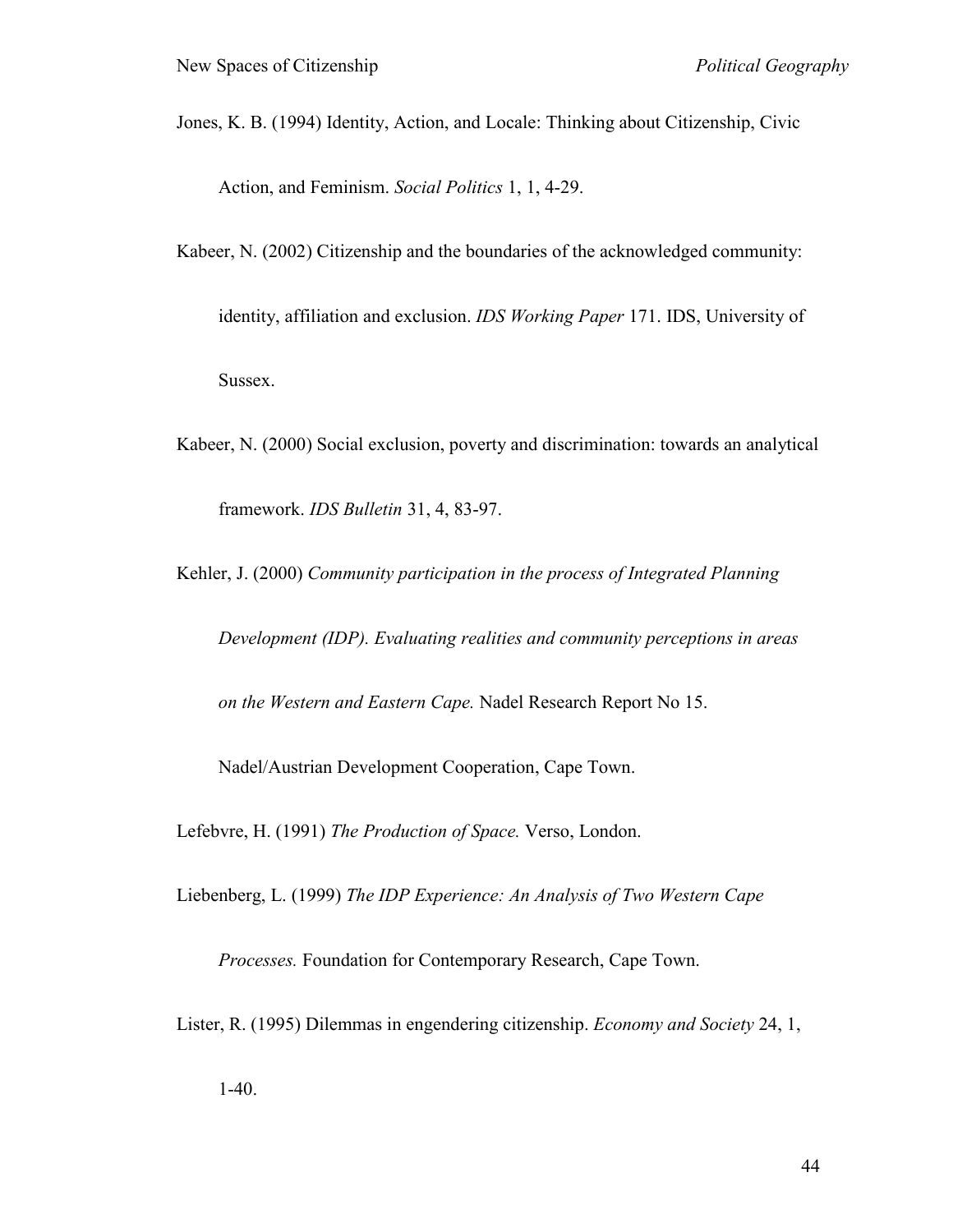Lister, R. (1997a) *Citizenship: Feminist Perspectives.* Macmillan, Basingstoke.

Lister, R. (1997b) Citizenship: towards a feminist synthesis. *Feminist Review* 57, 28- 48.

Local Government Transformer (2001) Feb/March 7, 1, p.1

Maharaj, B. (1999) The integrated community apartheid could not destroy: the

Warwick Avenue Triangle in Durban. *Journal of Southern African Studies* 25,

2, 249-66.

Manicom, L. (2001) 'Globalising 'gender' in – or as – governance? Questioning the terms of local translations". *Agenda* 48, 6-21.

Mathie, A. and Cunningham, G. (2003) From clients to citizens: Asset-based

Community Development as a strategy for community-driven development.

*Development in Practice* 13, 5, 474-86.

McEwan, C. (2000) Engendering citizenship: gendered spaces of democracy in South

Africa. *Political Geography* 19, 5, 627-651.

McEwan, C. (2003) 'Bringing government to the people': Women, local governance

and community participation in South Africa. *Geoforum* 34, 4, 469-482.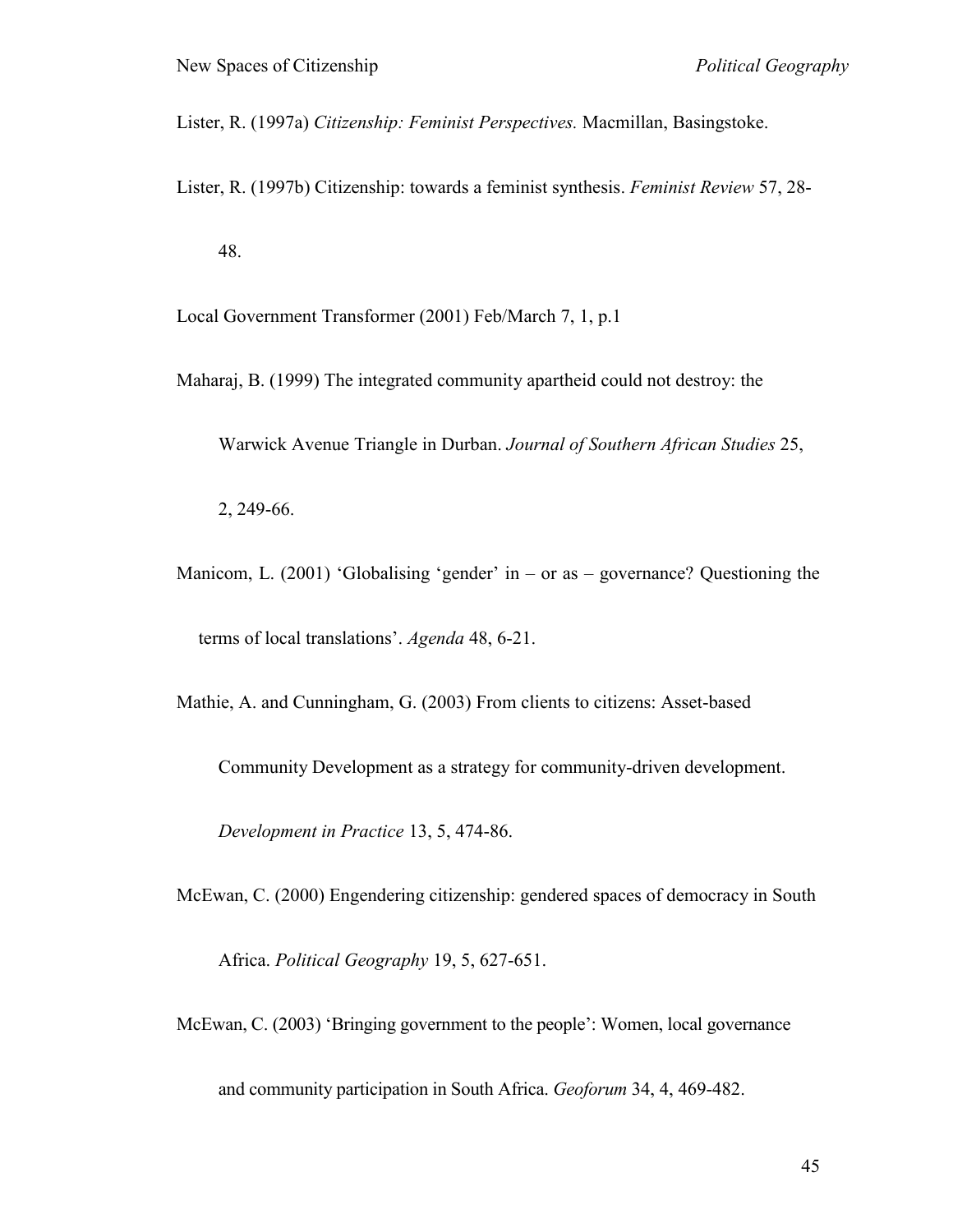Meer, S. and Sever, C. (2004) *Gender and citizenship. Overview Report.* University of

Sussex, BRIDGE/IDS.

Miller, T. (1998a) Exchange-value citizenship. *Social Text* 56, 3, 43-8.

Miller, T. (1998b) *Technologies of Truth: Cultural Citizenship and the Popular* 

*Media.* University of Minnesota Press, Minneapolis.

Mosse, D. (1995) Authority, gender and knowledge: theoretical reflections of

Participatory Rural Appraisal. *KRIBP Working Paper* 2. Centre for

Development Studies, Swansea.

Mouffe, C. (1992) Democratic citizenship and the political community. In Mouffe, C.

(ed.) *Dimensions of Radical Democracy: Pluralism, Citizenship, Community*

Verso, London, pp.225-39.

Mouffe, C. (1995) Democratic politics and the question of identity. In Rajchman, J.

(ed.) *The Identity in Question.* Routledge, New York, pp.33-46.

Mouffe, C. (1996) Radical democracy or liberal democracy? In Trend, D. (ed.)

*Radical Democracy: Identity, Citizenship and the State.* Routledge, London,

pp.19-26.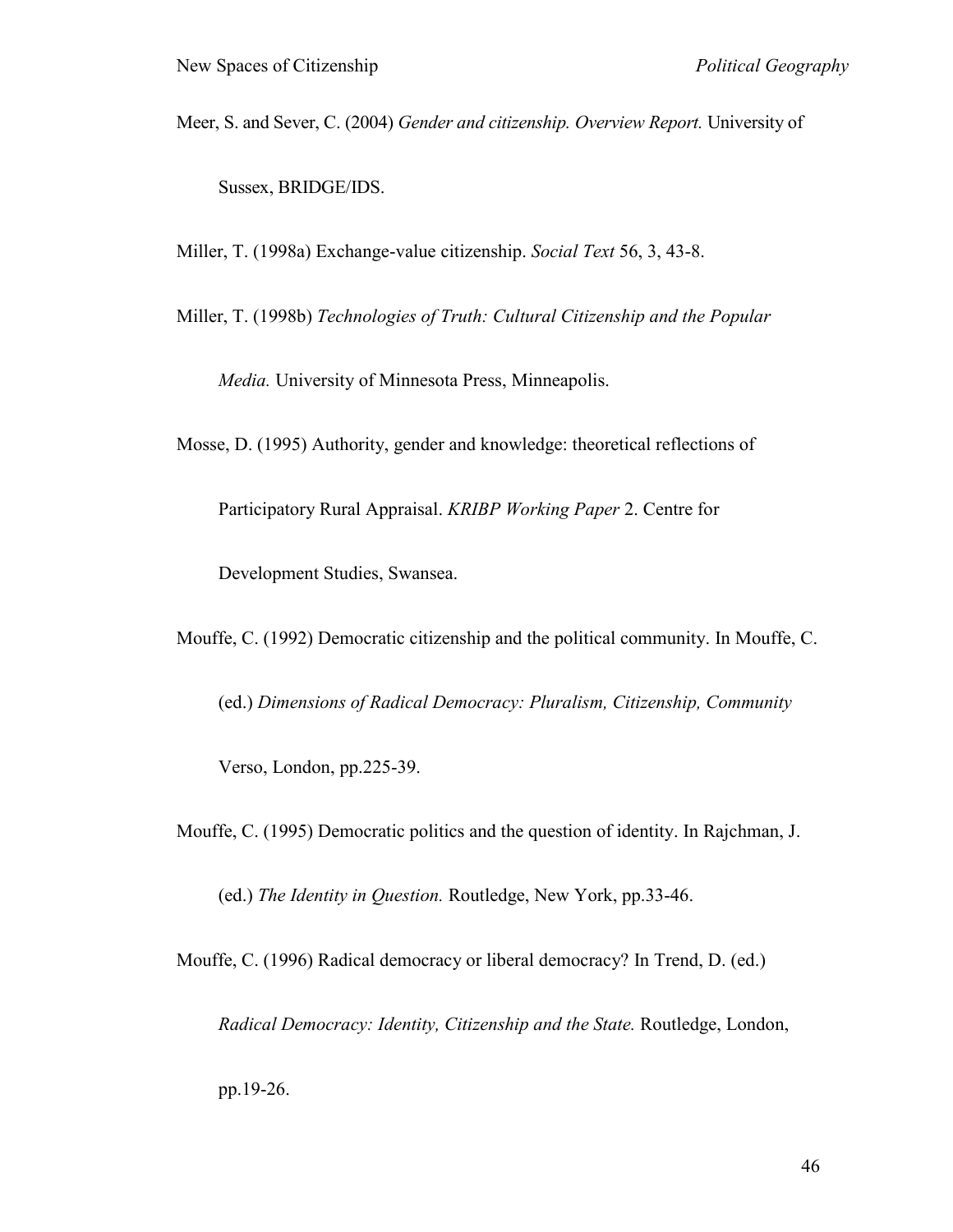Munro, W. (1996) Re-forming the post-apartheid state? Citizenship and rural

development in contemporary South Africa. *Transformation* 30, 1-29.

Nancy, J-L. (1991) *The Inoperative Community* trans. Connor, P *et al.* University of

Minnesota Press, Minneapolis.

- Narayan, U. (1997) Towards a feminist vision of citizenship: rethinking the implications of dignity, political participation, and nationality. In Shanley, M.L. and Narayan, U. (eds.), *Reconstructing Political Theory*. Polity, Cambridge, pp.48-67.
- Narayan, D., Chambers, R. and Shah, M. (2000) *Crying Out for Change.* The World Bank, Washington DC.

Otzen, U., Hoecker, U., Menzel, B., Pfeiffer, S., Poerksen, H. and Weik, V. (1999)

*Integrated Development Planning. A New Task for Local Government in South* 

*Africa. Participatory planning for socio-economic development in two* 

*municipalities in Mpumalanga.* GTZ, Braamfontein.

Pateman, C. (1989) *The Disorder of Women.* Polity Press, Cambridge.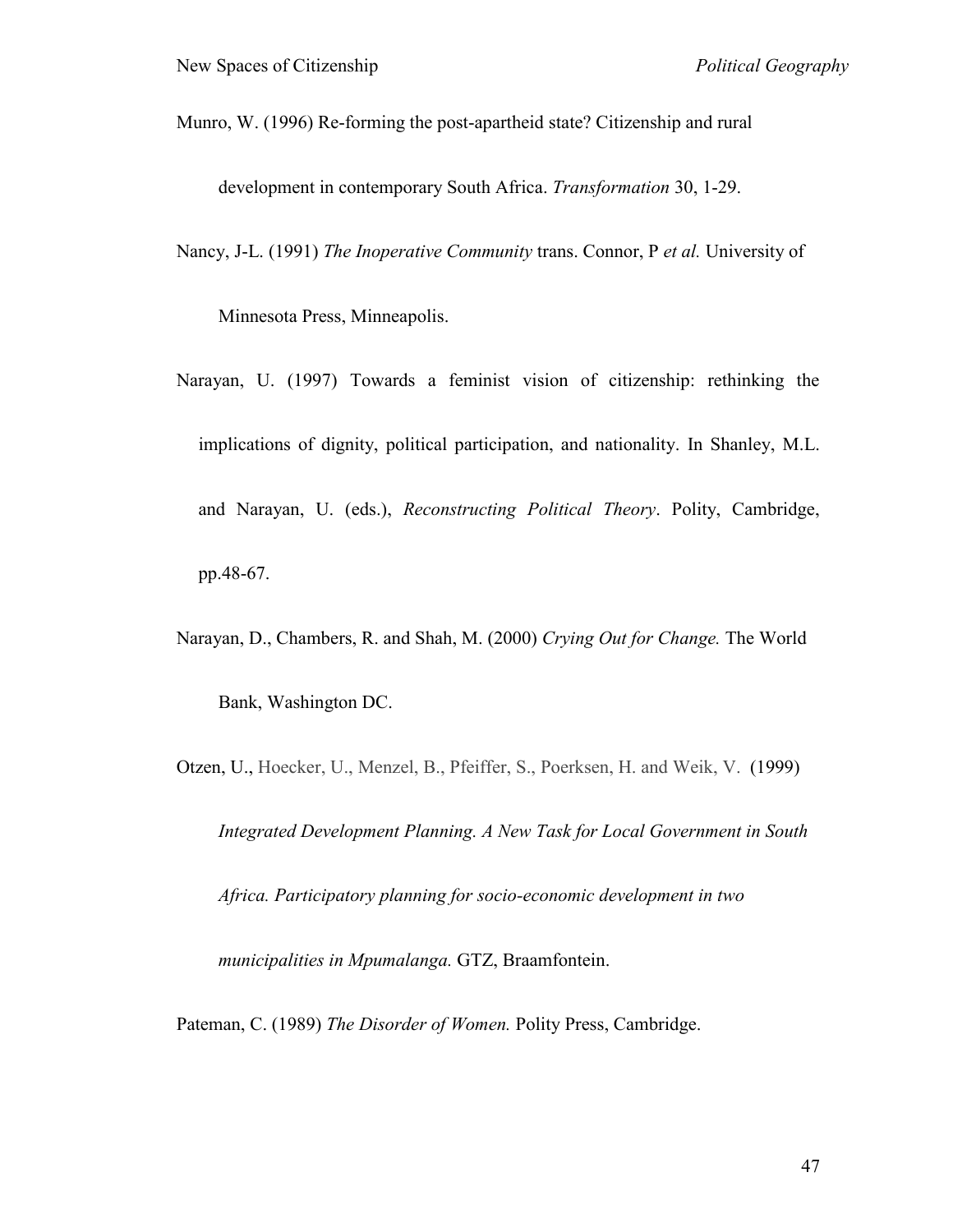Patton, C. and Caserio, R.L. (2000) Introduction. Citizenship 2000. *Cultural Studies*

14, 1, 1-14.

Phillips, A. (1991) *Engendering Democracy.* Polity Press, Cambridge.

Phillips, A. (1993) *Democracy and Difference.* Polity Press, Cambridge.

Popke, E.J. (2000) Violence and memory in the reconstruction of South Africa"s Cato

Manor. *Growth and Change* 31, 2, 235-54.

Prokhovnik, R. (1998) Public and private citizenship: from gender invisibility to

gender inclusiveness. *Feminist Review* 60, 84-104.

Price-Chalita, P. (1994) Spatial metaphor and the politics of empowerment: mapping

a place for feminism and postmodernism in geography. *Antipode* 26, 3, 236-54.

Rahman, M. (1995) *People's Self-Development: Perspectives of Participatory Action* 

*Research.* Zed Books, London.

Rimke, H. (2000) Governing citizens through self-help literature. *Cultural Studies* 14,

1, 61-78.

Robinson, J. (1995), Act of omission: gender and local government in the transition.

*Agenda* 26, 7-18.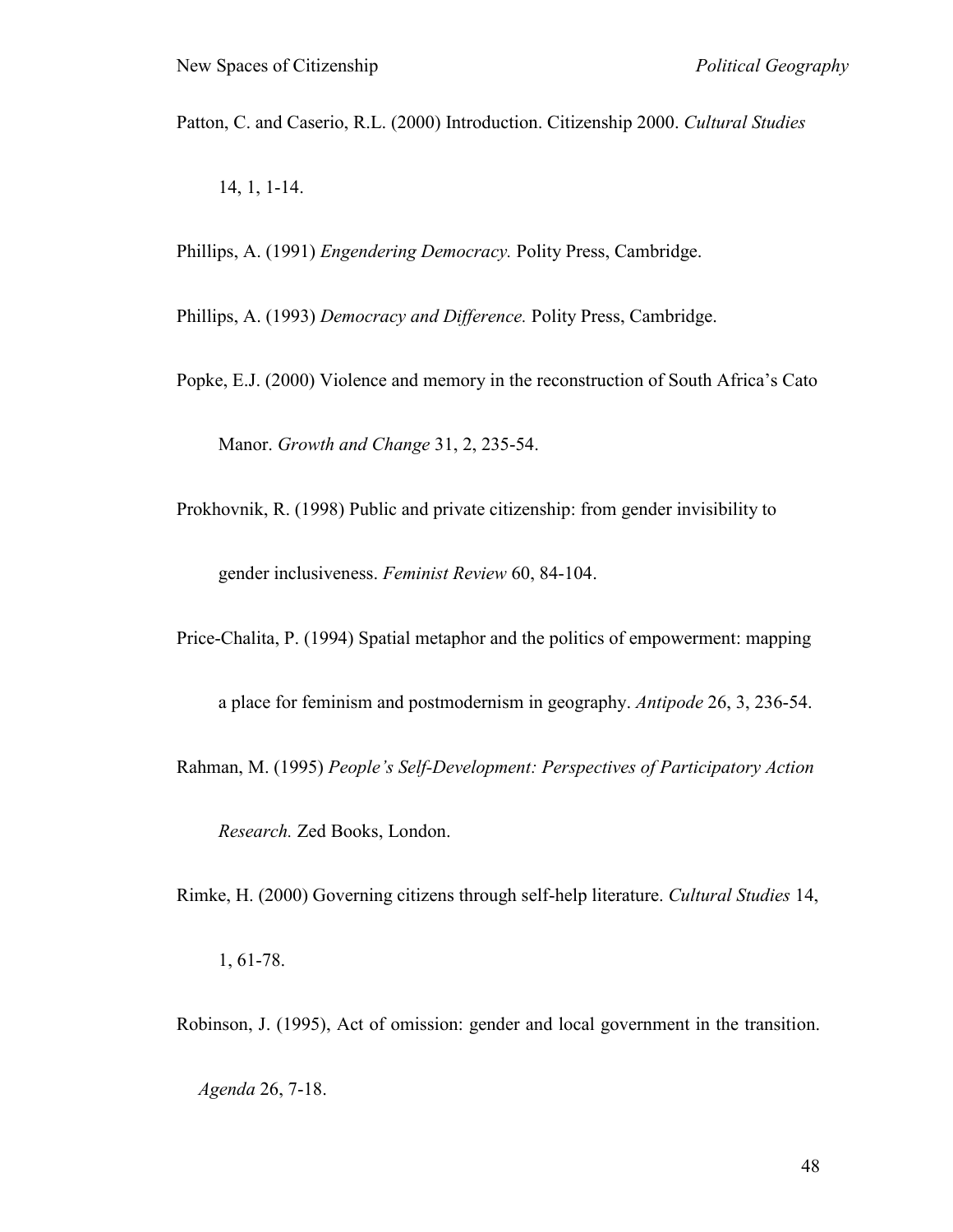- Roodt, M. (1996) Participatory development: a jargon concept? In Coetzee, J.K. and
- Graaff, J. (eds.) *Reconstruction, Development and People*. Thomson, Johannesburg.
- Seidman, G, (1999) Gendered citizenship: South Africa"s democratic transition and

the construction of a gendered state. *Gender and Society* 13, 3, 287-307.

Schönwälder, G. (1997) New democratic spaces at the grassroots? Popular

participation in Latin American local governments. *Development and Change*

28, 753-70.

Shapiro, M. (2000) National times and other times: re-thinking citizenship. *Cultural Studies* 14, 1, 79-98.

Shutte, A. (1993) *Philosophy for Africa.* UCT Press, Rondebosch.

Solomon, S. (2000) Community Partnership in Cape Town"s UniCity. In Lyons, M.,

Smuts, C., Stephens, A. (eds.) *Integrating Participation: Participatory* 

*Development in Post-Apartheid South Africa.* South Bank University, London,

pp.40-44.

Staeheli, L. (1994) Restructuring citizenship in Pueblo, Colorado. *Environment and* 

*Planning A* 26, 849-871.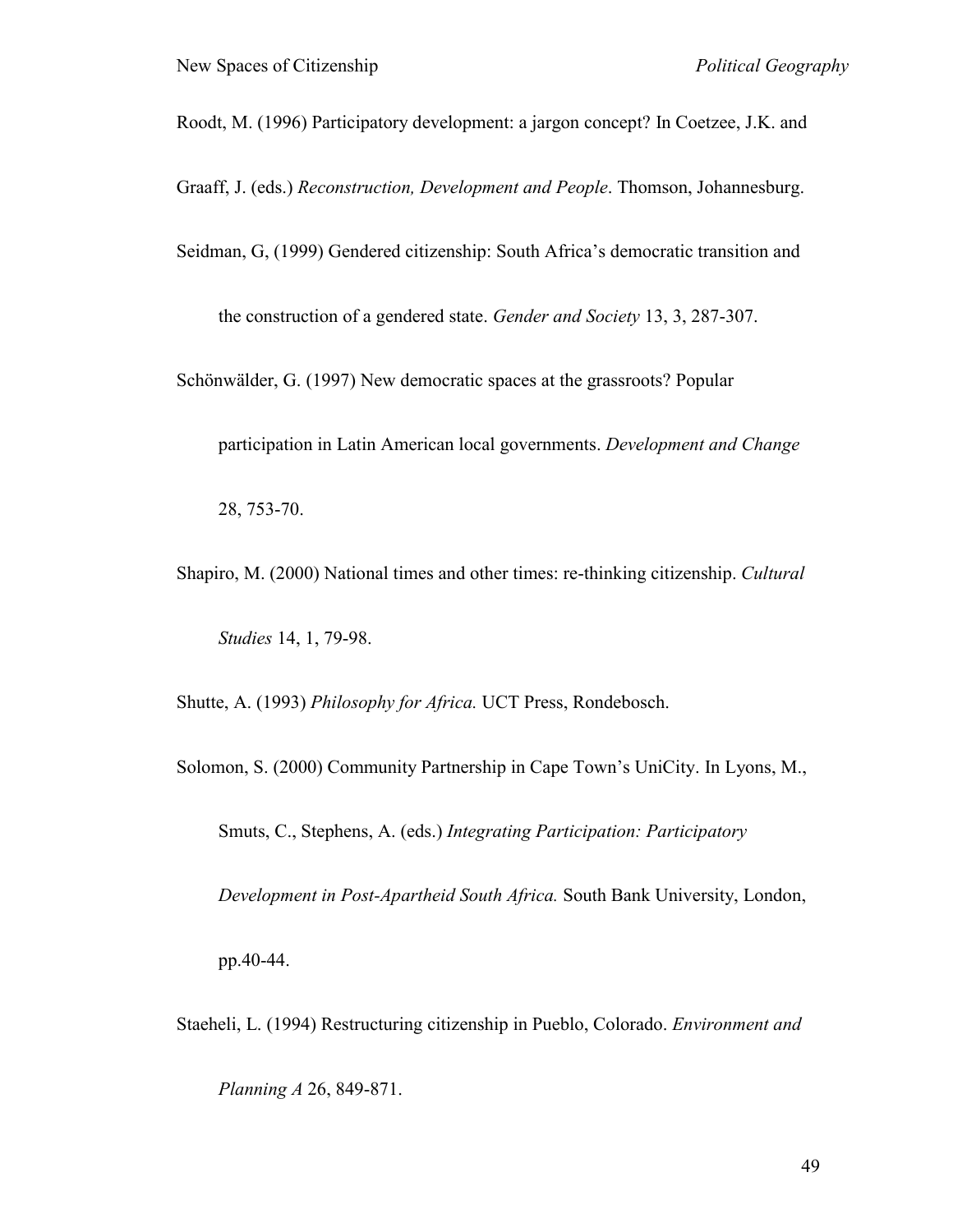Squires, J. (1999) *Gender in Political Theory*. Polity, Cambridge.

Voet, R. (1998) *Feminism and Citizenship.* Sage, London.

Werbner, P. and Yuval- Davis, N. (1999) Women and the new discourse of

citizenship. In Werbner, P. and Yuval-Davis, N. (eds.) *Women, Citizenship and* 

*Difference.* Zed Books, London, pp.1-38.

White, S. (1996) Depoliticising development: the uses and abuses of participation.

*Development in Practice* 6, 1, 6-15.

Wolfensohn, J. (1996) Foreword. In *The World Bank Participation Sourcebook*

http://www.worldbank.org/wbi/sourcebook/sbhome.htm.

Young, I. (1990) *Justice and the Politics of Difference.* Princeton University Press,

Princeton.

Yuval-Davis, N. (1997) Women, citizenship and difference. *Feminist Review* 57, 4-

27.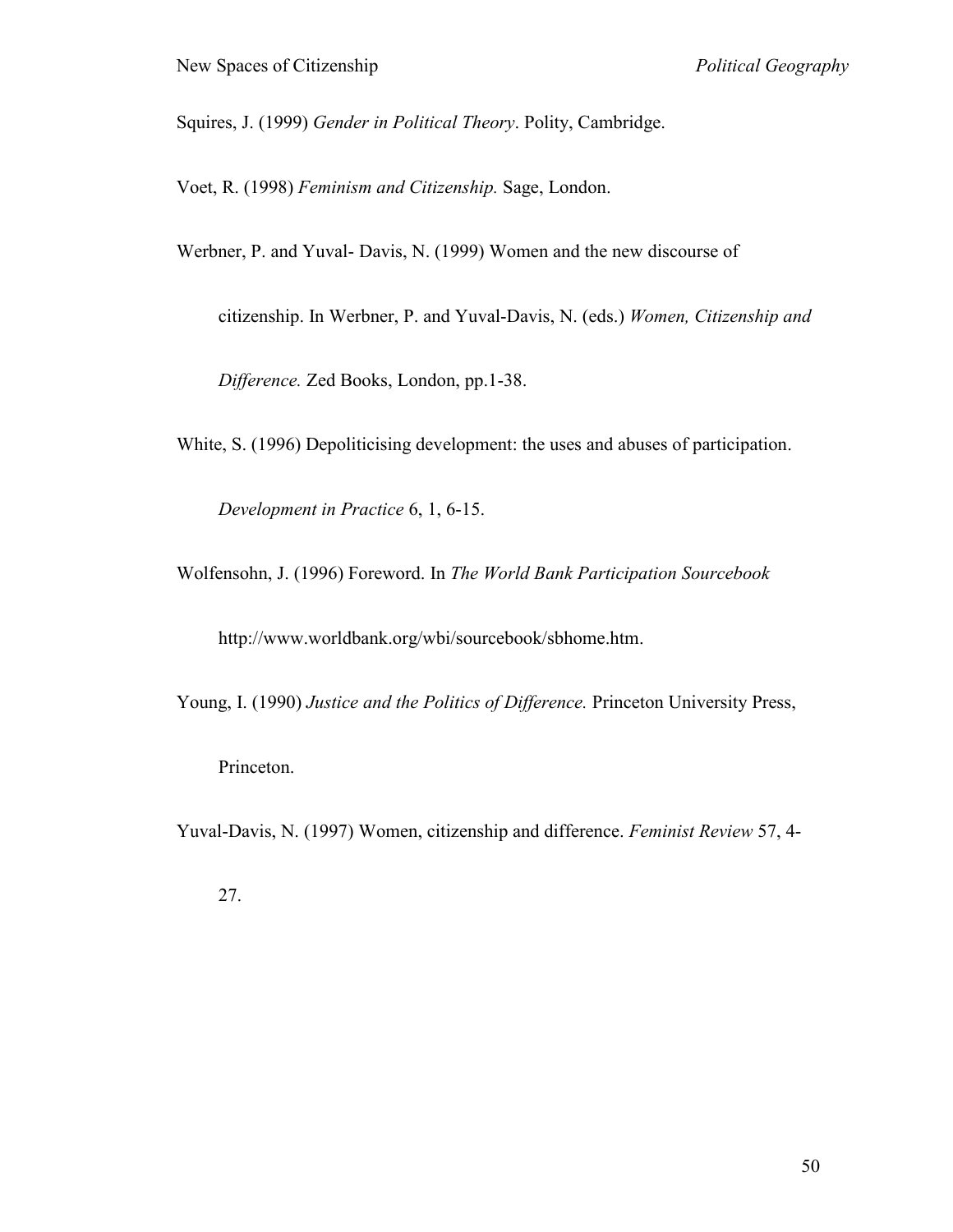### FOOTNOTES

<sup>1</sup> I use the term 'black' as inclusive of all women of colour, whilst being mindful of the sensitivities associated with such terminology.

<sup>2</sup> This research was concerned with gendered spaces of democracy in South Africa and was conducted January-September 2001. 98 semi-structured in-depth interviews and 5 focus groups were conducted with women in Khayelitsha/Ceres (Western Cape) and Durban/Cato Manor (KwaZulu-Natal). 13 interviews were conducted with representatives of community-based partnerships, NGOs, CBOs and women"s organisations.

<sup>3</sup> See Hemson (2000) and Popke (2000) on the redevelopment of Cato Manor. The Development Association was wound up in 2003 with the restructuring of local governance and transfer of functions to eThekwini Municipality.

4 These interviews are discussed in greater depth in McEwan 2003.

 $5$  Held on  $5<sup>th</sup>$  July 2001, Unobuntu Multi-Purpose Centre.

6 Empowering of black delegates was demonstrated when another [white] delegate requested a shortened meeting because of no heating (Worcester is a mountain town and this was a cold winter"s day). One activist angrily responded: "This is luxury. We have to live in conditions worse than this. At least we have walls. We meet to discuss serious issues and you should put up with it".

<sup>7</sup> From July 2001 into 2002, for example, thousands of homeless people from the informal settlements of Khayelitsha occupied vacant council lots in response to flooding and Council threats of eviction and severing water supplies for non-payment of rates. Housing constitutes a priority need in Khayelitsha but there has been no real